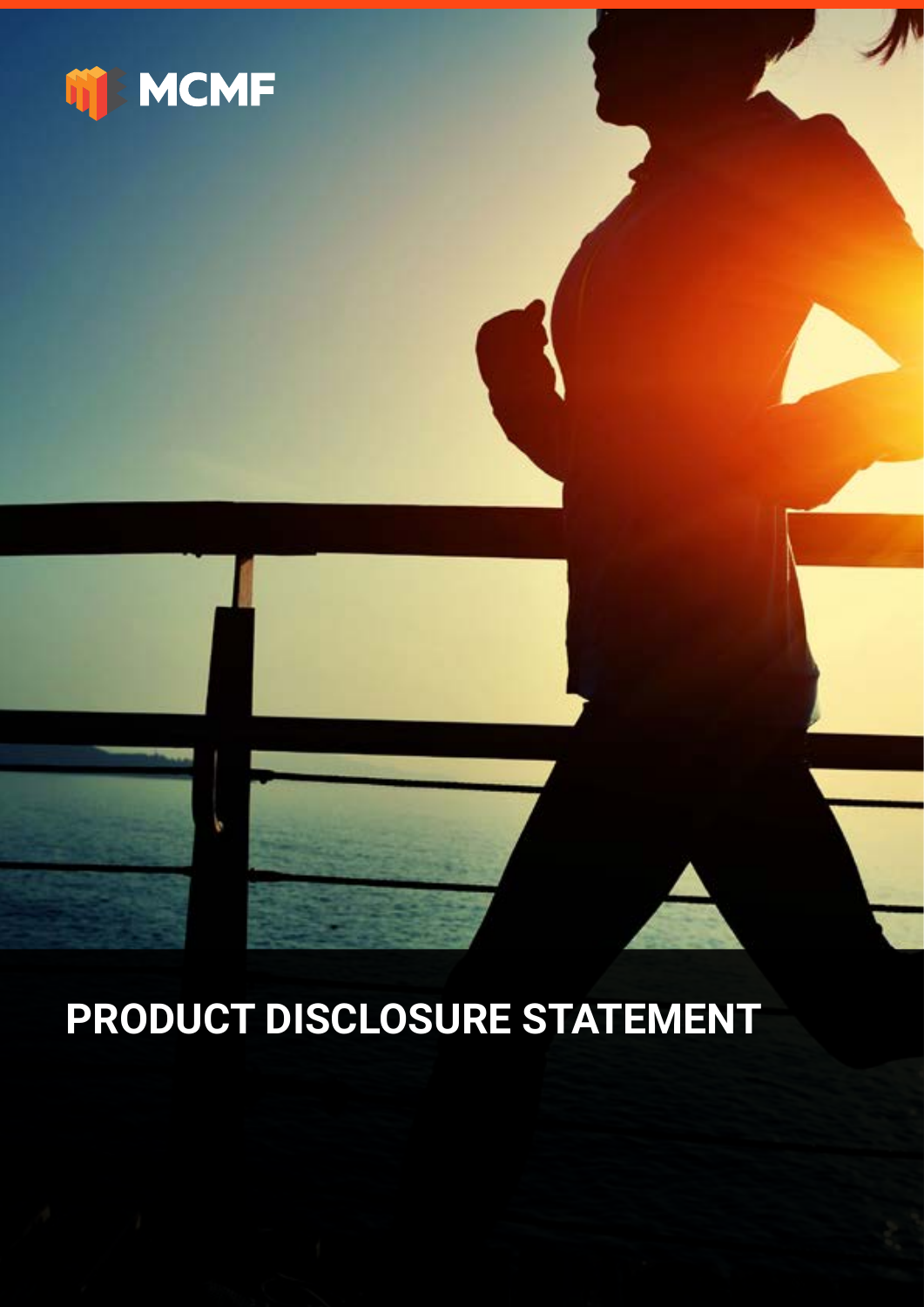#### Murdoch Clarke Mortgage Fund - ARSN 093 255 559

### **PRODUCT DISCLOSURE STATEMENT**

This Product Disclosure Statement (PDS) is dated 19 January 2022.

This PDS is issued by Murdoch Clarke Mortgage Management Limited ACN 115 958 560 (MCMM). MCMM holds an Australian Financial Services Licence (AFSL) numbered 296758 and an Australian Credit Licence numbered 296758.

This PDS relates to the Murdoch Clarke Mortgage Fund ARSN 093 255 559.

In preparing this PDS MCMM did not take into account the investment objectives, financial situation or particular needs of any particular person. Before making an investment decision, you should consider (with or without the assistance of an adviser) whether the Murdoch Clarke Mortgage Fund as described in this document is appropriate for your needs, objectives and circumstances.

Please read the whole of this PDS carefully before making a decision on whether to invest.

This PDS does not constitute financial product advice.

MCMM is the Responsible Entity of the Murdoch Clarke Mortgage Fund and does not guarantee the repayment of capital or any particular rate of return from the Murdoch Clarke Mortgage Fund. An investment in the Murdoch Clarke Mortgage Fund is not a bank deposit.

An investment in the Murdoch Clarke Mortgage Fund may only be made by completing an application form issued with this PDS.

Unless otherwise indicated all statements and assertions in this PDS are made by MCMM.

A reference to "we" or "us" or "our" or "the Responsible Entity" means MCMM.

Investors should keep a copy of this PDS and any information that updates this PDS (such as a Supplementary Product Disclosure Statement) for future reference. A paper or electronic copy of this PDS is available from the Responsible Entity free of charge or can be downloaded from the Murdoch Clarke Mortgage Fund website at www.mcmf.com.au.

Investors are advised that:

- a. the partners of Murdoch Clarke Lawyers have an interest in the Murdoch Clarke Mortgage Fund;
- b. the Murdoch Clarke Mortgage Fund does not form part of the legal practice of Murdoch Clarke;
- c. there is no claim against the Solicitors' Guarantee Fund for any pecuniary loss arising from an investment in the Murdoch Clarke Mortgage Fund; and
- d. there is no right to claim against the professional indemnity insurance held by Murdoch Clarke for any loss arising from an investment in the Murdoch Clarke Mortgage Fund.

THE OFFER TO WHICH THIS PDS RELATES IS ONLY AVAILABLE TO INVESTORS RECEIVING A COPY OF THIS PDS WITHIN AUSTRALIA



**T** 1800 00 62 63 **F** 03 6234 2670 **W** mcmf.com.au **E** info@mcmf.com.au

#### **HOBART OFFICE**

10 Victoria Street Hobart TAS 7000 GPO Box 408 Hobart 7001

#### **LAUNCESTON OFICE**

85b George Street Launceston TAS 7250 PO Box 1488 Launceston TAS 7250

Murdoch Clarke Mortgage Fund ARSN: 093 255 559 Responsible Entity: Murdoch Clarke Mortgage Management Limited ABN 84 115 958 560 Australian Financial Services License Number 296758 Australian Credit Licence Number 296758

Responsible Entity: Murdoch Clarke Mortgage Management Limited ABN 84 115 958 560 Australian Financial Services Licence Number 296758 Australian Credit Licence Number 296758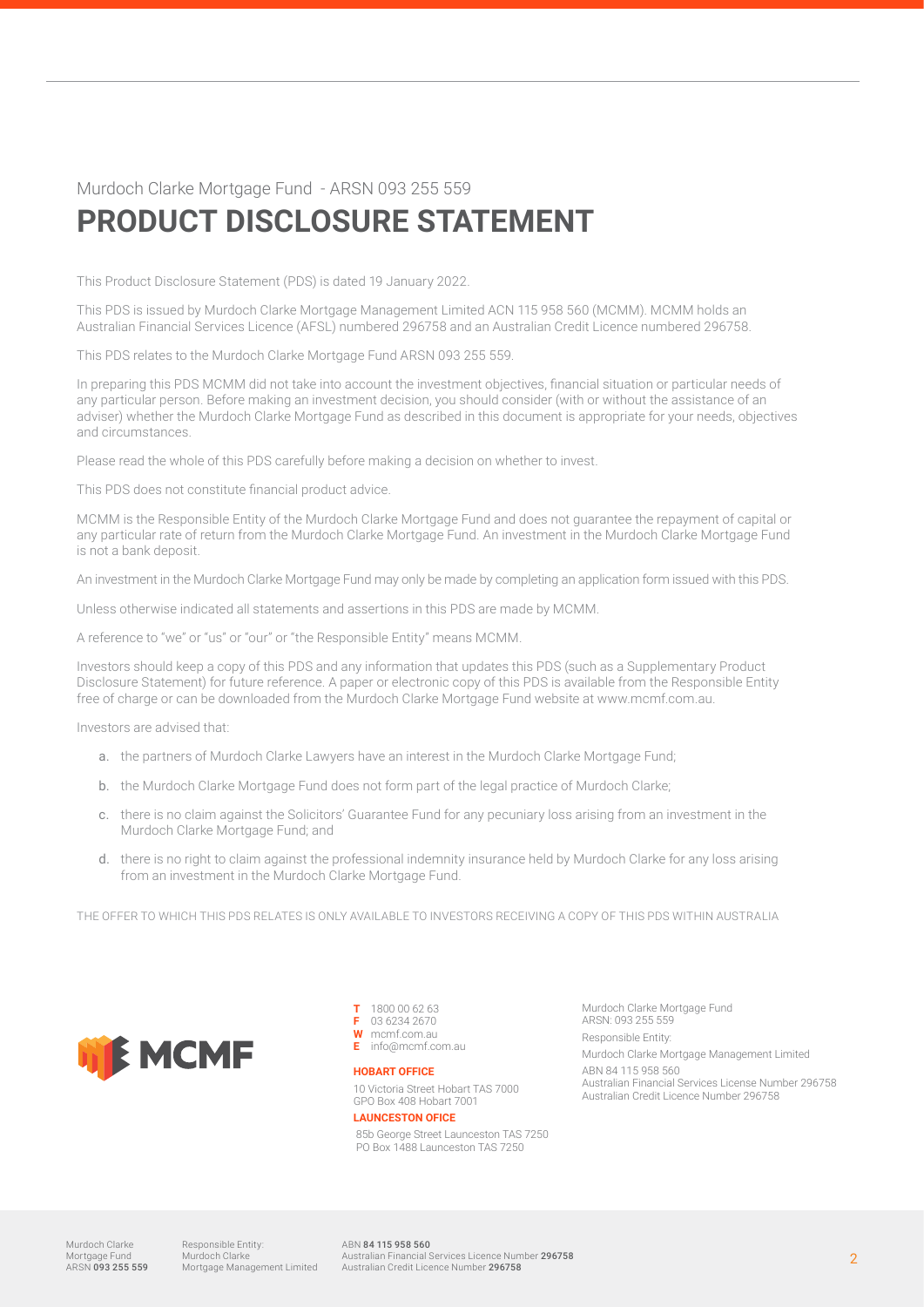### **THANK YOU INTRODUCTION**

Thank you for considering investing in the Murdoch Clarke Mortgage Fund.

Please read this Product Disclosure Statement carefully before making your investment decision and if you have any questions then please do not hesitate to contact a member of the Murdoch Clarke Mortgage Fund team.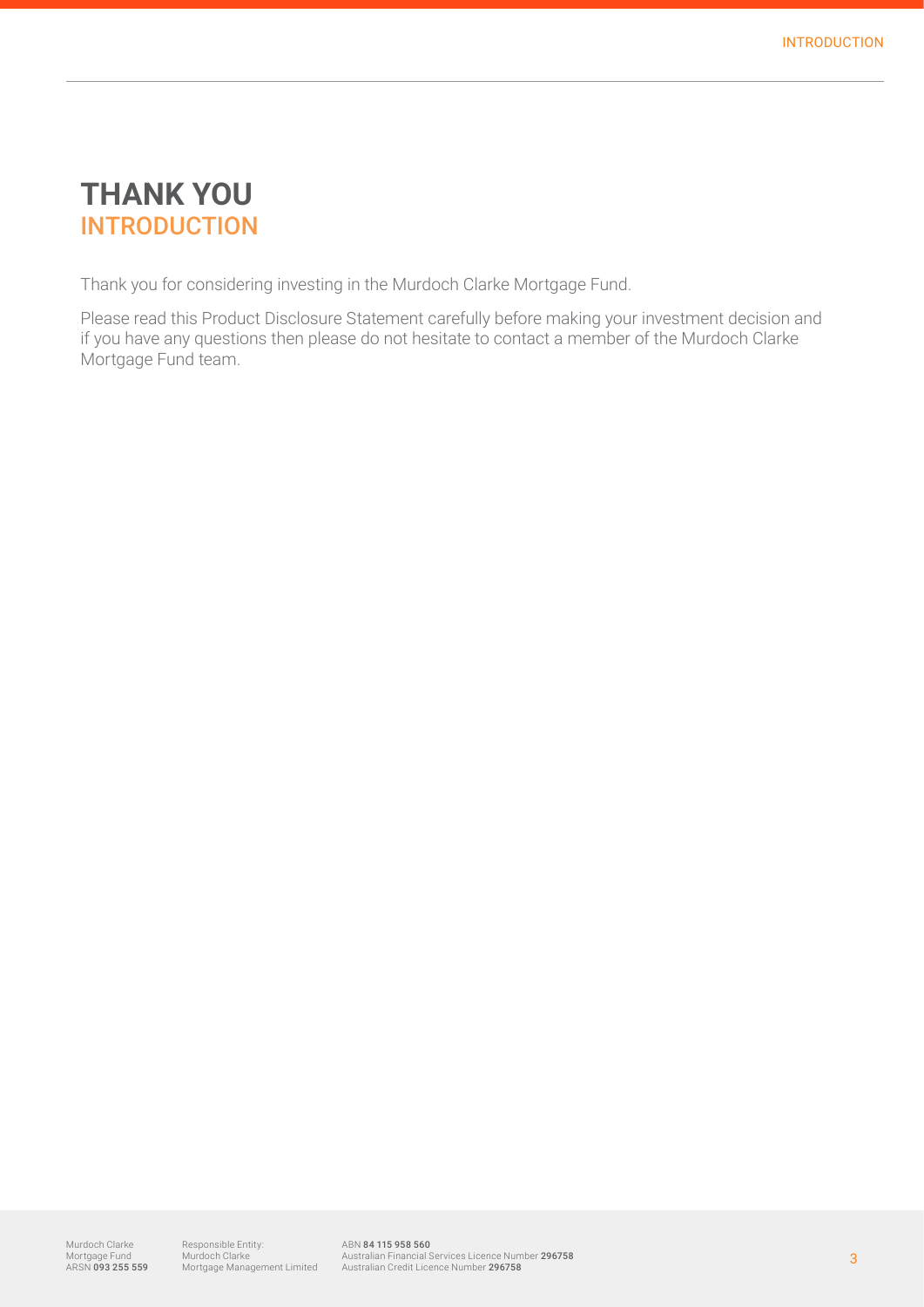### **TABLE OF CONTENTS**

| Glossary                                                                  | 6              |
|---------------------------------------------------------------------------|----------------|
| Murdoch Clarke Mortgage Fund At A Glance                                  | 6              |
| <b>Business Model Of The Murdoch Clarke Mortgage Fund</b>                 | $\overline{7}$ |
| Management Committee And Track Record And Experience Of Senior Management | 8              |
| Benchmarks For Unlisted Mortgage Schemes Developed By ASIC                | 9              |
| Benchmark 1: Liquidity                                                    | 9              |
| Benchmark 2: Scheme Borrowing                                             | 9              |
| Benchmark 3: Loan Portfolio And Diversification                           | 10             |
| Benchmark 4: Related Party Transactions                                   | 10             |
| Benchmark 5: Valuation Policy                                             | 10             |
| Benchmark 6: Lending Principles - Loan-To-Valuation Ratios                | 10             |
| <b>Benchmark 7: Distribution Practices</b>                                | 11             |
| Benchmark 8: Withdrawal Arrangements                                      | 11             |
| Does The Murdoch Clarke Mortgage Fund Meet The Benchmarks?                | 12             |
| <b>Benchmark Disclosure</b>                                               | 16             |
| Benchmark 1: Liquidity                                                    | 16             |
| Benchmark 2: Scheme Borrowing                                             | 17             |
| Benchmark 3: Loan Portfolio And Diversification                           | 18             |
| Benchmark 4: Related Party Transactions                                   | 24             |
| Benchmark 5: Valuation Policy                                             | 24             |
| Benchmark 6: Lending Principles - Loan-To-Valuation Ratios                | 25             |
| Benchmark 7: Distribution Practices                                       | 28             |
| Benchmark 8: Withdrawal Arrangements                                      | 30             |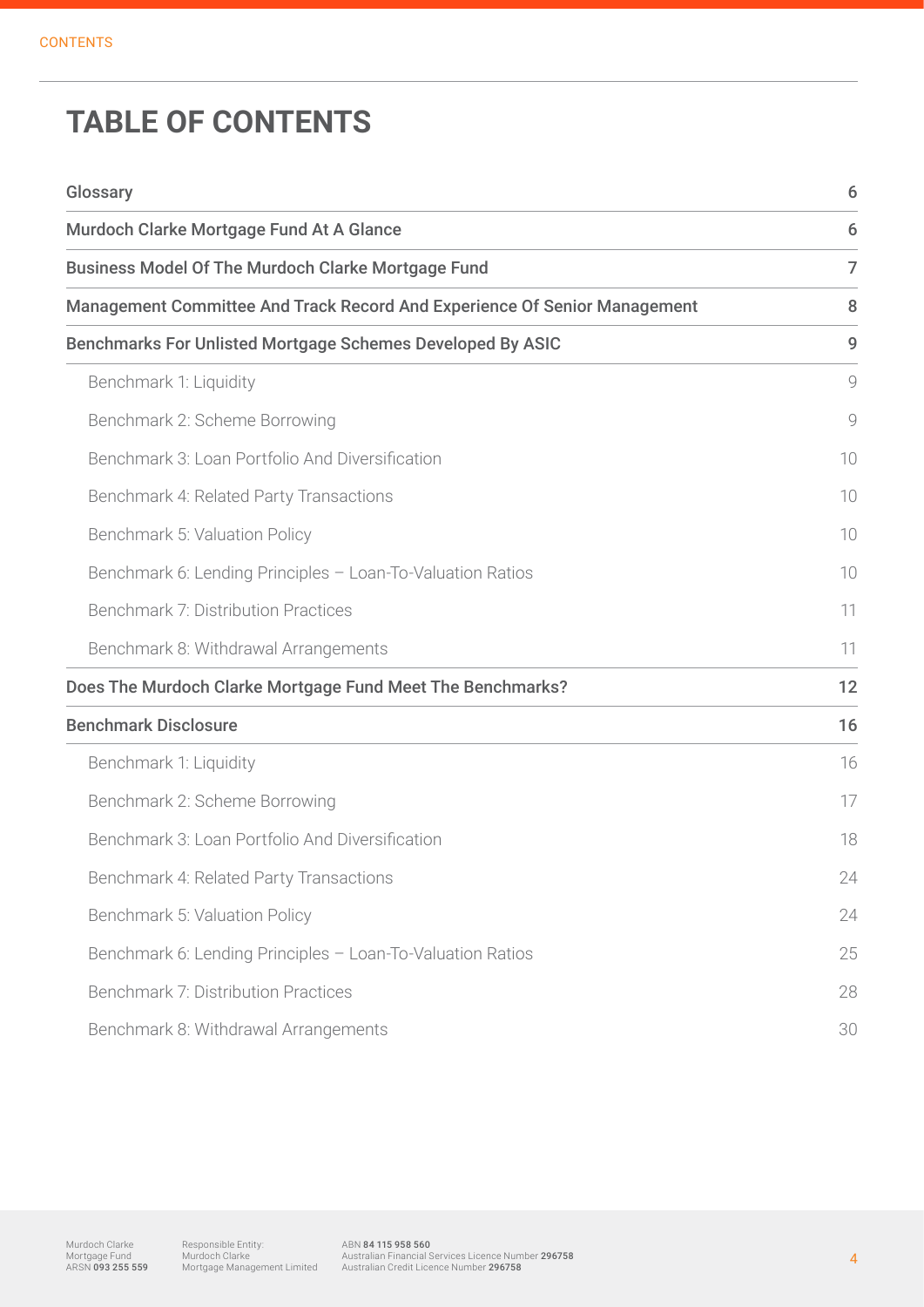# **TABLE OF CONTENTS**

| Origin Of The Murdoch Clarke Mortgage Fund      | 31 |
|-------------------------------------------------|----|
| <b>Valuation Of Fund Assets</b>                 | 31 |
| <b>Calculation Of Income Distributions</b>      | 32 |
| <b>Risk</b>                                     | 33 |
| <b>Fees And Other Costs</b>                     | 34 |
| <b>Additional Explanation Of Fees And Costs</b> | 37 |
| <b>Transaction Information</b>                  | 39 |
| How To Invest                                   | 39 |
| How To Withdraw                                 | 39 |
| <b>Additional Information</b>                   | 39 |
| <b>About The Application Form</b>               | 45 |
| Signing The Application Form                    | 45 |
| Investor Identification                         | 46 |
| <b>Investment Application Form</b>              | 49 |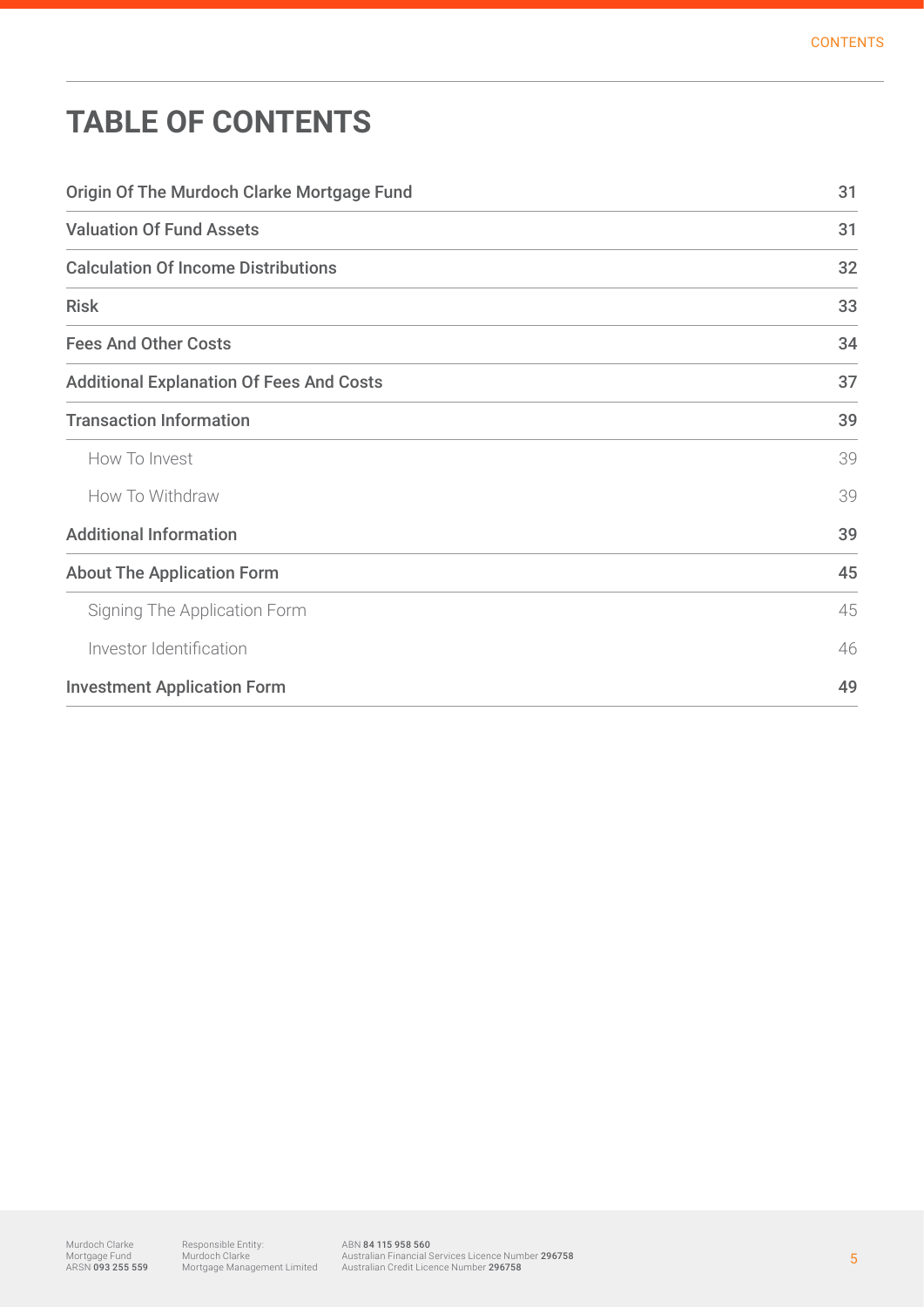### **GLOSSARY**

#### ASIC

The Australian Securities and Investments Commission.

#### FUND

The Murdoch Clarke Mortgage Fund ARSN 093 255 559.

#### FUND'S INVESTMENT ASSETS

The assets of the Fund that derive income including, but not limited to, mortgage loans, bank accounts, term deposits and other liquid investments.

#### LAW

The Corporations Act 2001 and the Corporations Regulations both as amended and modified from time to time.

#### LOAN TO VALUATION RATIO

The proportion that the amount of a loan bears to the value of the property by which the loan is secured.

#### MANAGEMENT EXPENSE PERCENTAGE

The amount of the management fee and expense recovery (explained on pages 37 and 38 of this PDS) accrued for a particular day divided by the total of investors' funds invested in the Fund on that day, expressed as a percentage.

#### MORTGAGE

A form of security for a loan, in which a specific item of property is pledged by the borrower (mortgagor) to the lender (mortgagee).

#### WEIGHTED AVERAGE RATE OF RETURN ON THE FUND'S INVESTMENT ASSETS

The average rate of return on the Fund's Investment Assets weighted by asset value. Each asset contributes to the average in proportion to its value.

### **MURDOCH CLARKE MORTGAGE FUND AT A GLANCE**

This section provides a brief guide to the key features of the Fund.

#### RESPONSIBLE ENTITY

Murdoch Clarke Mortgage Management Limited

ACN 115 958 560

| Hobart | 10 Victoria Street<br>Hobart TAS 7000                      |
|--------|------------------------------------------------------------|
|        | <b>Launceston</b> 85b George Street<br>Launceston TAS 7250 |

Telephone: 1800 00 62 63 E-mail: info@mcmf.com.au Website: www.mcmf.com.au

#### FUND TYPE

Unlisted pooled mortgage scheme registered as a managed investment scheme under the Corporations  $\Delta$ ct

#### MAJOR ASSET CLASS

First ranking mortgages

INCOME DISTRIBUTION FREQUENCY Quarterly

ESTABLISHED SINCE

2000

MINIMUM INVESTMENT \$100

#### RETURN TYPE

Income only

#### APPLICATION AND WITHDRAWAL FEES

No fees payable upon investment or withdrawal and no account keeping fees

#### **CUSTODIAN**

MyState Bank Limited ACN 067 729 195

#### ASIC BENCHMARKS

ASIC has developed eight benchmarks and eight disclosure principles for unlisted mortgage schemes to help investors assess the key risks associated with investing in unlisted mortgage schemes. The benchmarks deal with liquidity, scheme borrowing, loan portfolio and diversification, related party transactions, valuation policy, lending principles, distribution practices and withdrawal arrangements. For more information about the benchmarks and disclosure principles and disclosure against the benchmarks and information addressing the disclosure principles in relation to the Fund refer to pages 9 to 30 of this PDS.

#### RISKS OF INVESTING IN THE FUND

A degree of risk applies to all types of investments. The significant risks of investing in the Fund are described on pages 29 and 33 of this PDS.

Murdoch Clarke Mortgage Fund ARSN 093 255 559 Responsible Entity: Murdoch Clarke Mortgage Management Limited

ABN 84 115 958 560 Australian Financial Services Licence Number 296758 Australian Credit Licence Number 296758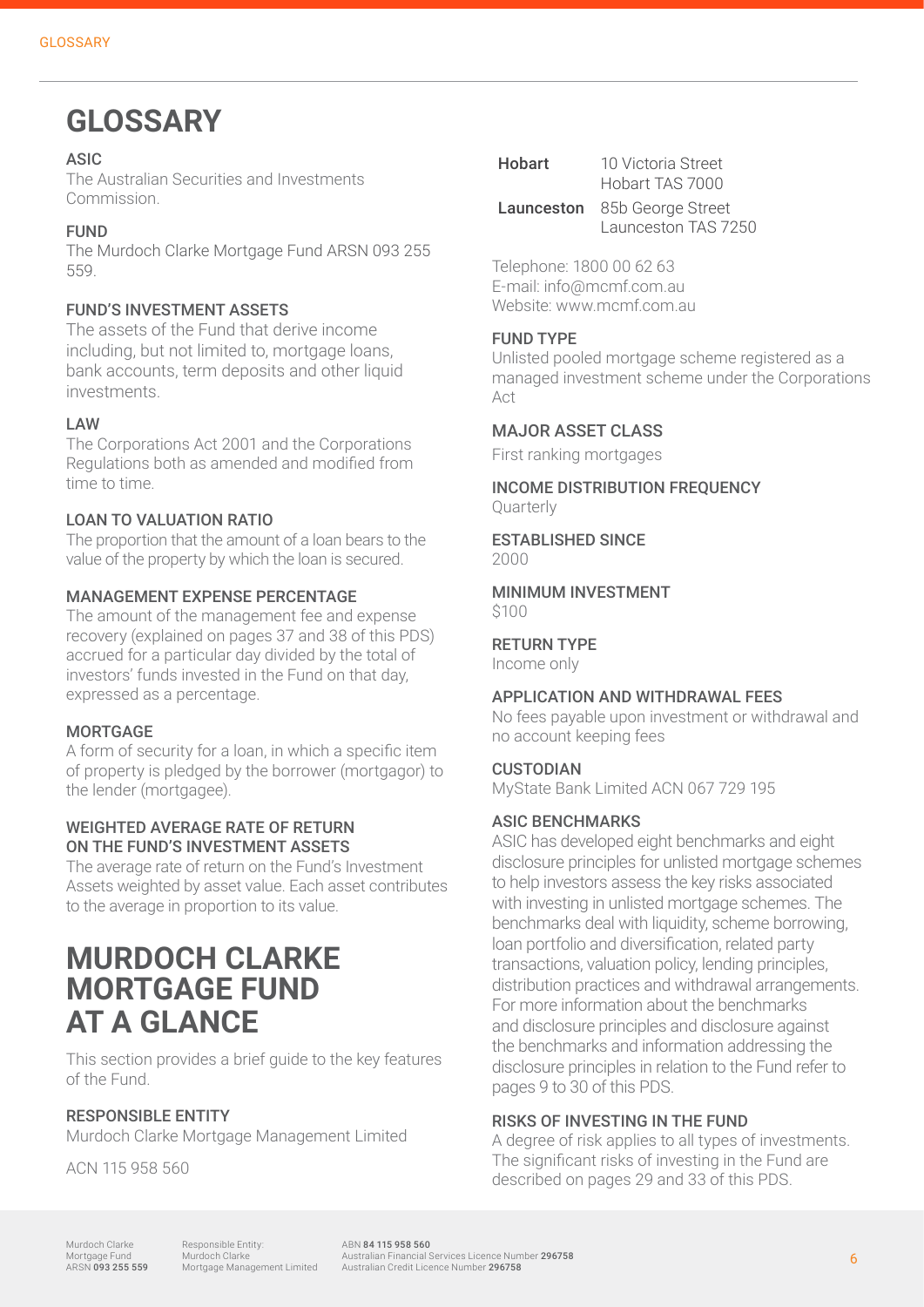# **BUSINESS MODEL OF THE MURDOCH CLARKE MORTGAGE FUND**

The Murdoch Clarke Mortgage Fund operates on the following basis:

- a. funds received from investors are pooled and either lent to borrowers or invested in at call or term deposit accounts with banks, credit unions and building societies, or invested in pooled mortgage schemes which are managed investment schemes regulated by the Corporations Act and are operated by responsible entities which hold Australian Financial Services Licences;
- b. loans to borrowers are interest only loans which require interest to be paid quarterly in arrears and principal to be repaid on demand by the Murdoch Clarke Mortgage Fund;
- c. funds lent to borrowers are secured by registered first mortgages over real property (i.e. land which is either vacant or built on);
- d. loans are only approved on the basis of valuations of real property offered as security obtained from registered valuers or on the basis of government valuations;
- e. the proportion that the amount of a loan bears to the value of the property by which it is secured at the time the loan is first advanced (i.e. loan to valuation ratio) does not generally exceed a specified percentage which is fixed by reference to the nature of the property (i.e. whether the property is urban residential, rural residential, commercial, farming or a hotel);
- f. as part of the loan approval process the financial position of each applicant borrower and their capacity to pay interest is assessed;
- g. the income of the Murdoch Clarke Mortgage Fund comes from interest payable by mortgage loan borrowers and interest accrued on money invested with banks, credit unions and building societies, and in pooled mortgage schemes;
- h. distributions are made to investors out of the income of the Murdoch Clarke Mortgage Fund on a quarterly basis (for the three month

periods ending on 31st March, 30th June, 30th September and 31st December in each year);

- i. investors in the Murdoch Clarke Mortgage Fund do not have an interest in particular mortgage loans, but have an interest in the assets of the Murdoch Clarke Mortgage Fund as a whole;
- i. the Constitution of the Murdoch Clarke Mortgage Fund provides that withdrawal requests must be met within 90 days, however requests for withdrawal of funds invested will generally be met within seven days – the matters which may impact on the ability of an investor to withdraw funds are discussed on pages 11, 15 and 30 of this PDS in relation to Benchmark 8 and Disclosure Principle 8 - Withdrawal Arrangements; and
- k. the Murdoch Clarke Mortgage Fund does not borrow or invest in the share market.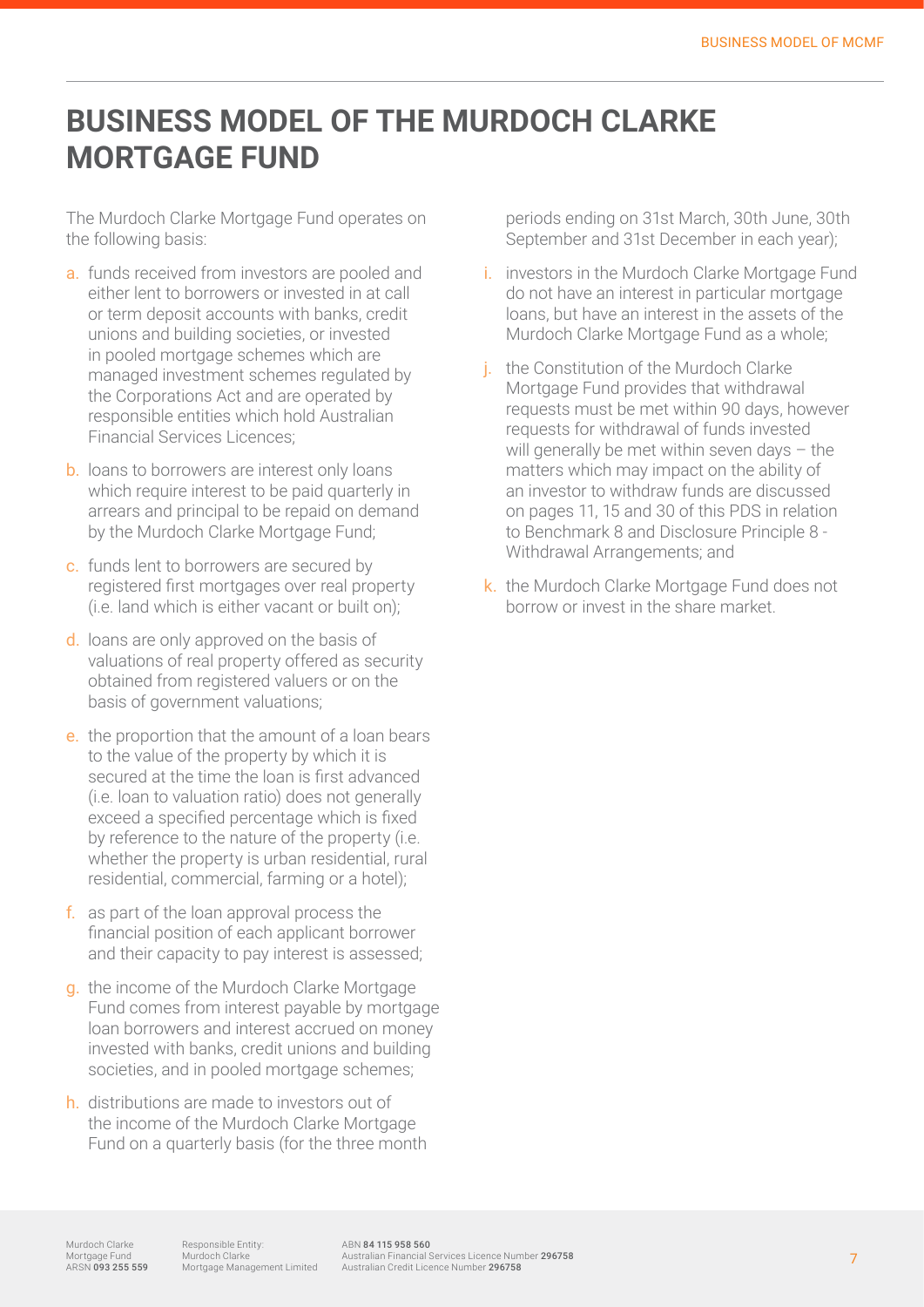## **MANAGEMENT COMMITTEE & TRACK RECORD & EXPERIENCE OF SENIOR MANAGEMENT**

In accordance with its powers under the Law and the Constitution of the Murdoch Clarke Mortgage Fund, the Responsible Entity has delegated certain functions to a Management Committee which comprises the Manager from time to time of the Murdoch Clarke Mortgage Fund and not less than three (3) and not more than seven (7) persons nominated by the Responsible Entity who are directors of the Responsible Entity. In particular, the Responsible Entity has determined that the Management Committee will have the following duties:

- consider, determine and implement the mortgage loan application and approval process;
- **n** make recommendations to the Responsible Entity regarding guidelines for mortgage loans and other securities, interest rates, review of mortgage loans and other securities, management of liquidity, documentation and communications to investors and borrowers regarding the Murdoch Clarke Mortgage Fund;
- **draft and recommend the approval of** documentation required for the proper conduct and operation of the Murdoch Clarke Mortgage Fund; and
- **qeneral management of the Murdoch Clarke** Mortgage Fund.

As at the date of this Product Disclosure Statement the Manager of the Murdoch Clarke Mortgage Fund is Benjamin Gary Wallace and the directors of the Responsible Entity are **Damian** Francis Egan, Paul Kuzis, Rebecca Sandra Reid, Benjamin Scott Swain, Luke Nicholas Golding and Benn Rex Dance.

Ben Wallace was appointed as Manager of the Mortgage Clarke Morgage Fund in July 2021. Ben has been employed in the finance industry since 1987. Prior to his appointment as Manager of the Murdoch Clarke Mortgage Fund, Ben was employed by ANZ Banking Group Limited for over 33 years. During that time Ben undertook

various roles including administrative, frontline and managerial positions. Over the last 20 years of Ben's time at ANZ he worked in a senior lending role, dealing with a diversified portfolio of clients in both commercial and agribusiness, catering for their lending requirements as well as their investment needs.

Damian Egan, Paul Kuzis, Rebecca Reid, Ben Swain, Luke Golding and Benn Dance are commercial lawyers at Murdoch Clarke Lawyers with many years of relevant experience in legal practice (including experience with mortgages, finance, investments and property) and in managing the Murdoch Clarke Mortgage Fund and the Murdoch Clarke Contributory Mortgage Fund from which the Murdoch Clarke Mortgage Fund originated (refer to page 31 of this Product Disclosure Statement).

Murdoch Clarke Mortgage Management Limited has been the responsible entity of the Murdoch Clarke Mortgage Fund since June 2006.

Since the inception of the Fund in 2000:

- a. no investor has incurred a capital loss;
- b. the Fund has always made quarterly income distributions; and
- c. requests for withdrawals from the Fund have been met within the time frames disclosed in this Product Disclosure Statement.

The achievement of meeting all withdrawal requests was particularly satisfying during the global financial crisis when many other mortgage funds either froze withdrawals or provided very limited opportunities for investors to withdraw their invested funds.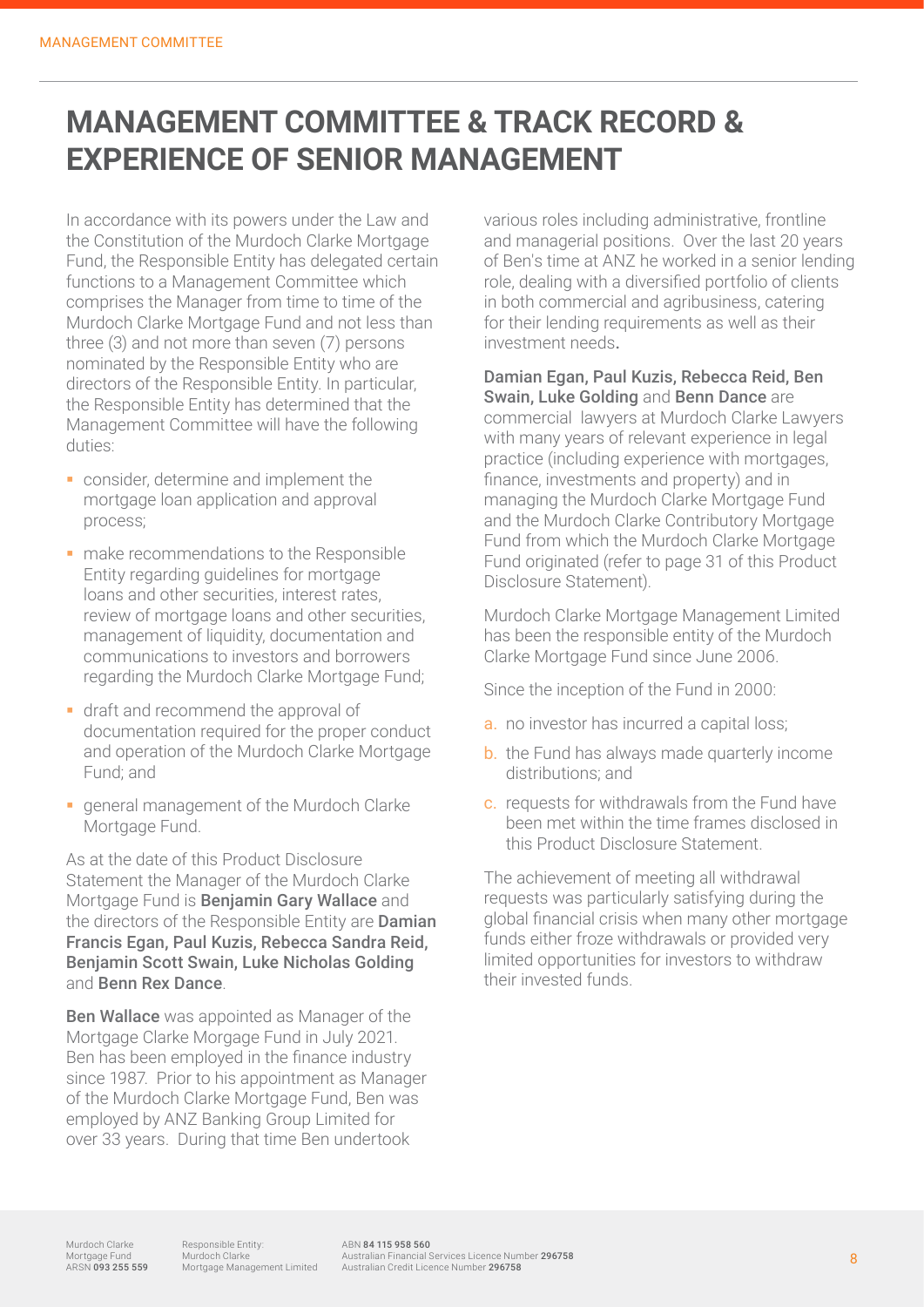### **BENCHMARKS FOR UNLISTED MORTGAGE SCHEMES DEVELOPED BY ASIC**

ASIC has developed eight benchmarks and eight disclosure principles for unlisted mortgage schemes to help retail investors understand the risks, assess the rewards being offered and decide whether such investments are suitable for them.

ASIC considers that the requirement to provide retail investors in unlisted mortgage schemes with the information they need to make an informed investment decision requires, at a minimum, disclosure against the benchmarks and the provision of the information in the disclosure principles.

ASIC requires disclosure to be made on the basis that a benchmark is either "met" or "not met". If a benchmark is not fully met then the benchmark is to be regarded as "not met" (rather than partially met) and an explanation should be included as to why it is not met.

ASIC expects unlisted mortgage schemes to:

- a. disclose whether the benchmarks (as applicable) are met and, if not met, provide an explanation on an "if not, why not" basis; and
- b. disclose information in accordance with the disclosure principles.

ASIC has explained that disclosing against the benchmarks on an "if not, why not" basis means providing a clear statement that the scheme either:

- a. meets the benchmark; or
- b. does not meet the benchmark and providing an explanation of how and why the responsible entity of the scheme deals with the business factors or issues underlying the benchmark in another way.

It is ASIC's view that failing to meet one or more of the benchmarks does not mean that a particular mortgage scheme is necessarily a poor investment. ASIC's view is that if a benchmark is not met then additional disclosure to investors is needed to address the benchmark on an "if not,

why not" basis so that investors can assess the impact of failure to meet that benchmark on their investment decision.

The benchmarks are summarised below and on pages 12 to 15 there is a table that sets out whether or not the benchmarks are met by the Murdoch Clarke Mortgage Fund.

#### BENCHMARK 1: LIQUIDITY

This benchmark addresses the following question: *Does the mortgage scheme have enough cash and liquid assets to meet its financial obligations to investors and all other parties?*

"Liquidity" means a mortgage scheme's ability to meet its short-term cash needs. This benchmark applies only to unlisted pooled mortgage schemes.

To meet this benchmark the responsible entity of the unlisted mortgage scheme must have cash flow estimates for the scheme that:

- a. demonstrate the scheme's capacity to meet its expenses, liabilities and other cash flow needs for the next 12 months;
- b. are updated at least every three months and reflect any material changes; and
- c. are approved by the directors of the responsible entity at least every three months.

#### BENCHMARK 2: SCHEME BORROWING

This benchmark addresses the following question:

*Does the mortgage scheme have any current borrowings or any intention to borrow?*

To meet this benchmark the responsible entity of the mortgage scheme must not have current borrowings and must not intend to borrow on behalf of the scheme.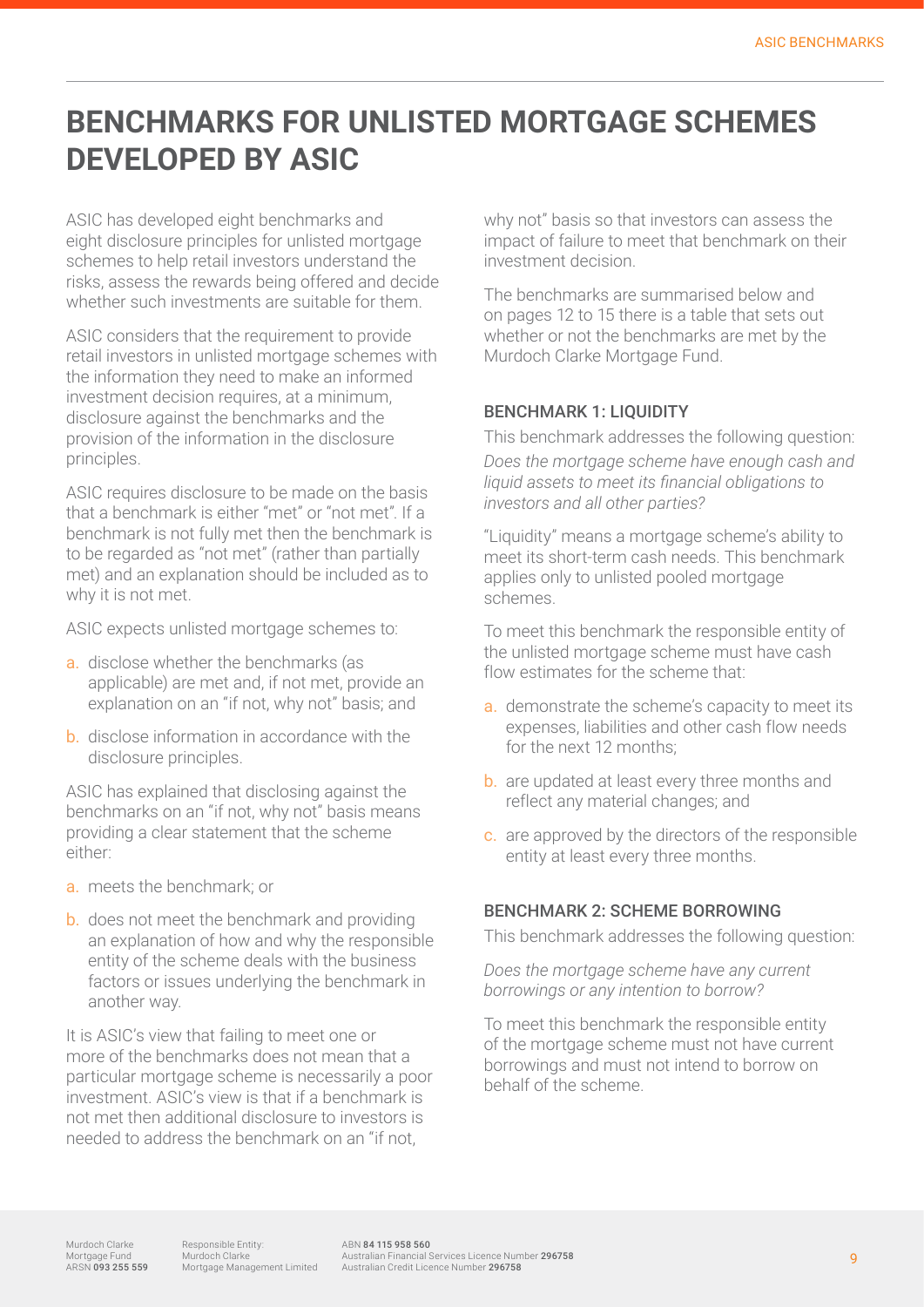#### BENCHMARK 3: LOAN PORTFOLIO AND DIVERSIFICATION

This benchmark addresses the following question:

*Does the mortgage scheme manage risk by spreading the money it lends and invests between different loans, borrowers and investments?*

To meet this benchmark:

- a. the scheme must hold a portfolio of assets diversified by size, borrower, class of borrower, activity and geographic region;
- b. the scheme must have no single asset in the scheme portfolio that exceeds 5% of the total scheme assets;
- c. the scheme must have no single borrower who exceeds 5% of the scheme assets; and
- d. all loans made by the scheme must be secured by first mortgages over real property (including registered leasehold title).

#### BENCHMARK 4: RELATED PARTY **TRANSACTIONS**

This benchmark addresses the following question:

*Do any of the mortgage scheme's transactions involve parties that have a close relationship with the responsible entity of the scheme?*

To meet this benchmark the responsible entity must not lend to related parties of the responsible entity or to the scheme's investment manager.

#### BENCHMARK 5: VALUATION POLICY

This benchmark addresses the following question:

*How are the mortgage scheme's underlying assets valued?*

To meet this benchmark the board of the responsible entity of an unlisted mortgage scheme must require the following in relation to valuations for the scheme's mortgage assets and their security property:

a. a valuer to be a member of an appropriate professional body in the jurisdiction in which the relevant property is located;

- **b.** a valuer to be independent;
- c. procedures to be followed for dealing with any conflict of interest;
- d. the rotation and diversity of valuers;
- e. in relation to security property for a loan, an independent valuation to be obtained:
	- i. before the issue of a loan and on renewal:
		- A. for development property, on both an "as is" and "as if complete" basis; and
		- B. for all other property, on an "as is" basis; and
	- **ii.** within two months after the directors form a view that there is a likelihood that a decrease in the value of security property may have caused a material breach of a loan covenant.

#### BENCHMARK 6: LENDING PRINCIPLES - LOAN-TO-VALUATION RATIOS

This benchmark addresses the following questions:

*How does the value of loans made by the mortgage scheme compare with the value of assets used for loan security? Is this proportion too high?*

If a scheme directly holds mortgage assets then to meet this benchmark:

- a. where the loan relates to property development - funds must be provided to the borrower in stages based on independent evidence of the progress of the development;
- b. where the loan relates to property development - the scheme does not lend more than 70% on the basis of the latest "as if complete" valuation of property over which security is provided; and
- c. in all other cases the scheme does not lend more than 80% on the basis of the latest market valuation of property over which security is provided.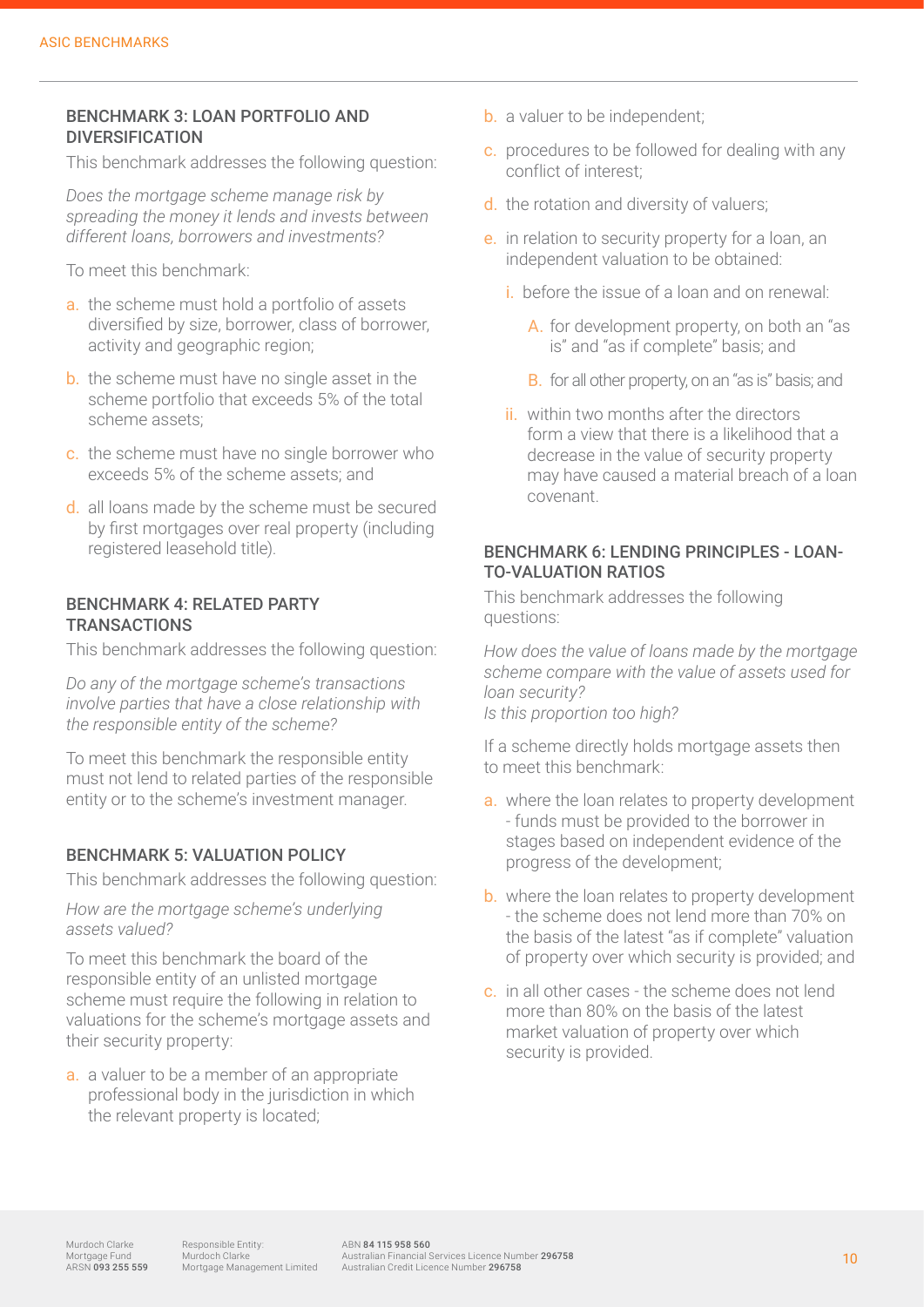#### BENCHMARK 7: DISTRIBUTION PRACTICES

This benchmark addresses the following question:

*Are current distributions from the mortgage scheme paid from borrowings?*

To meet this benchmark the responsible entity of an unlisted mortgage scheme must not pay current distributions from scheme borrowings.

#### BENCHMARK 8: WITHDRAWAL ARRANGEMENTS

This benchmark addresses the following question:

*Can you withdraw from the mortgage scheme and how long will it take to get your money back?*

If the scheme is a liquid scheme for the purposes of the Corporations Act then to meet this benchmark:

a. the maximum period allowed for in the constitution of the scheme for the payment of withdrawal requests is 90 days or less;

- b. the responsible entity will pay withdrawal requests within the period allowed for in the constitution; and
- c. the responsible entity only permits members to withdraw at any time on request if at least 80% (by value) of the scheme property is:
	- i. money in an account or on deposit with a bank and is available for withdrawal immediately, or otherwise on expiry of a fixed term not exceeding 90 days, during the normal business hours of the bank; or
	- ii. assets that the responsible entity can reasonably expect to realise for market value within 10 business days.

If the scheme is a non-liquid scheme for the purposes of the Corporations Act then to meet this benchmark the responsible entity of the scheme must intend to make withdrawal offers to investors at least quarterly.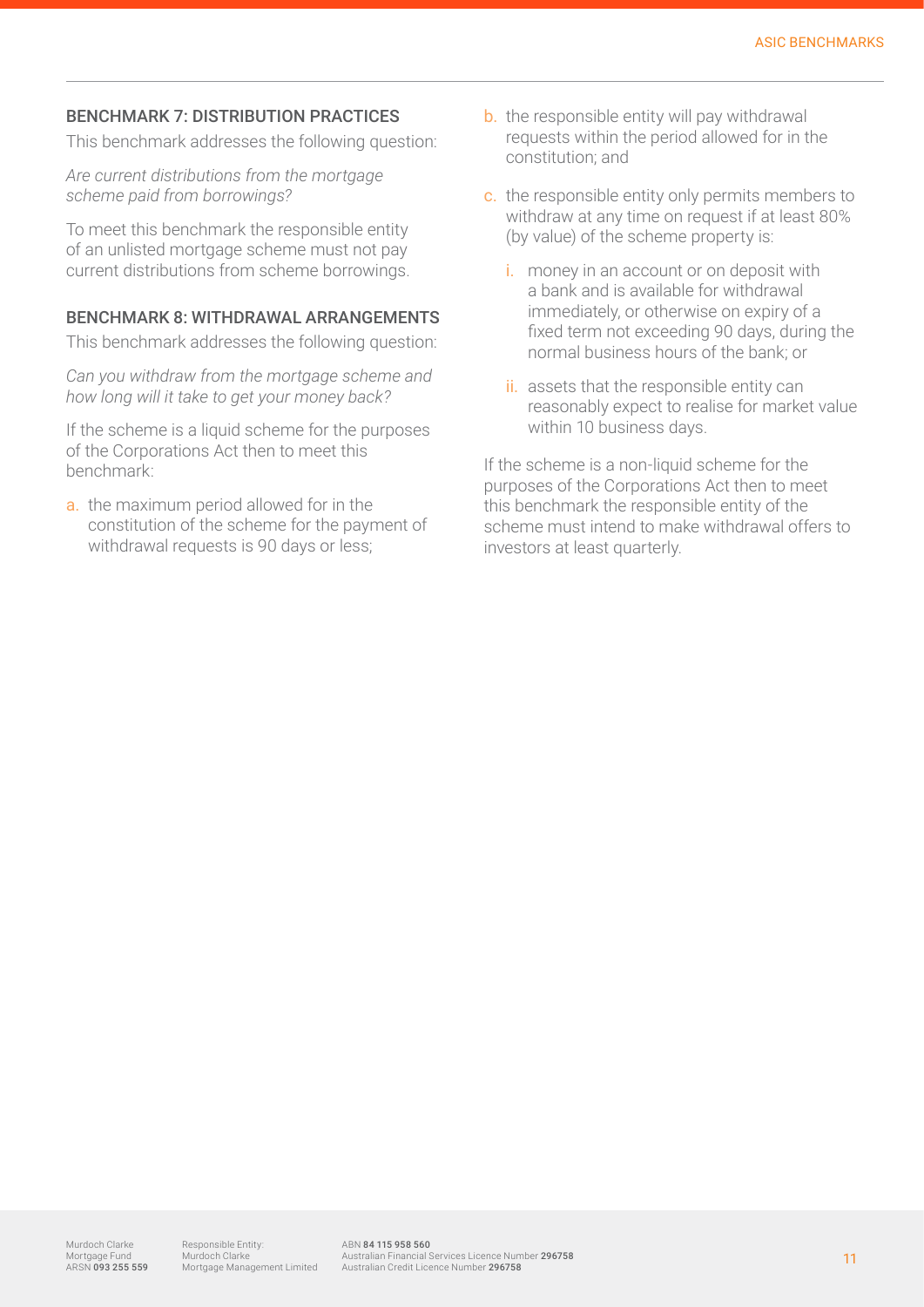### **DOES THE MURDOCH CLARKE MORTGAGE FUND MEET THE BENCHMARKS?**

The following table:

- **identifies whether the Murdoch Clarke Mortgage Fund meets the ASIC benchmarks; and**
- **in relation to each of the ASIC benchmarks which the Murdoch Clarke Mortgage Fund does not meet,** contains an explanation of how the Responsible Entity deals with the business factors or issues underlying the benchmark in another way; and
- identifies the pages of this Product Disclosure Statement on which information is disclosed in relation to each of the benchmarks in accordance with the disclosure principles developed by ASIC.

| <b>BENCHMARK</b>                                                                                                                  | <b>STATEMENT</b>        | <b>EXPLANATION</b> | <b>REFERENCE</b>                                                                                                       |
|-----------------------------------------------------------------------------------------------------------------------------------|-------------------------|--------------------|------------------------------------------------------------------------------------------------------------------------|
| <b>Benchmark 1: Liquidity</b>                                                                                                     |                         |                    |                                                                                                                        |
| For a pooled mortgage scheme, the responsible entity<br>has cash flow estimates for the<br>scheme that:                           | The benchmark<br>is met | Not applicable     | For additional<br>disclosure on this<br>benchmark see                                                                  |
| (a) demonstrate the scheme's capacity to meet its<br>expenses, liabilities and other cash flow needs for<br>the next 12 months;   |                         |                    | pages 16 and 17<br>of this Product<br>Disclosure<br>Statement.                                                         |
| (b) are updated at least every three months and reflect<br>any material changes; and                                              |                         |                    |                                                                                                                        |
| (c) are approved by the directors of the responsible<br>entity at least every three months.                                       |                         |                    |                                                                                                                        |
| <b>Benchmark 2: Scheme borrowing</b>                                                                                              |                         |                    |                                                                                                                        |
| The responsible entity does not have current borrowings<br>and does not intend to borrow on behalf of the scheme.                 | The benchmark<br>is met | Not applicable     | For additional<br>disclosure on<br>this benchmark<br>see page 17 of<br>this Product<br><b>Disclosure</b><br>Statement. |
| <b>Benchmark 3: Loan portfolio and diversification</b>                                                                            |                         |                    |                                                                                                                        |
| For a pooled mortgage scheme:                                                                                                     | The benchmark           | Not applicable     | For additional                                                                                                         |
| (a) the scheme holds a portfolio of assets diversified<br>by size, borrower, class of borrower activity and<br>geographic region; | is met                  |                    | disclosure on this<br>benchmark see<br>pages 18 to 23<br>of this Product                                               |
| (b) the scheme has no single asset in the scheme<br>portfolio that exceeds 5% of the total scheme assets;                         |                         |                    | <b>Disclosure</b><br>Statement.                                                                                        |
| (c) the scheme has no single borrower who exceeds 5%<br>of the scheme assets; and                                                 |                         |                    |                                                                                                                        |
| (d) all loans made by the scheme are secured by first<br>mortgages over real property (including registered<br>leasehold title).  |                         |                    |                                                                                                                        |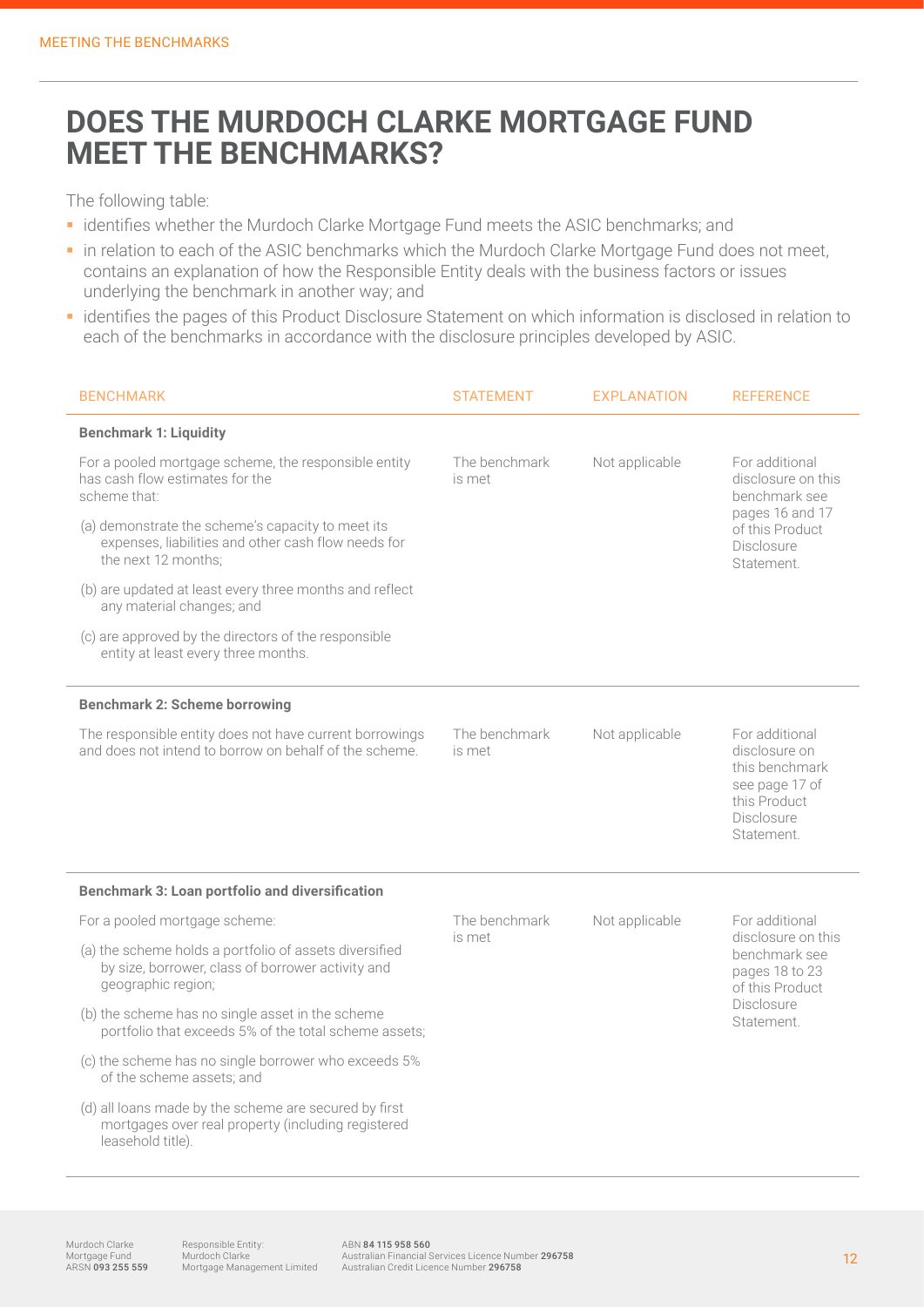| <b>BENCHMARK</b>                                                                                                                                                                                      | <b>STATEMENT</b>            | <b>EXPLANATION</b>                                                                                                                                                                                                                                                             | <b>REFERENCE</b>                                                                                          |
|-------------------------------------------------------------------------------------------------------------------------------------------------------------------------------------------------------|-----------------------------|--------------------------------------------------------------------------------------------------------------------------------------------------------------------------------------------------------------------------------------------------------------------------------|-----------------------------------------------------------------------------------------------------------|
| <b>Benchmark 4: Related party transactions</b>                                                                                                                                                        |                             |                                                                                                                                                                                                                                                                                |                                                                                                           |
| The responsible entity does not lend to<br>related parties of the responsible entity or to<br>the scheme's investment manager.                                                                        | The benchmark is<br>not met | The Lending Policy of the<br>responsible entity does not<br>prohibit loans to related<br>parties. An application for<br>a loan from the Fund by a<br>related party is subject to the<br>same assessment process as<br>a loan application from any<br>other potential borrower. | For additional<br>disclosure on this<br>benchmark see page<br>24 of this Product<br>Disclosure Statement. |
|                                                                                                                                                                                                       |                             | If an application for a loan by<br>a related party is approved<br>then the responsible entity<br>will request the Fund's<br>Compliance Plan Auditor to<br>confirm that the loan is in<br>accordance with the Fund's<br>lending policy before the loan<br>is advanced           |                                                                                                           |
| <b>Benchmark 5: Valuation policy</b>                                                                                                                                                                  |                             |                                                                                                                                                                                                                                                                                |                                                                                                           |
| In relation to valuations for the scheme's<br>mortgage assets and their security property,<br>the board of the responsible entity requires:                                                           | The benchmark is<br>not met | The benchmark is not met<br>to the extent that there are<br>circumstances in which                                                                                                                                                                                             | For additional<br>disclosure on this<br>benchmark see<br>pages 24 to 25 of this                           |
| (a) a valuer to be a member of an<br>appropriate professional body in the<br>jurisdiction in which the relevant property<br>is located;                                                               |                             | the adjusted government<br>capital valuation of security<br>property is used rather than<br>the security property being<br>valued by an independent                                                                                                                            | Product Disclosure<br>Statement.                                                                          |
| (b) a valuer to be independent;                                                                                                                                                                       |                             | valuer.                                                                                                                                                                                                                                                                        |                                                                                                           |
| (c) procedures to be followed for dealing<br>with any conflict of interest;                                                                                                                           |                             |                                                                                                                                                                                                                                                                                |                                                                                                           |
| (d) the rotation and diversity of valuers;                                                                                                                                                            |                             |                                                                                                                                                                                                                                                                                |                                                                                                           |
| (e) in relation to security property for a loan,<br>an independent valuation to be obtained:                                                                                                          |                             |                                                                                                                                                                                                                                                                                |                                                                                                           |
| (i) before the issue of a loan and on<br>renewal;                                                                                                                                                     |                             |                                                                                                                                                                                                                                                                                |                                                                                                           |
| (A) for development property,<br>on both an "as is" and "as if<br>complete" basis; and                                                                                                                |                             |                                                                                                                                                                                                                                                                                |                                                                                                           |
| (B) for all other property, on an<br>"as is" basis; and                                                                                                                                               |                             |                                                                                                                                                                                                                                                                                |                                                                                                           |
| (ii) within two months after the directors<br>form a view that there is a likelihood<br>that a decrease in the value of<br>security property may have caused<br>a material breach of a loan covenant. |                             |                                                                                                                                                                                                                                                                                |                                                                                                           |

Murdoch Clarke<br>Mortgage Fund<br>ARSN **093 255 559**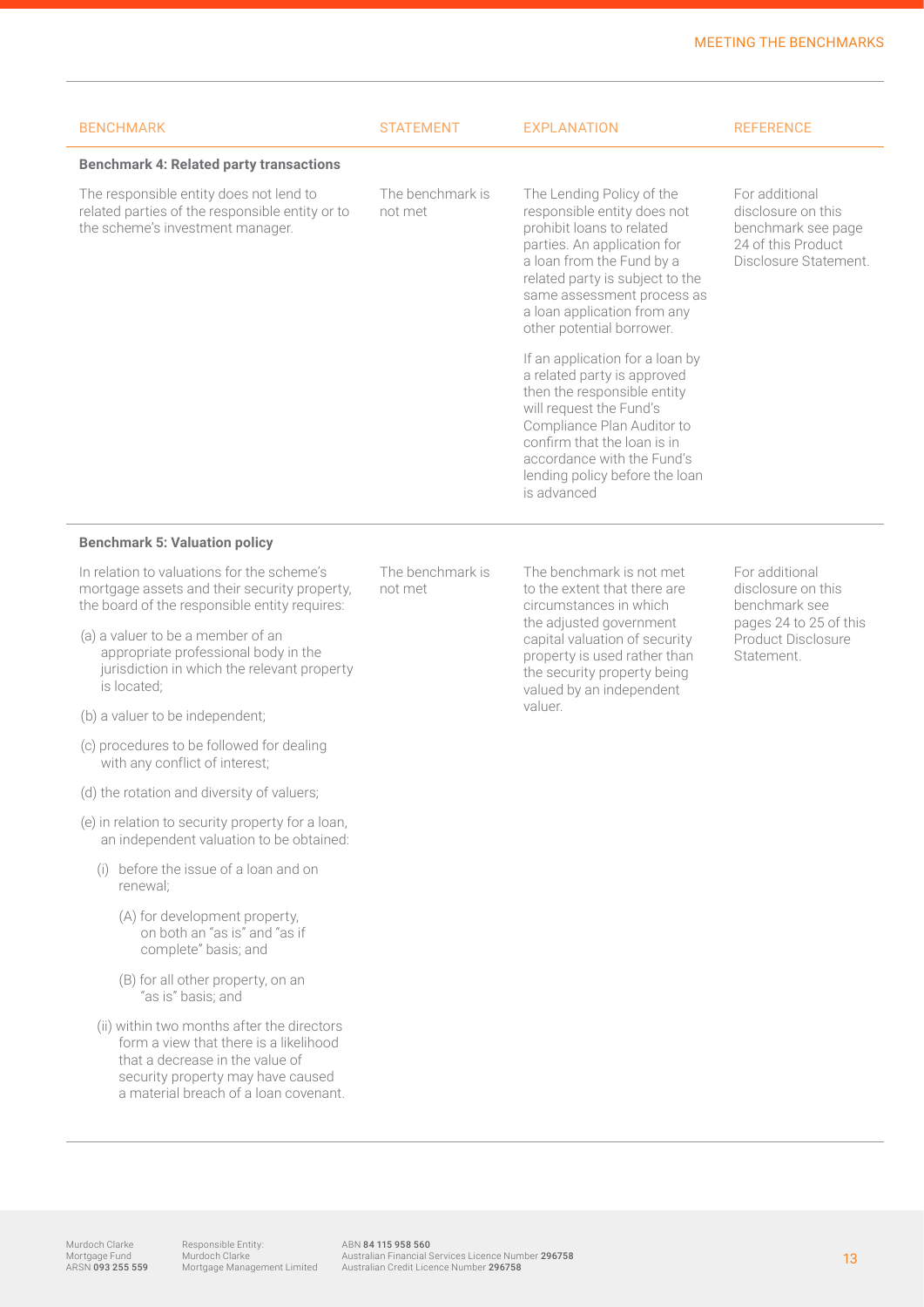| <b>BENCHMARK</b>                                                                                                                                                                                                                                                                                                                                                                                                                                                                                                                                                       | <b>STATEMENT</b>            | <b>EXPLANATION</b>                                                                                                                                                                                                                                                                                                                                                                                                                                                                                                                                                                                                                                                                                                                                                                                               | <b>REFERENCE</b>                                                           |
|------------------------------------------------------------------------------------------------------------------------------------------------------------------------------------------------------------------------------------------------------------------------------------------------------------------------------------------------------------------------------------------------------------------------------------------------------------------------------------------------------------------------------------------------------------------------|-----------------------------|------------------------------------------------------------------------------------------------------------------------------------------------------------------------------------------------------------------------------------------------------------------------------------------------------------------------------------------------------------------------------------------------------------------------------------------------------------------------------------------------------------------------------------------------------------------------------------------------------------------------------------------------------------------------------------------------------------------------------------------------------------------------------------------------------------------|----------------------------------------------------------------------------|
| <b>Benchmark 6: Lending principles -</b><br><b>Loan-to-valuation ratios</b>                                                                                                                                                                                                                                                                                                                                                                                                                                                                                            |                             |                                                                                                                                                                                                                                                                                                                                                                                                                                                                                                                                                                                                                                                                                                                                                                                                                  |                                                                            |
| If the scheme directly holds mortgage<br>assets:                                                                                                                                                                                                                                                                                                                                                                                                                                                                                                                       | The benchmark is<br>not met | Elements (b) and (c) of the<br>benchmark are met.                                                                                                                                                                                                                                                                                                                                                                                                                                                                                                                                                                                                                                                                                                                                                                | For additional<br>disclosure on this                                       |
| (a) where the loan relates to property<br>development - funds are provided<br>to the borrower in stages based on<br>independent evidence of the progress of<br>the development;<br>(b) where the loan relates to property<br>development - the scheme does not lend<br>more than 70% on the basis of the latest<br>"as if complete" valuation of property<br>over which security is provided; and<br>(c) in all other cases - the scheme does not<br>lend more than 80% on the basis of the<br>latest market valuation of property over<br>which security is provided. |                             | Element (a) of the benchmark<br>is not met.<br>If the Fund is relying for<br>security purposes on<br>increases in the value of the<br>land being developed as the<br>development progresses then<br>funds are provided to the<br>borrower in stages based on<br>independent evidence of the<br>progress of the development.<br>If the Fund is not relying<br>for security purposes on<br>the value of the land being<br>developed increasing as the<br>development progresses (i.e.<br>the "as is" valuation of the<br>property offered as security<br>for the loan is sufficient for<br>the full amount of the loan<br>not to exceed the maximum<br>loan to valuation ratio) then<br>funds are not provided to the<br>borrower in stages based on<br>independent evidence of the<br>progress of the development | benchmark see<br>pages 25 to 27 of this<br>Product Disclosure<br>Statement |
|                                                                                                                                                                                                                                                                                                                                                                                                                                                                                                                                                                        |                             | unless the Responsible<br>Entity determines that it<br>is appropriate in all of the<br>circumstances to provide<br>funds on that basis.                                                                                                                                                                                                                                                                                                                                                                                                                                                                                                                                                                                                                                                                          |                                                                            |

#### **Benchmark 7 - Distribution practices**

The responsible entity will not pay current distributions from scheme borrowings.

The benchmark is met

Not applicable For additional disclosure on this benchmark see pages 28 and 29 of this Product Disclosure Statement.

Responsible Entity: Murdoch Clarke Mortgage Management Limited

ABN **84 115 958 560**<br>Australian Financial Services Licence Number **296758**<br>Australian Credit Licence Number **296758**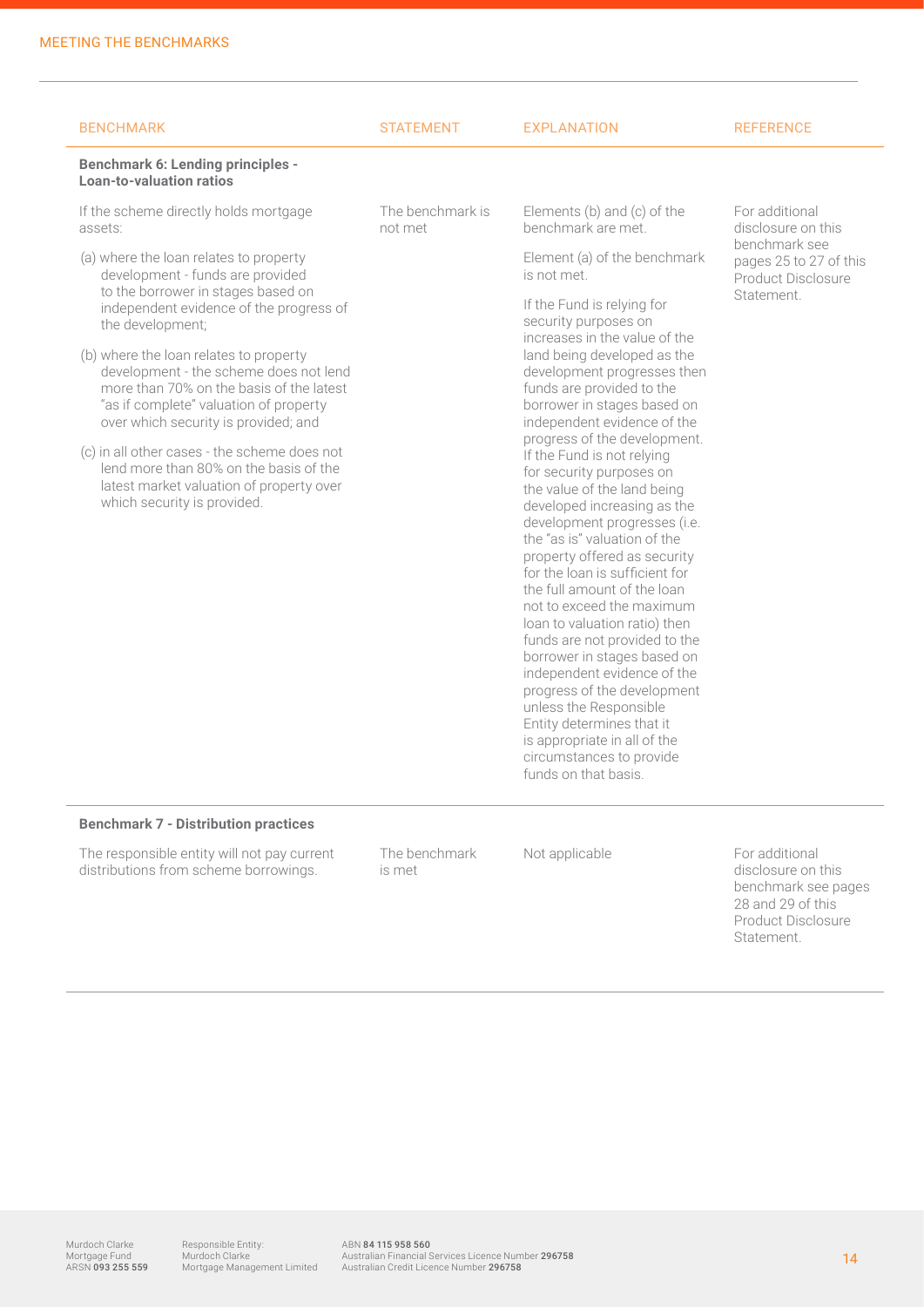#### MEETING THE BENCHMARKS

| <b>BENCHMARK</b>                                                                                                                                                                                                                                                                                                                                         | <b>STATEMENT</b>                                    | <b>EXPLANATION</b>                                                                                                                                                                                                                                                                                              | <b>REFERENCE</b>                                                  |  |
|----------------------------------------------------------------------------------------------------------------------------------------------------------------------------------------------------------------------------------------------------------------------------------------------------------------------------------------------------------|-----------------------------------------------------|-----------------------------------------------------------------------------------------------------------------------------------------------------------------------------------------------------------------------------------------------------------------------------------------------------------------|-------------------------------------------------------------------|--|
| <b>Benchmark 8: Withdrawal arrangements</b>                                                                                                                                                                                                                                                                                                              |                                                     |                                                                                                                                                                                                                                                                                                                 |                                                                   |  |
| Liquid schemes                                                                                                                                                                                                                                                                                                                                           |                                                     |                                                                                                                                                                                                                                                                                                                 |                                                                   |  |
| For liquid schemes:                                                                                                                                                                                                                                                                                                                                      | The benchmark is<br>not met                         | Elements (a) and (b) of the<br>benchmark are met                                                                                                                                                                                                                                                                | For additional<br>disclosure on this                              |  |
| (a) the maximum period allowed for in<br>the constitution for the payment of<br>withdrawal requests is 90 days or less;                                                                                                                                                                                                                                  |                                                     | Element (c) of the benchmark<br>is not met.                                                                                                                                                                                                                                                                     | benchmark see page<br>30 of this Product<br>Disclosure Statement. |  |
| (b) the responsible entity will pay withdrawal<br>requests within the period allowed for in<br>the constitution; and                                                                                                                                                                                                                                     |                                                     | The responsible entity<br>facilitates members<br>withdrawing at any time on                                                                                                                                                                                                                                     |                                                                   |  |
| (c) the responsible entity only permits<br>members to withdraw at any time on<br>request if at least 80% (by value) of the<br>scheme property is:                                                                                                                                                                                                        | request by maintaining a<br>scheme held in accounts | target liquidity percentage<br>of 20% (i.e. the percentage<br>of the value of assets of the                                                                                                                                                                                                                     |                                                                   |  |
| (i) money in an account or on deposit<br>with a bank and is available for<br>withdrawal immediately, or otherwise<br>on expiry of a fixed term not<br>exceeding 90 days, during the normal<br>business hours of the bank; or<br>(ii) assets that the responsible entity<br>can reasonably expect to realise for<br>market value within 10 business days. |                                                     | or terms deposits with<br>banks, credit unions and/<br>or building societies or<br>invested in pooled mortgage<br>schemes which are managed<br>investment schemes<br>regulated by the Corporations<br>Act and are operated by<br>responsible entities which<br>hold Australian Financial<br>Services Licences). |                                                                   |  |

#### Non-liquid schemes

For non-liquid schemes the responsible entity intends to make withdrawal offers to investors at least quarterly.

Not applicable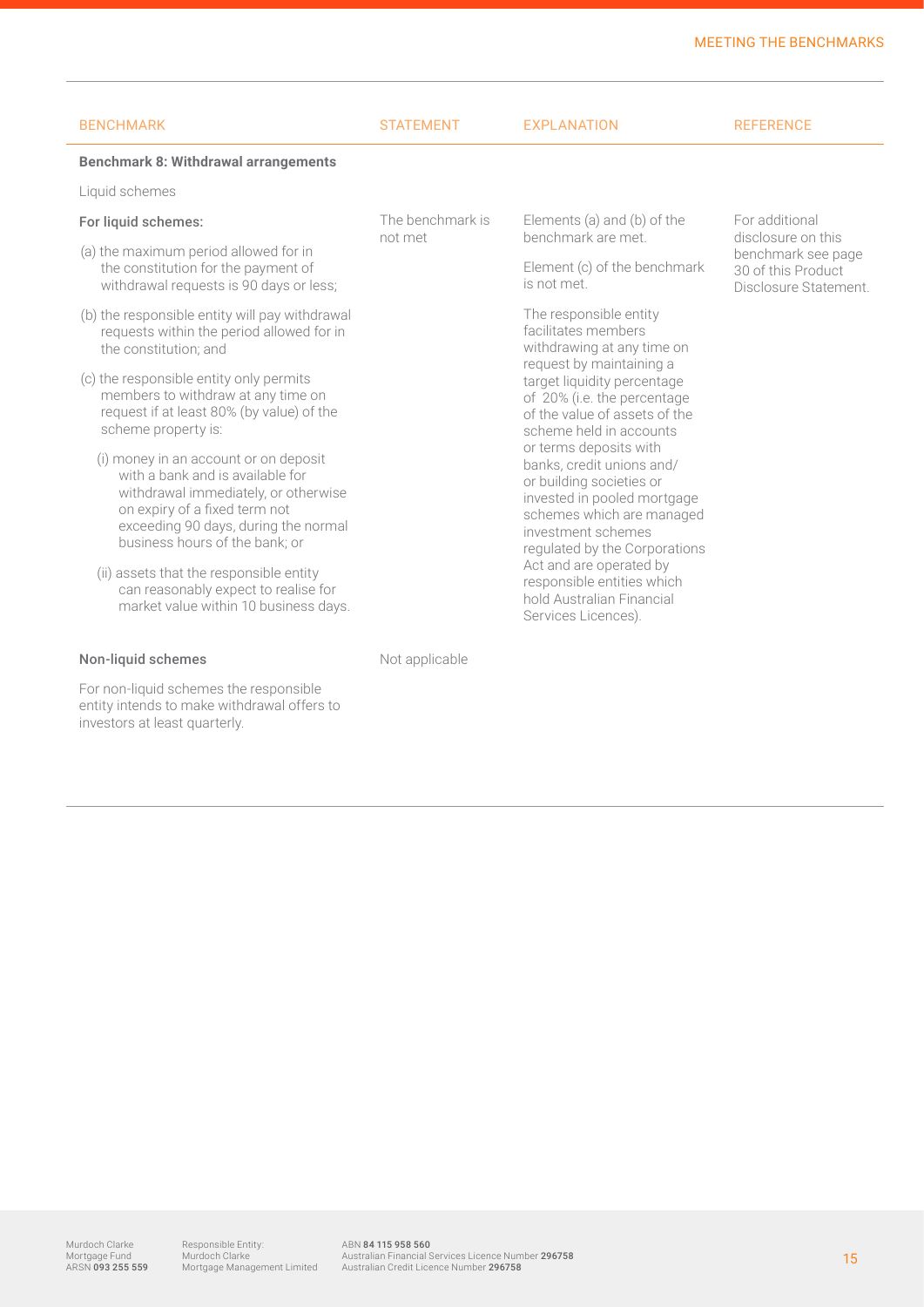# **BENCHMARK DISCLOSURE**

#### **BENCHMARK 1: LIQUIDITY**

As at 30 June 2021 the assets of the Fund comprised the following:

| <b>INVESTMENT</b>            | <b>AMOUNT</b><br><b>INVESTED</b> | % OF TOTAL<br><b>ASSETS</b> |
|------------------------------|----------------------------------|-----------------------------|
| Mortgage loans               | \$183,947,883                    | 577%                        |
| Cash and cash<br>equivalents | \$134,612,355                    | 42.2%                       |
| Receivables                  | \$467.354                        | 01%                         |
|                              | \$319,027,592                    | 100%                        |

The responsible entity prepared a cash flow estimate for the fund for the period of 15 months which commenced on 1 July 2021.

The cash flow estimate has been and will continue to be updated at least every three months to reflect any material changes and has been and will continue to be approved by the directors of the responsible entity at least every three months.

The cash flow estimate for the 15 months from 1 July 2021 showed that the Fund had cash or cash equivalents (i.e. term deposits with banks, credit unions or building societies and investments in pooled mortgage schemes) sufficient to meet the Fund's projected cash needs for that period.

In estimating cash flows the responsible entity takes into account:

- a. a reasonable estimate of mortgage loan repayments based on historical experience of the level of loan repayments and notice of loan repayments received from borrowers prior to the cash flow estimate being prepared;
- **b.** a reasonable estimate of withdrawals by investors based on historical experience of investor outflows and on the assumption that withdrawal requests will be met within the period which investors in the Fund reasonably expect;
- c. a reasonable estimate of new investments based on historical experience of investor inflows; and
- d. a reasonable estimate of new mortgage loans from the Fund based on known details of loans approved but not yet advanced and historical experience of the rate of new loan advances from the Fund.

The responsible entity does not have control over any of the following factors which significantly impact the liquidity of the Fund:

- a. repayments of mortgage loan principal by borrowers;
- b. withdrawals from the Fund by investors; and
- c. new investments into the Fund by existing investors and new investors.

Investment in the Fund accordingly carries with it a risk that the liquidity of the Fund may be adversely affected by any of the above factors.

As neither mortgage loans from the Fund nor investments in the Fund are for fixed terms, maturity dates of mortgage loans from the Fund and investments in the Fund are not known.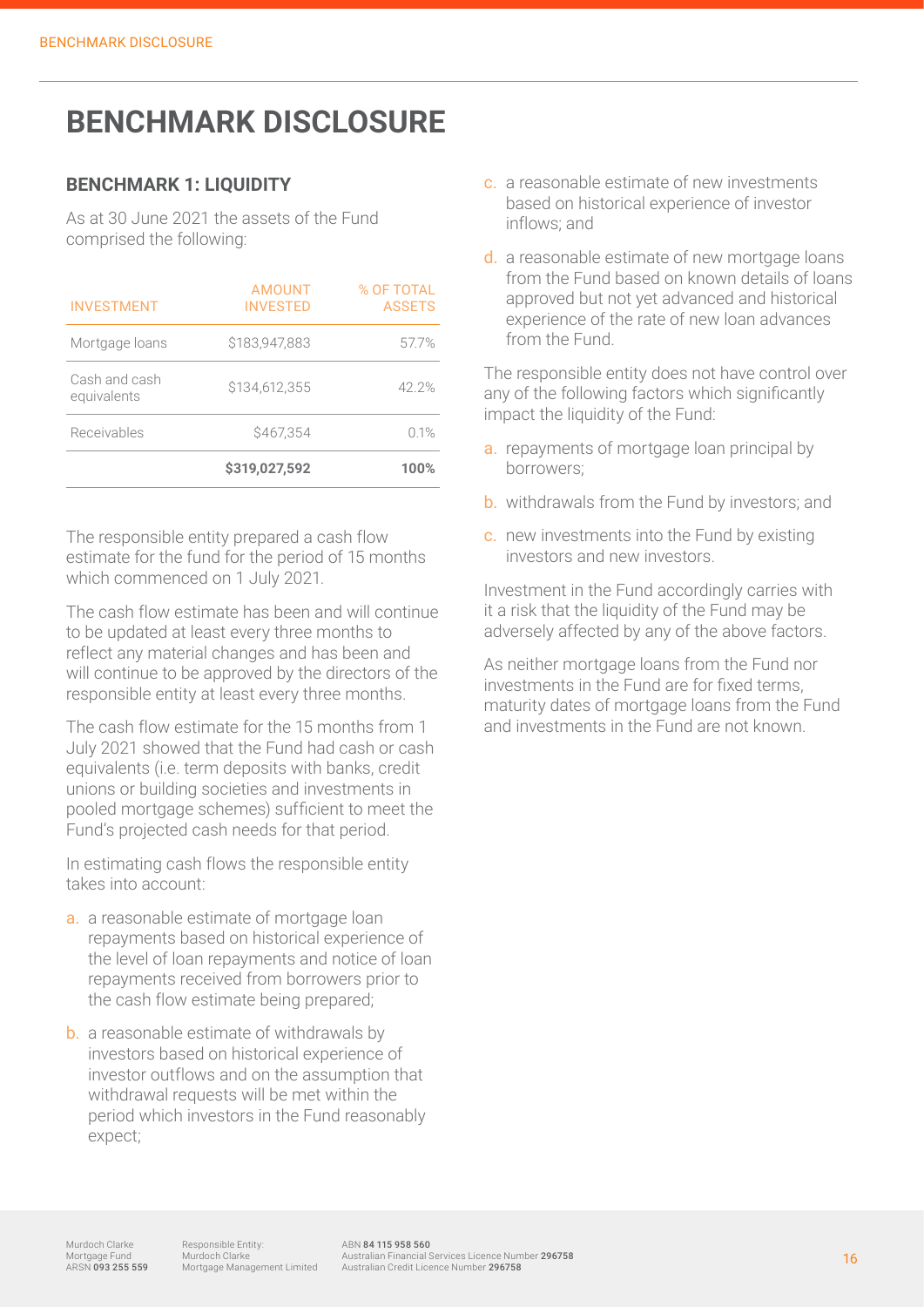The responsible entity does not expect any changes to the Fund's expenses, liabilities and other cash flow needs that may have an adverse effect on the current and future liquidity of the Fund.

The responsible entity has a policy of ensuring that sufficient assets are held in readily realisable investments to meet future withdrawal requests from investors. The policy sets the target liquidity percentage at 20% (i.e. the percentage of the value of the assets of the Fund held in accounts or term deposits with banks, credit unions and/or building societies or invested in pooled mortgage schemes).

The responsible entity considers that a target liquidity percentage of 20% provides a buffer against events which will adversely impact the cash flow of the Fund such as the rate of investor withdrawal requests significantly increasing, a significant reduction in the rate of new investments or new investments being prohibited by government or regulatory action.

#### **BENCHMARK 2: SCHEME BORROWING**

The Constitution of the Fund prohibits the responsible entity from borrowing and the responsible entity does not and has no intention to borrow on behalf of the Fund.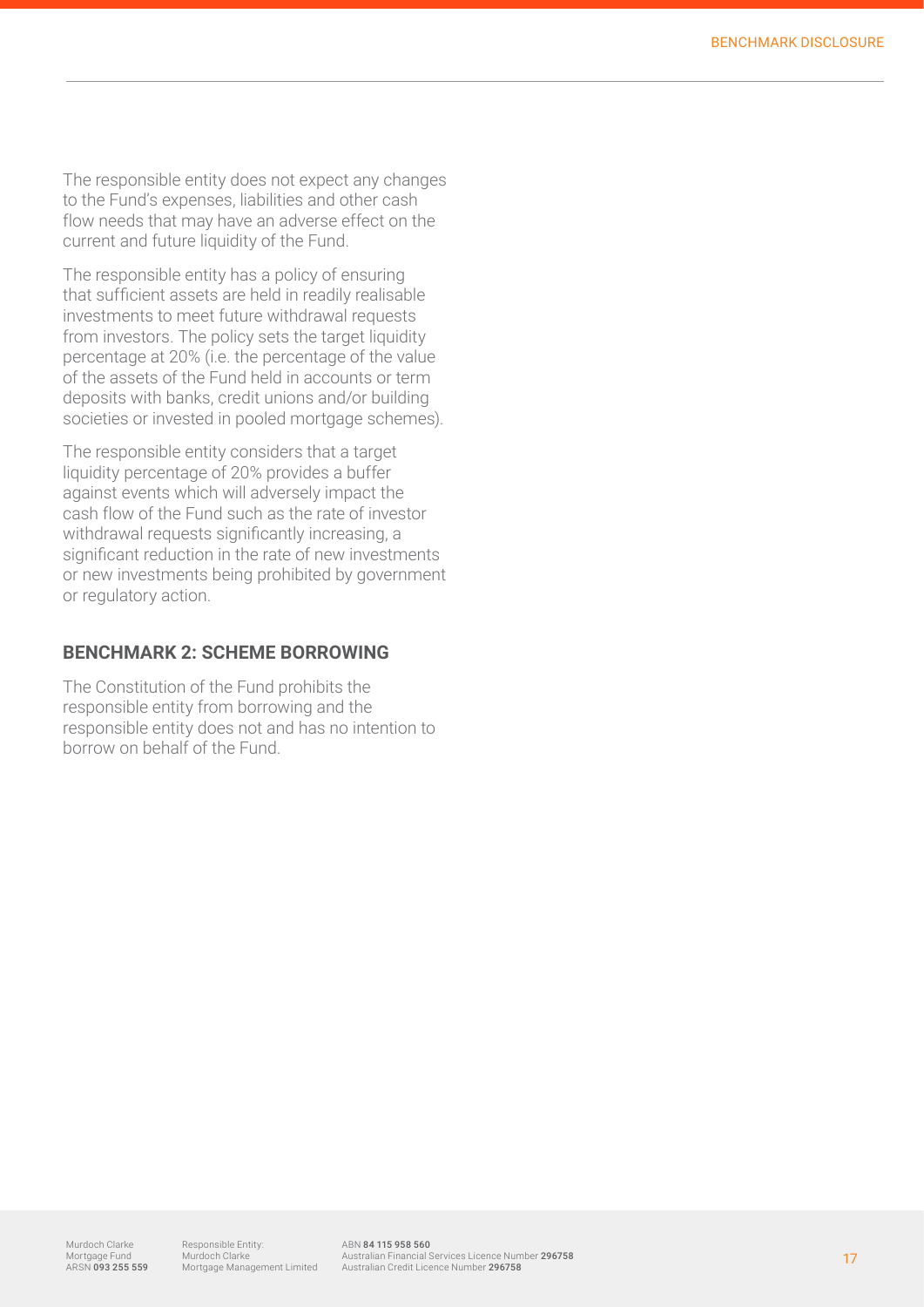#### **BENCHMARK 3: LOAN PORTFOLIO AND DIVERSIFICATION**

Unless otherwise stated, the information provided in this section is as at 30 June 2021.

#### **CURRENT NATURE OF THE FUND'S INVESTMENT PORTFOLIO.**

#### LOANS BY CLASS OF ACTIVITY

| <b>CLASS OF ACTIVITY</b> | NO. OF<br><b>LOANS</b> | <b>VALUE OF LOANS</b> |
|--------------------------|------------------------|-----------------------|
| Residential              | 205                    | \$63,993,450          |
| Commercial               | 73                     | \$39,988,129          |
| Industrial               | 12                     | \$9,449,260           |
| Rural                    | 34                     | \$7,620,550           |
| Retail                   | 24                     | \$18,990,057          |
| Development              | 35                     | \$41,846,945          |
| Hotels                   | 5                      | \$2,059,492           |
|                          | 388                    | \$183,947,883         |

#### LOANS BY GEOGRAPHIC REGION

|                          | 388                    | \$183,947,883         |
|--------------------------|------------------------|-----------------------|
| Outside Tasmania         | 1                      | \$957,777             |
| East Coast Tasmania      | 17                     | \$6,010,442           |
| North-West Tasmania      | 47                     | \$20,711,043          |
| Northern Tasmania        | 63                     | \$29,978,334          |
| Southern Tasmania        | 260                    | \$126,290,287         |
| <b>GEOGRAPHIC REGION</b> | NO. OF<br><b>LOANS</b> | <b>VALUE OF LOANS</b> |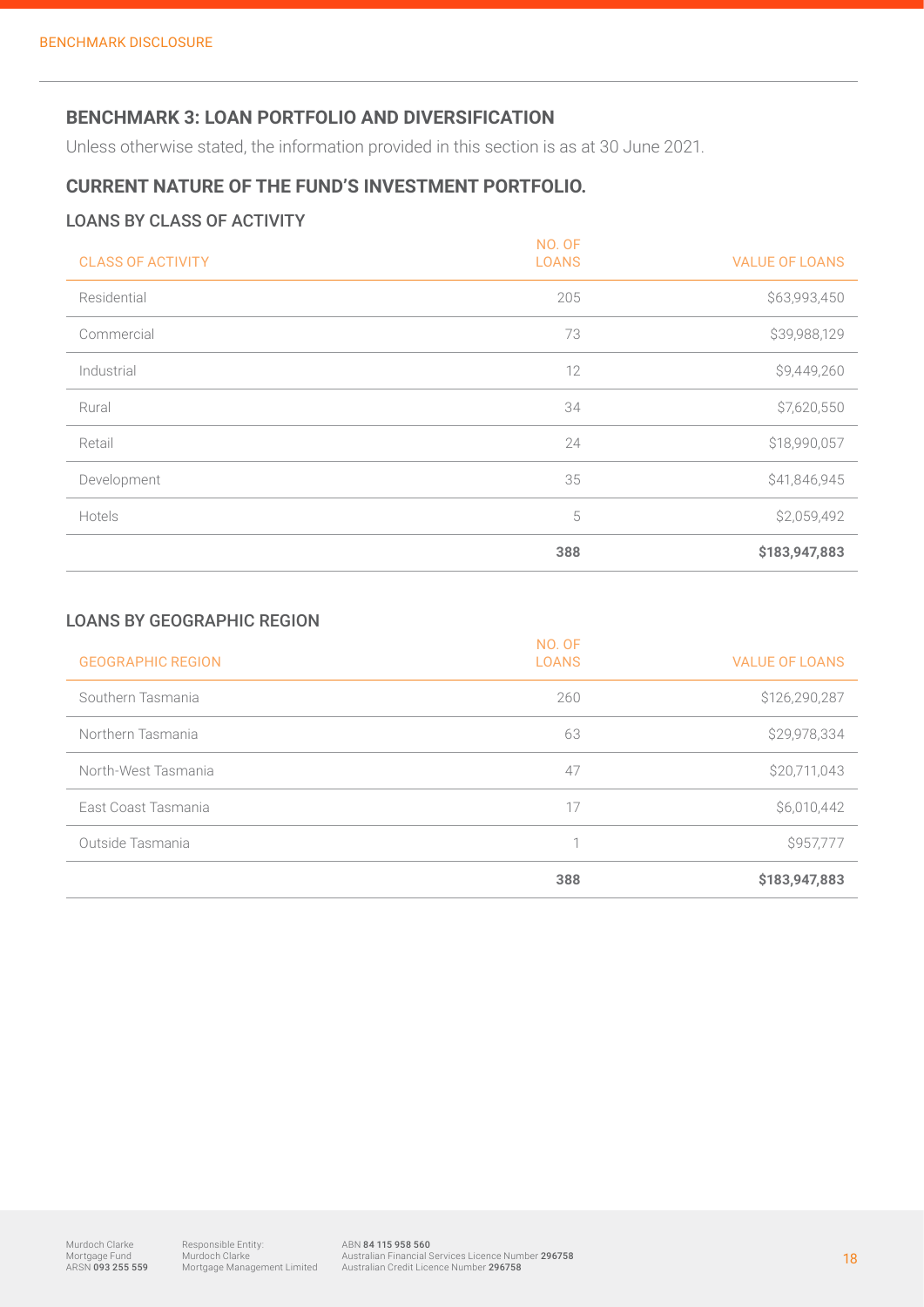|                                                       | NO. OF<br><b>LOANS</b> | % OF<br><b>LOANS</b> | <b>VALUE</b><br>OF LOANS | % OF LOANS<br><b>BY VALUE</b> |
|-------------------------------------------------------|------------------------|----------------------|--------------------------|-------------------------------|
| Loans in default/arrears for more than 30<br>days     | 4                      | 1.03%                | \$957,560                | 0.52%                         |
| Loans not in default/arrears for more than<br>30 days | 384                    | 98.97%               | \$182,990,323            | 99.48%                        |
|                                                       | 388                    | 100%                 | \$183,947,883            | 100%                          |

#### LOANS IN DEFAULT OR ARREARS FOR MORE THAN 30 DAYS AS AT 30 June 2021

#### NATURE OF SECURITY FOR LOANS

All loans made by the Fund are secured by first ranking mortgages over real estate.

Additional security is held for some loans. The additional security held may include:

- **personal quarantees from directors of a** company borrower;
- a registered charge/general security agreement over some or all the assets of a borrower;
- a charge over a liquor licence where the security property is a hotel owned and operated by the owner of the hotel property or an associated party;
- a charge over water rights which benefit a security property;
- a second ranking mortgage over real estate.

#### LOAN-TO-VALUATION RATIOS FOR LOANS

For the purposes of determining whether a loan falls within the required loan-to-value ratio no value is attributed to the assets over which additional security is required by the Fund as a condition of loan approval.

#### LOANS APPROVED BUT NOT YET ADVANCED IN FULL

As at 30 June 2021 107 loans have been approved but not yet advanced in full. The total amount yet to be advanced for these loans is \$57,097674. The undrawn loan commitments will be funded from the cash equivalent assets of the Fund.

#### MATURITY PROFILE OF LOANS

All mortgage loans are repayable on demand.

The following table shows loan-to-valuation ratios for loans as at 30 June 2021 based on the most recent valuation held by the Fund.

| <b>LOAN-TO-VALUATION RATIO</b> | NO. OF LOANS | <b>VALUE OF LOANS</b> |
|--------------------------------|--------------|-----------------------|
| Less than 20%                  | 112          | \$42,768,813          |
| 20% to less than 30%           | 24           | \$4,530,501           |
| 30% to less than 40%           | 31           | \$7,680,102           |
| 40% to less than 50%           | 38           | \$15,132,102          |
| 50% to less than 60%           | 56           | \$22,489,570          |
| 60% to less than 66.7%         | 127          | \$91,346,795          |
|                                | 388          | \$183,947,883         |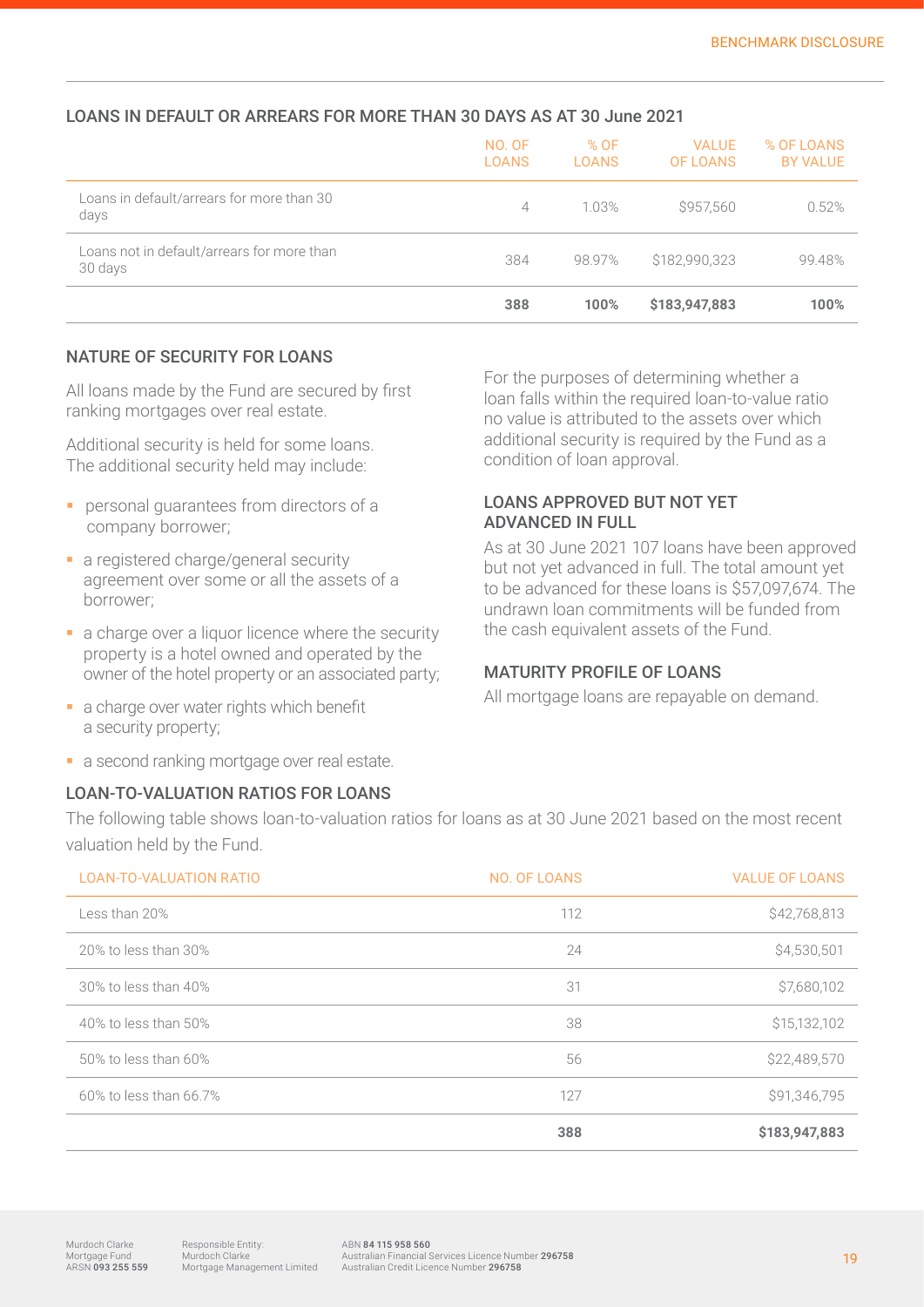#### INTEREST RATES ON LOANS

| <b>INTEREST RATE</b>           | NO. OF LOANS | <b>VALUE OF LOANS</b> |
|--------------------------------|--------------|-----------------------|
| 0% to less than 5.60%          | 24           | \$13,316,577          |
| 5.60% to less than 6.15%       | 288          | \$93,597,783          |
| $6.15\%$ to less than $6.65\%$ | 75           | \$72,583,498          |
| 6.65% to less than 7.55%       | 3            | \$4,450,025           |
|                                | 388          | \$183,947,883         |

| NATURE OF MORTGAGE LOAN | NO. OF LOANS | <b>VALUE OF LOANS</b> |
|-------------------------|--------------|-----------------------|
| Variable rate           | 387          | \$183,502,883         |
| Fixed rate              |              | \$445,000             |
|                         | 388          | \$183,947,883         |

#### LOANS WHERE INTEREST HAS BEEN CAPITALISED

As at 30 June 2021 there were three loans where interest has been capitalised.

#### PROPORTION OF TOTAL LOAN MONEY LENT TO THE LARGEST BORROWER AND THE 10 LARGEST **BORROWERS**

As at 30 June 2021:

- there were a total of 344 borrowers from the Fund;
- \$9,053,979, being 4.92% of the total amount lent by the Fund to borrowers has been lent to the largest borrower; and
- $\frac{1}{556,597,399}$  being 30.77% of the total amount lent by the Fund to borrowers has been lent to the 10 largest borrowers.

#### LOANS SECURED BY SECOND-RANKING **MORTGAGES**

No loans made by the Fund are secured by secondranking mortgages only.

Each loan from the Fund is secured by a first ranking mortgage over real estate.

#### USE OF DERIVATIVES

The Fund does not use or invest in derivatives

#### NON-MORTGAGE ASSETS OF THE FUND

 The non-mortgage assets of the Fund as at 30 June 2021 comprised cash invested in operating accounts, at call accounts and term deposits with banks, credit unions and/or building societies or invested in pooled mortgage schemes and receivables which were primarily made up of accrued interest on cash investments and mortgage loans.

As at 30 June 2021 the cash non-loan assets of the Fund totalled \$134,612,355 and were invested with four banks and one pooled mortgage scheme as follows: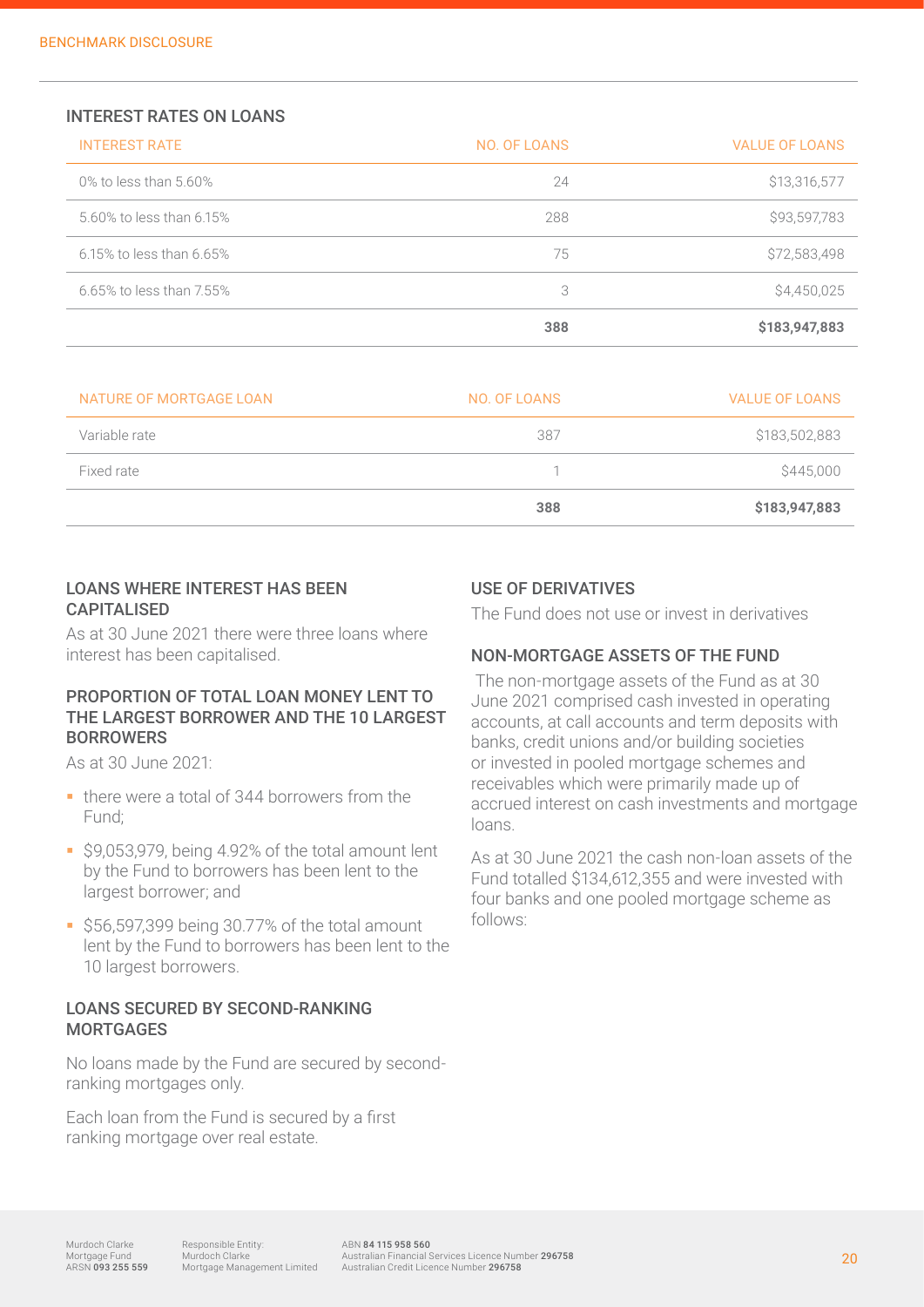| <b>OPERATING BANK ACCOUNT</b>      | \$3,112,355   |
|------------------------------------|---------------|
| AT CALL BANK ACCOUNTS              | \$15,000,000  |
| <b>BANK TERM DEPOSITS</b>          | \$115,500,000 |
| <b>MORTGAGE SCHEME INVESTMENTS</b> | \$1,000,000   |
|                                    | \$134,612,355 |

As at 30 June 2021 the value of receivables was \$467,354.

#### MORTGAGE LENDING POLICY

The Fund has a written Mortgage Lending Policy.

Various aspects of the Fund's Mortgage Lending Policy are disclosed below and

- **aspects of the Mortgage Lending Policy dealing** with valuation of security properties are disclosed in relation to Benchmark 5 on pages 24 and 25 of this Product Disclosure Statement; and
- **a** aspects of the Mortgage Lending Policy dealing with loan-to-valuation ratios are disclosed in relation to Benchmark 6 on pages 25 to 27 of this Product Disclosure Statement.

#### a. Maximum loan amount for any one borrower

The Mortgage Lending Policy does not set a maximum loan amount.

The Fund's Mortgage Lending Policy provides that the approval of the following loans requires a simple majority at a meeting of the Management Committee of the Fund attended by not less than five members of the Management Committee:

- a loan over \$5,000,000; and
- a loan which would result in the liability to the Fund of any "Borrowing Entity" exceeding \$5,000,000. The expression "Borrowing Entity" means any company, natural person or other legal entity which will be jointly and/or severally liable (whether principally or as a guarantor) to repay the loan which is being considered for approval.

#### b. Method of assessing borrowers' capacity to service loans

The financial position of a prospective borrower from the Fund and the borrower's capacity to repay is assessed as part of the loan approval

#### process.

A credit check is obtained on all loan applicants. In the case of an application by a company, credit checks are obtained on the company and each of its directors. If a credit check discloses any defaults then an explanation is required from the applicant. If the explanation is not satisfactory then the application is declined.

For loan applications by one or more individuals serviceability is determined using a surplus calculator which assesses the applicant's ability to repay on the basis that the interest rate applicable to the applicant's loan from the Fund will be 2% above the Fund's current interest rate.

The available monthly surplus for an individual loan applicant must be in excess of the greater of:

- the monthly Household Expenditure Measure for residents of Hobart most recently published by the University of Melbourne that applies to the applicant; and
- the total monthly living expenses disclosed by the applicant in the applicant's loan application

unless the Management Committee is satisfied that the applicant will be able to meet the applicant's payment obligations without substantial hardship.

For loan applications by one or more companies serviceability is assessed by determining the surplus available for paying interest on the proposed loan from financial statements (including cash flow projections in some cases where considered appropriate) on the basis that the interest rate applicable to the applicant's loan from the Fund will be 1% above the Fund's current interest rate.

#### c. Policy on revaluing security properties

The lending policy of the Murdoch Clarke Mortgage Fund includes the following in relation to reviews of loans from the Fund. As all loans from the Fund are repayable on demand the issue of revaluation of security properties is dealt with as part of the review process as detailed below.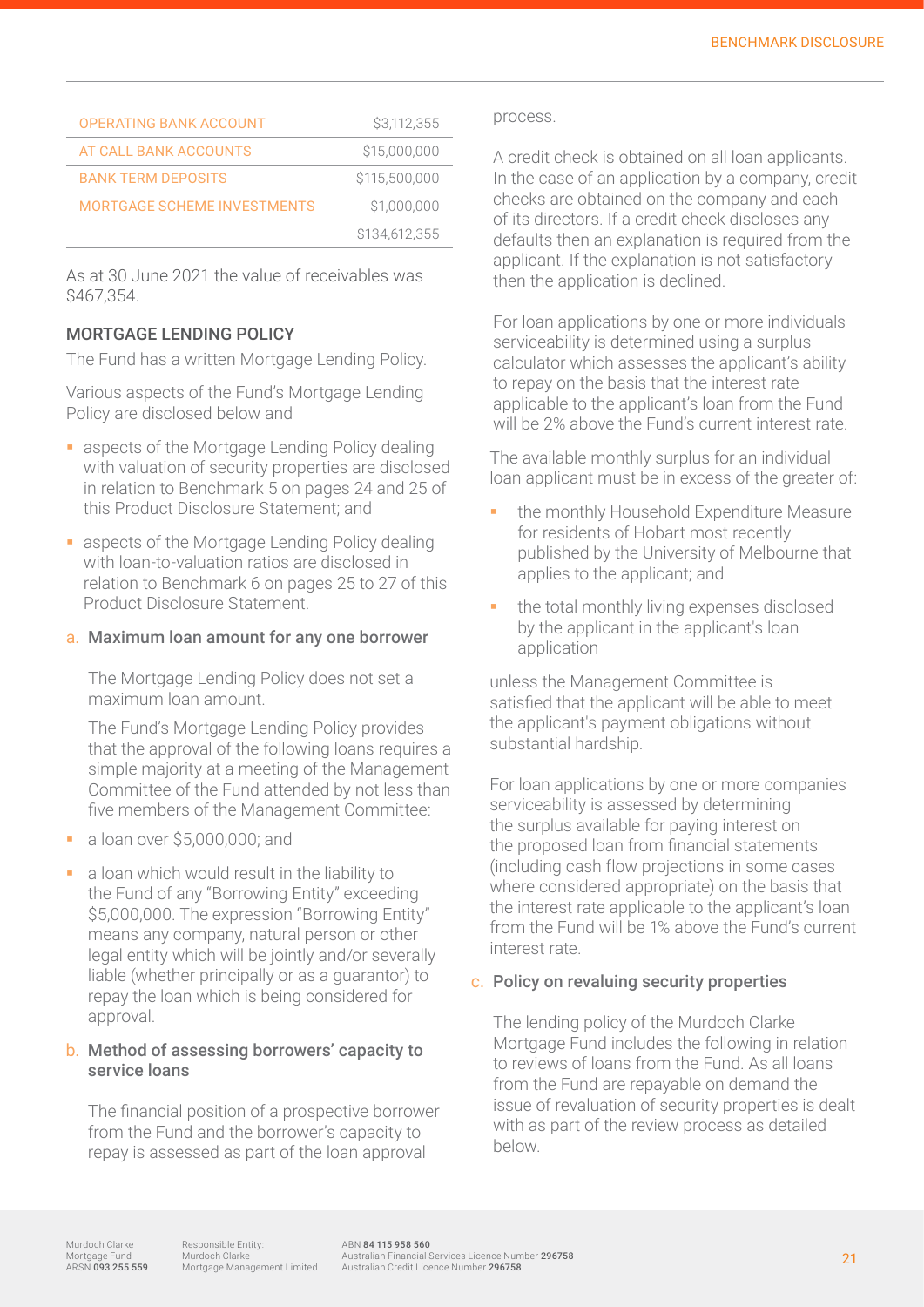Each loan with an outstanding balance of \$1million or more is to be reviewed one year after the date on which the loan was first advanced and thereafter once every year.

Each loan which has an outstanding balance of at least \$500,000 but less than \$1million is to be reviewed three years after the date on which the loan was first advanced and thereafter once every three years.

Each loan with an outstanding balance of less than \$500,000 is to be reviewed three years after the date on which the loan was first advanced and thereafter once every three years unless the loan falls into one of the following categories on a review date:

- i. the loan is secured by a mortgage over commercial, residential or rural residential property, has not been in arrears for more than 14 days in the preceding twelve months and either has an outstanding balance of less than \$150,000 or has a loan to valuation ratio which was less than 35% at the time of the last valuation obtained by the Fund (whether by a registered valuer or government capital value); or
- ii. the loan is secured by a mortgage over rural property, hotel property or specialised property, has not been in arrears for more than 14 days in the preceding twelve months and either has an outstanding balance of less than \$150,000 or has a loan to valuation ratio which was less than 25% at the time of the last valuation obtained by the Fund (whether by a registered valuer or government capital value).

For loans with a loan to valuation ratio which was not more than 35% at the time of the last valuation obtained by the Fund (whether by a registered valuer or government capital value) the review process involves:

- **Consideration of interest payment history during** the 12 months preceding the review ("Interest Payment History Review");
- **•** checking that adequate insurance cover is in place (except where the security property is

vacant land) ("Insurance Cover Check"); and

**Exercification by the Fund Manager that the Fund** Manager is not aware of any circumstances that should prevent continuation of the loan ("Fund Manager Certification").

For loans of up to \$150,000 with a loan to valuation ratio which was more than 35% at the time of the last valuation (whether by registered valuer or government capital value) obtained by the Fund (but excluding hotels, motels, tourism & restaurant properties) the review process involves:

- **Interest Payment History Review;**
- **Insurance Cover Check;**
- **Fund Manager Certification; and**
- verifying that Council rates and land tax have been paid up to date ("Rates and Land Tax Payment Verification").

For loans over \$150,000 with a loan to valuation ratio which was less than 50% at time of approval (but excluding hotels, motels, tourism & restaurant properties) the review process involves:

- **Interest Payment History Review;**
- **Insurance Cover Check;**
- Fund Manager Certification;
- Rates and Land Tax Payment Verification; and
- obtaining and reviewing statements of assets and liabilities and/or financial statements and leases (if applicable) from the borrower except where the Management Committee determines that a Financial Position Review is not necessary on the basis of the results of the other four elements of the review process and any other factors which may be known to the Management Committee ("Financial Position Review").

For all loans which do not fall within any of the abovementioned categories the loan review process involves:

- **Interest Payment History Review;**
- **Insurance Cover Check:**
- **Fund Manager Certification:**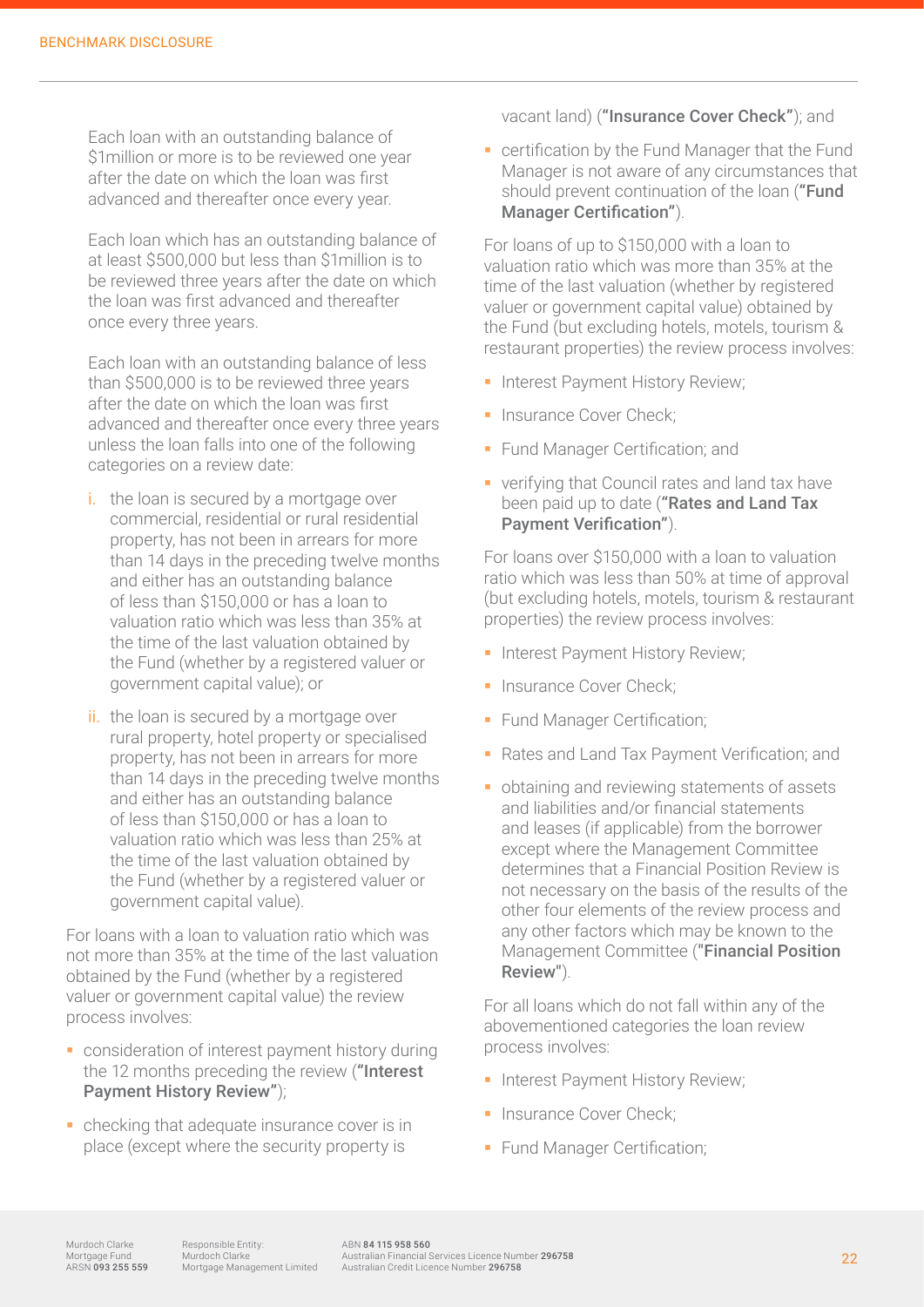- Rates and Land Tax Payment Verification;
- **Financial Position Review; and**
- $\blacksquare$  revaluation of security property except where the Management Committee determines that a revaluation is not necessary.

#### d. Approach to taking security on lending by the fund

Every loan from the Fund must be secured by a first ranking mortgage over one or more properties and:

- **e** each such property must be valued in accordance with the valuation policy disclosed in relation to Benchmark 5 on pages 24 and 25 of this Product Disclosure Statement; and
- **I** loan-to-valuation ratios must be maintained as disclosed in relation to Benchmark 6 on pages 25 to 27 of this Product Disclosure **Statement**

The suitability of properties offered as security for loans from the Fund is considered on an application by application basis in conjunction with the assessment of the applicant's ability to meet interest payment obligations.

There is no requirement that property offered as security be income producing. However, any income which is likely to be derived from a property offered as security (eg. under an existing long-term lease) is taken into account in assessing the applicant's capacity to meet interest payment obligations.

The saleability of a property offered as security is considered as part of the loan application assessment process.

The Fund does not have in place any policy in relation to the mix of properties held as security for mortgage loans.

#### e. Approach to loans in default

The Responsible Entity has the following procedures in place for managing loans in default:

A report identifying loans which are in default as a consequence of interest not being paid by the due date is reviewed by the Management Committee at each meeting. The Management Committee meets regularly (usually weekly).

- The Manager of the Fund endeavours to contact each defaulting borrower by telephone within 7 days of the due date for payment of interest.
- **If interest remains outstanding 14 days after** the due date and no agreement has been reached with the borrower in relation to payment then a letter requesting payment is sent to the borrower.
- If by the next meeting of the Management Committee the outstanding interest has not been paid then the Management Committee determines what further action is to be taken on a case by case basis.

#### INVESTMENT POLICY

It is the policy of the responsible entity to invest the cash assets of the Fund as follows :

- a. in at call accounts and short-term term deposits with a range of banks, credit unions and/or building societies; and
- b. not more than 7.5% of the total amount invested in the Fund in one or more unlisted or listed pooled mortgage schemes which are managed investment schemes regulated by the Corporations Act and are operated by responsible entities which hold Australian Financial Services Licences.

The responsible entity's process of deciding whether to invest in an unlisted pooled mortgage scheme includes taking into account the extent to which the scheme meets ASIC's benchmarks and disclosure prinicples for such schemes [refer to pages 9 to 11 of this Product Disclosure Statement].

As at the date of this Product Disclosure Statement part of the cash assets of the Fund are invested with the custodian of the Murdoch Clarke Mortgage Fund which is a bank.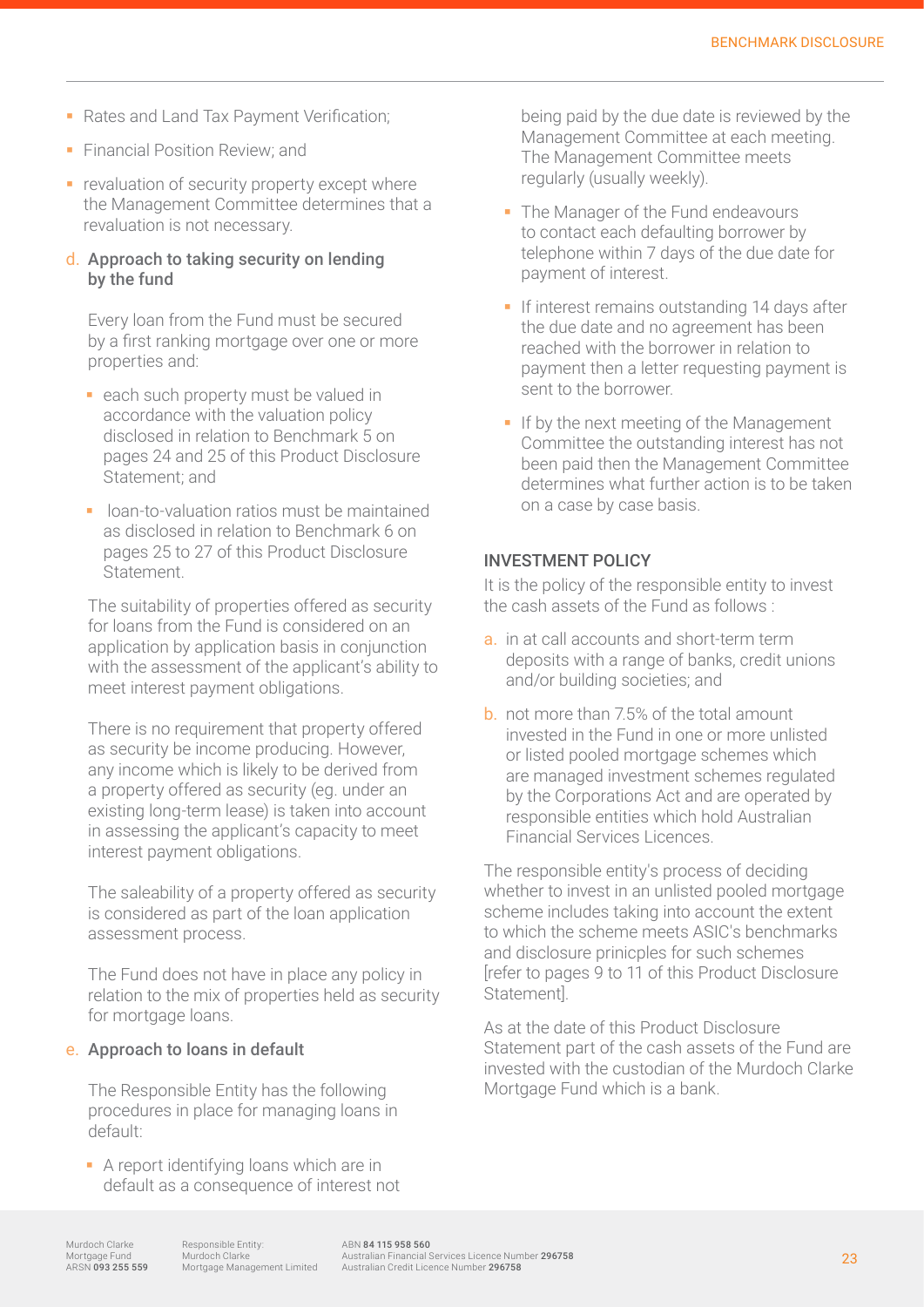#### **BENCHMARK 4: RELATED PARTY TRANSACTIONS**

The Lending Policy of the responsible entity does not prohibit loans to related parties. An application for a loan from the Fund by a related party is subject to the same assessment process as a loan application from any other potential borrower.

If an application for a loan by a related party is approved then the responsible entity will request the Fund's Compliance Plan Auditor to confirm that the loan is in accordance with the Fund's lending policy before the loan is advanced.

As at 30 June 2021 there were a total of 388 loans from the Fund none of which was a loan to a related party.

There are a number of investors in the Fund who are related parties of the responsible entity. In accordance with its obligations under the Corporations Act, the responsible entity treats all investors in the Fund equally.

The cash assets of the Fund are not invested with parties who or which are related to the responsible entity.

The primary provider of legal services to the responsible entity is Murdoch Clarke which is a related party of the responsible entity. Legal services are provided by Murdoch Clarke to the responsible entity on arms length terms.

#### **BENCHMARK 5: VALUATION POLICY**

The Mortgage Lending Policy of the Murdoch Clarke Mortgage Fund contains the following provisions relating to the valuation of properties offered or held as security for loans from the Fund. A copy of the valuation section of the Fund's Mortgage Lending Policy will be provided to investors on request at no cost.

New Loans may be approved on the basis of:

- valuations by registered valuers; or
- **adjusted government valuations of real estate** offered as security.

Properties are valued on an "as is" basis (i.e. an estimate of the market value of a property in its current state) and, if the property is a property on which a development is being or is to be constructed then also on an "as if complete" basis (i.e. an estimate of the market value of the property, assuming the development is completed).

Valuations from registered valuers must be provided by a valuer on the panel appointed by the Management Committee from time to time or such other valuers as the Management Committee may approve on a case by case basis. Evidence of current professional indemnity insurance is required from valuers on the Fund's panel and from any other valuers which may be approved by the Management Committee. Valuers engaged to conduct valuations for the Fund include a statement in their valuation reports on whether the valuation complies with all relevant industry standards and codes.

The valuation section of the Fund's Mortgage Lending Policy requires the responsible entity to ensure that as far as practicable a diversity of valuers is engaged to value properties offered as security for loans from the fund.

A valuation from a registered valuer must be:

- $\blacksquare$  not more than four (4) months old at the time of loan approval unless the Management Committee resolves that in all of the circumstances it is appropriate to use an older valuation;
- **addressed to the Murdoch Clarke Mortgage** Fund and must state that it may be relied on by the Fund for mortgage lending purposes;
- provided or obtained at the cost of the applicant for a loan from the Fund; and
- **r** reviewed prior to advance of loan funds to determine whether it is satisfactory - both as to property valuation and as to any comments made in the valuation report.

It is the practice of the Responsible Entity to engage and issue instructions to a valuer to value a property offered as security by an applicant for a loan from the Fund.

In a small number of cases an application for a loan from the Fund is presented with a valuation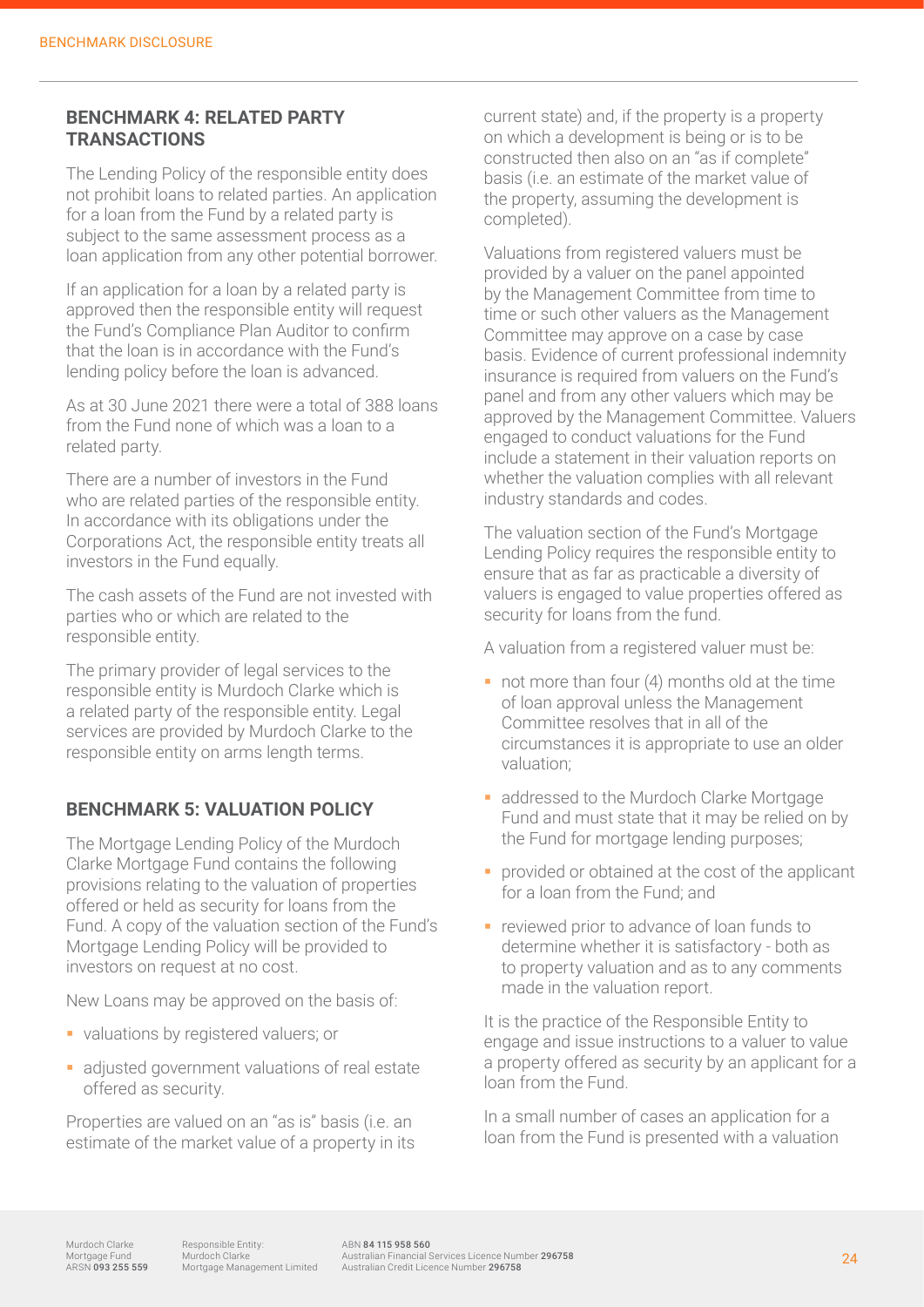prepared by a valuer engaged by the applicant for the loan. If the Management Committee resolves to accept a valuation prepared for someone other than the Responsible Entity then the valuation must be assigned to the Responsible Entity, the valuer must confirm in writing that the valuation may be relied on by the Fund for mortgage lending purposes and the valuation must be confirmed for the purposes of the loan application to the Murdoch Clarke Mortgage Fund. Any such valuation must not be more than four (4) months old at the time of loan approval unless the Management Committee resolves that in all of the circmstances it is appropriate to use an older valuation.

The adjusted government capital valuation of a property may be accepted by the Management Committee. The adjusted government capital valuation is the amount shown as the capital value of the property as last determined by the Valuer General in a government valuation report adjusted by the current adjustment factor issued by the Valuer General for the class of property into which the property falls for the valuation district in which the property is located.

If an adjusted government capital valuation is determined by the Management Committee to be acceptable then consideration is given to obtaining some objective verification of the condition of the property (e.g. kerbside inspection or photographs).

Where a property offered as security is already held as security for an existing loan then the Management Committee may, in its discretion, elect to rely on the valuation of the property obtained in connection with the existing loan rather than obtaining a fresh valuation if the borrower applies for additional loan funds.

The Fund's policy on revaluing security properties is disclosed on pages 21 to 23 of this PDS under the heading "Policy on revaluing security properties".

#### **BENCHMARK 6: LENDING PRINCIPLES - LOAN-TO-VALUATION RATIOS**

#### LOAN-TO-VALUATION RATIOS

New mortgage loans approved by the Fund will generally not exceed the following loan-tovaluation ratios ("LVR"):

| DESCRIPTION OF PROPERTY                                   | <b>LVR FOR NEW</b><br><b>APPLICATIONS</b> |
|-----------------------------------------------------------|-------------------------------------------|
| Urban residential property<br>(including subdivided land) | 66.6%                                     |
| Rural residential property<br>(including subdivided land) | 66.6%                                     |
| Commercial property                                       | 66.6%                                     |
| Rural property                                            | 60%                                       |
| Hotels/specialised security                               | 50%                                       |

An application for a new mortgage loan with an LVR which exceeds the applicable LVR specified in the above table for new applications will only be approved if the Management Committee is of the opinion that there are exceptional circumstances.

Between the date on which the Responsible Entity was appointed as the responsible entity of the Murdoch Clarke Mortgage Fund in June 2006 and the date of this PDS, the Management Committee has approved only one new mortgage loan with an LVR exceeding the applicable LVR for new applications specified in the table on page 25. That loan has been repaid.

As at 30 June 2021 the weighted average loan-tovaluation ratio for the Fund is 56.67%.

#### DEVELOPMENT LOANS

The preceding disclosure about loan-to-valuation ratios also applies to loans for development purposes (i.e. loans whose main or primary purpose is for real estate developments or construction, including home units, retail, commercial, subdivisions and industrial development).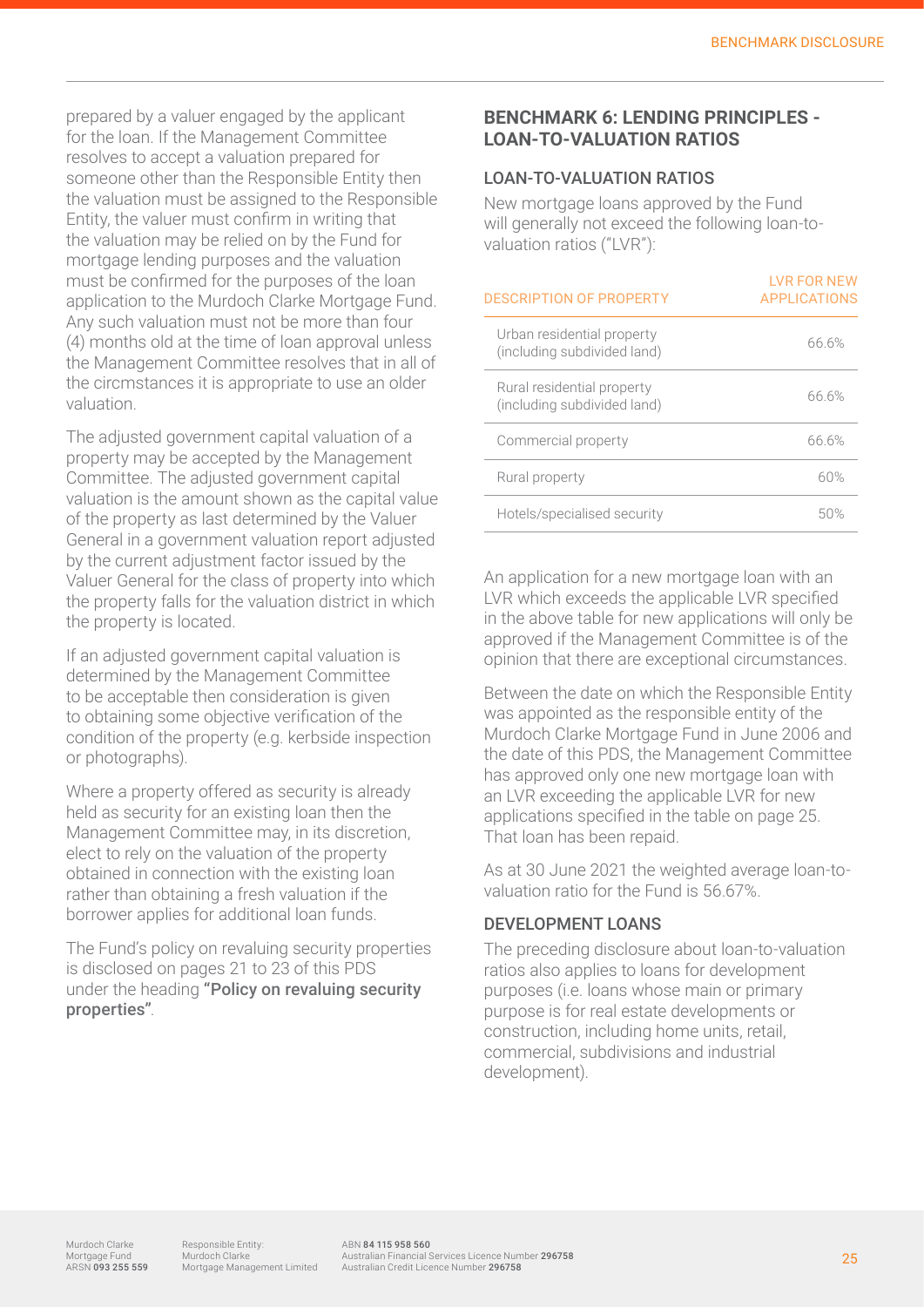As at 30 June 2021 13.23% of the Fund's assets are property development loans.

The assessment of applications for development loans which involve the Fund relying for security purposes on the value of the land being developed increasing as the development progresses includes the following additional elements:

- obtaining plans, approvals and costings of the development from the applicant;
- **providing the plans, approvals and costings to a** registered valuer on the Fund's valuer panel;
- **•** obtaining a valuation from the valuer of the property on which the development is to be undertaken "as is" (i.e. the property in its current state at the time it is inspected by the valuer) and a valuation of the property "as if complete" (i.e. an estimate of the market value of the property on the assumption that the development will be completed in accordance with the plans provided to the valuer).

If an application for a development loan is approved then an advance of loan funds requested by the borrower is only made after a valuer has provided a valuation of the property on which the partly completed development is being undertaken after inspecting the partly completed development and the valuer has provided his/ her opinion as to the cost to complete the development on a commercial basis.

The amount of any requested progress loan drawdown is assessed taking into consideration both the "as is" value of the property on which the partly completed development is being undertaken and the valuer's opinion as to the cost to complete the development on a commercial basis.

Unless the Management Committee otherwise determines the amount which is the valuer's estimate of the cost to complete the development on a commercial basis is not advanced so that the undrawn amount of an approved development loan is sufficient to cover the valuer's estimate of the cost to complete the development on a commercial basis at all stages of the development. The Management Committee will only make such a determination in exceptional circumstances and, as at the date of this PDS, has only done so once.

Loans for development purposes which involve the Fund relying for security purposes on the value of the land being developed increasing as the development progresses carry with them the additional risk for the Fund that the development may not be completed by the developer. The way in which development loan applications are assessed (as outlined above) is intended to minimise the potential impact of this additional risk on the Fund.

Loans for development purposes which do not involve the Fund relying for security purposes on increases in the value of the land being developed as the development progresses (i.e. the "as is" valuation of the property offered as security for the loan is sufficient for the full amount of the loan not to exceed the maximum loan to valuation ratio) are assessed in the same way as loans for non-development purposes.

The following table shows the percentage (by value) of the completion of property held as security for each loan from the Fund that was under development as at 30 June 2021 based on the most recent valuation of that property obtained by the responsible entity and the loan-tocost ratio of each property development loan for the purpose of a development which had not been completed as 30 June 2021: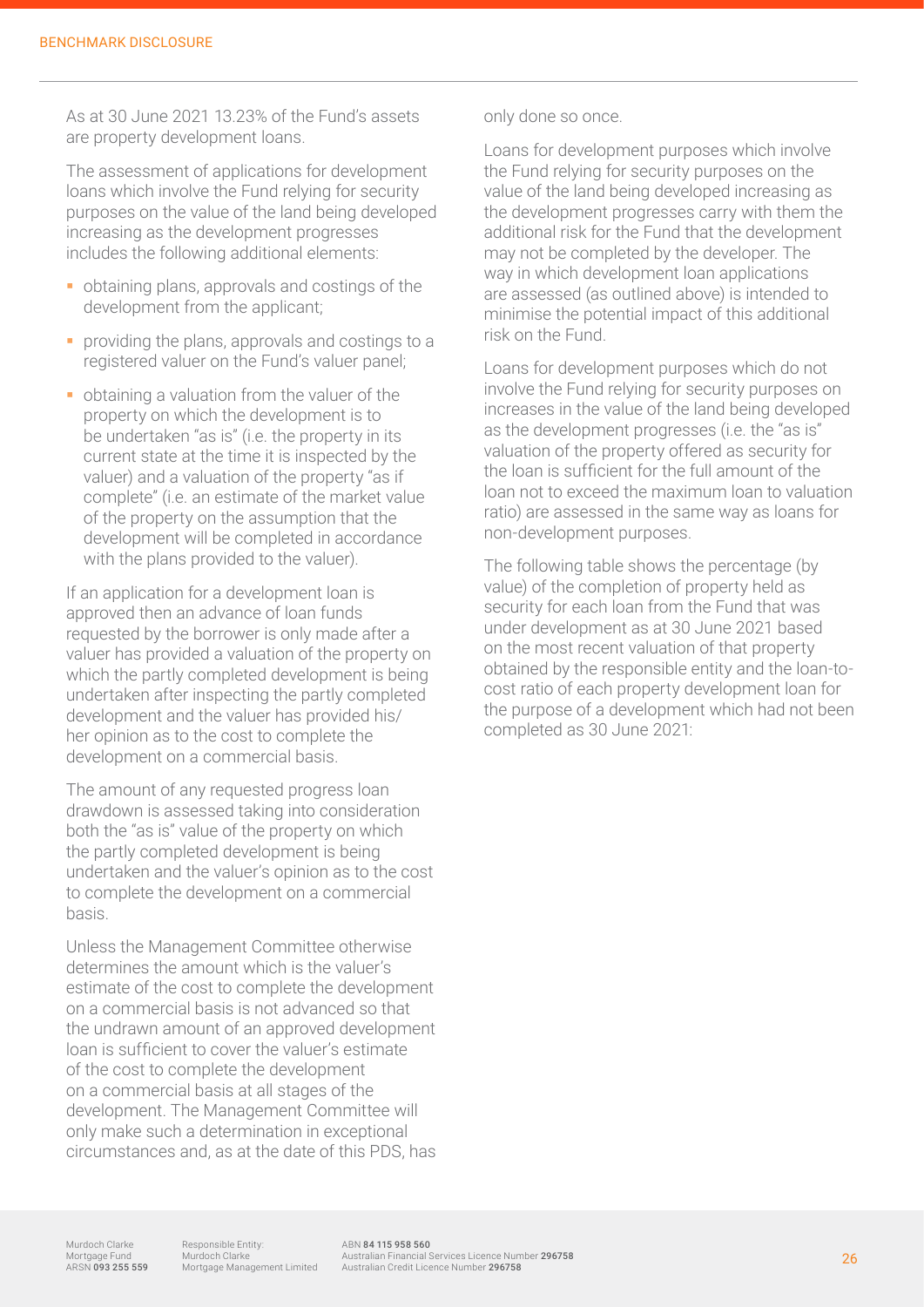| <b>PERCENTAGE</b><br><b>COMPLETE</b> | <b>OUTSTANDING LOAN</b><br><b>PRINCIPAL</b> | <b>TOTAL LOAN</b><br><b>APPROVED</b> | LOAN-TO-COST<br><b>RATIO</b> |
|--------------------------------------|---------------------------------------------|--------------------------------------|------------------------------|
| 39.3%                                | \$105,184                                   | \$949,905                            | 65.06%                       |
| 59.33%                               | \$138,418                                   | \$450,000                            | 43.95%                       |
| 60.67%                               | \$331,612                                   | \$935,000                            | 49.23%                       |
| 64.18%                               | \$307,235                                   | \$669,000                            | 75.83%                       |
| 67.02%                               | \$620,000                                   | \$949,000                            | 93.36%                       |
| 70.37%                               | \$413,844                                   | \$569,000                            | 68.95%                       |
| 70.41%                               | \$951,738                                   | \$2,285,000                          | 71.04%                       |
| 72.92%                               | \$686,326                                   | \$1,275,000                          | 79.05%                       |
| 75.62%                               | \$1,340,000                                 | \$1,500,000                          | 73.1%                        |
| 76.28%                               | \$565,000                                   | \$750,000                            | 97.25%                       |
| 80.36%                               | \$788,200                                   | \$1,200,000                          | 78.79%                       |
| 82.83%                               | \$1,128,574                                 | \$2,000,000                          | 78.74%                       |
| 85.07%                               | \$3,429,272                                 | \$4,200,000                          | 74.82%                       |
| 85.71%                               | \$1,340,810                                 | \$1,360,000                          | 71.2%                        |
| 86.29%                               | \$1,643,712                                 | \$2,000,000                          | 49.66%                       |
| 86.76%                               | \$1,292,380                                 | \$1,550,000                          | 45.26%                       |
| 87.51%                               | \$407,351                                   | \$800,000                            | 57.53%                       |
| 89.17%                               | \$2,679,129                                 | \$2,970,000                          | 42.66%                       |
| 91.54%                               | \$1,139                                     | \$2,600,000                          | 11.9%                        |
| 91.78%                               | \$1,496,780                                 | \$1,551,780                          | 41.74%                       |
| 93.89%                               | \$165,000                                   | \$220,000                            | 24.18%                       |
| 94.39%                               | \$654,179                                   | \$712,000                            | 66.18%                       |
| 95.15%                               | \$765,803                                   | \$1,100,000                          | 40.6%                        |
| 96.18%                               | \$4,523,190                                 | \$4,585,000                          | 109.87%                      |
| 96.97%                               | \$1,049,890                                 | \$1,099,890                          | 68.96%                       |
| 98.03%                               | \$151,330                                   | \$170,000                            | 64.86%                       |
| 98.77%                               | \$290,000                                   | \$300,000                            | 96.77%                       |
| 99.08%                               | \$178,560                                   | \$186,060                            | 60.79%                       |
| 99.3%                                | \$1,405,000                                 | \$1,420,000                          | 114.64%                      |
| 99.36%                               | \$590,194                                   | \$607,000                            | 79.4%                        |
| 99.45                                | \$444,000                                   | \$454,000                            | 56%                          |
| 99.62                                | \$1,290,000                                 | \$1,300,000                          | 90.59%                       |
| 99.76                                | \$8,208,107                                 | \$8,900,000                          | 71.92%                       |

As at 30 June 2021 there were 12 loans advanced for developments which had been completed.

The loan-to-cost ratio is the ratio of the total loan approved for the development to the total cost of the construction or development project (including the cost of the land) as determined by the valuer engaged by the Fund. The loan-to-cost ratio is a measure of the proportion of the cost of a development which is borrowed by the developer. To the extent that the loan-to-cost ratio for a development is less than 100%, the funds required to complete the development in addition to the loan from the Fund are provided from the developer's own resources or otherwise sourced by the developer. All development loans are subject to the same maximum loan-to-valuation ratios as are applied to non-development loans (as discussed on page 25 of this Product Disclosure Statement).

If the original cost of the land to the borrower is not known or the land being used for a development is part of a property only then the market value of the land before the development commences is used to calculate the loan-to-cost ratio.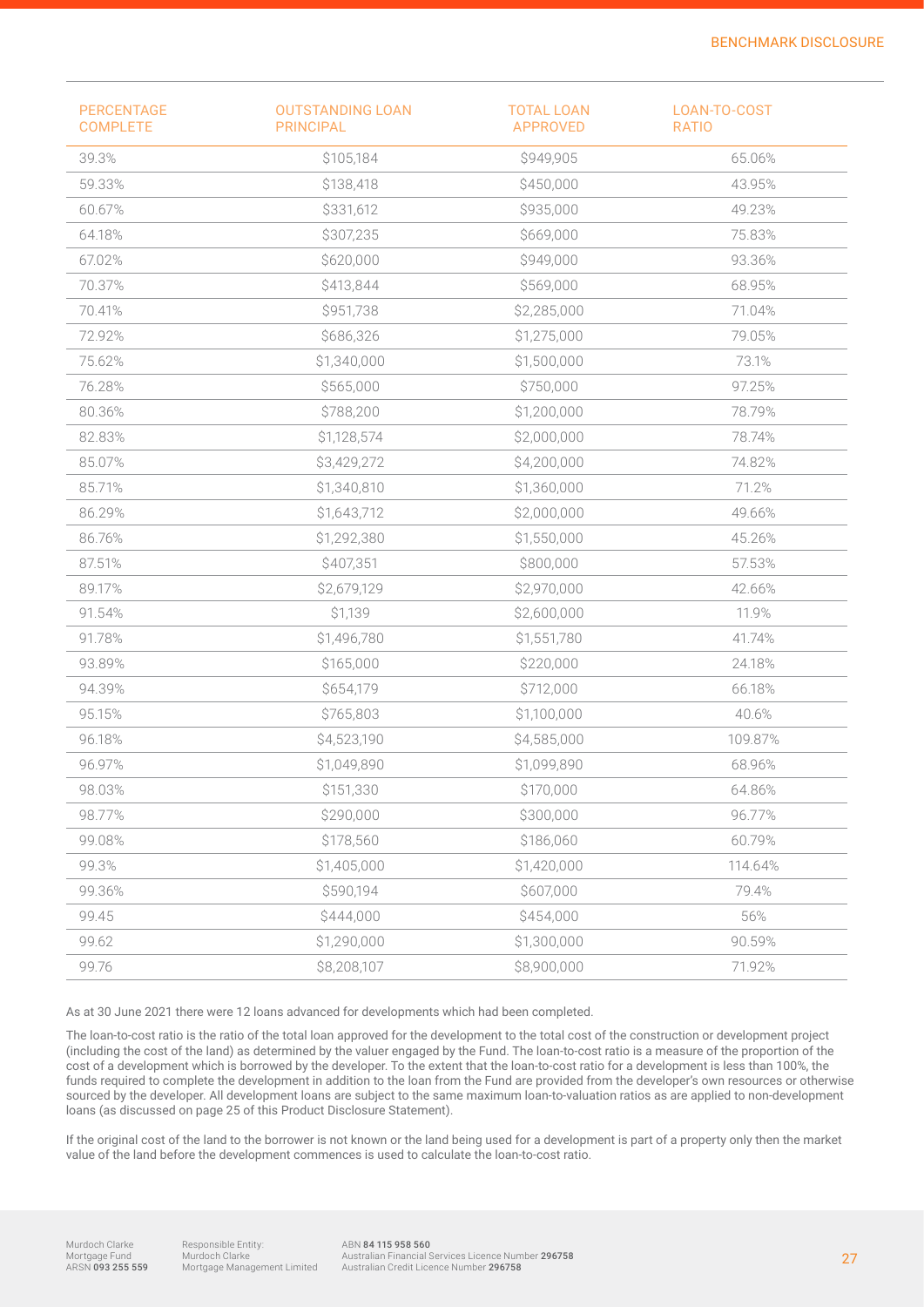#### **BENCHMARK 7: DISTRIBUTION PRACTICES**

#### SOURCE OF DISTRIBUTIONS TO INVESTORS

The Fund currently pays distributions to investors on a quarterly basis within 14 days after the last day of March, June, September and December in each year and the responsible entity intends to continue making distributions to investors on this basis in the future.

The source of quarterly distributions is and will continue to be income accrued in the relevant distribution period. In each distribution period the Fund's accrued income comprises interest payable on mortgage loans and interest accrued on the cash investments of the Fund.

If a mortgage loan is in default and the Responsible Entity decides that there is little likelihood of recovering all of the interest which will become payable on the mortgage loan in the future then as soon as reasonably practicable after that decision is made the rate at which interest accrues on the mortgage loan is reduced for the purposes of calculating the accrued income of the Fund. If the Responsible Entity decides that there is little likelihood of recovering any of the interest which will be payable on the mortgage loan in the future then the rate at which interest accrues on the mortgage loan is reduced to 0.1% per annum. If the Responsible Entity decides that there is little likelihood of recovering all of the interest which will be payable on the mortgage loan in the future then the rate at which interest accrues on the mortgage loan is reduced so that only interest which the Responsible Entity expects to be able to recover is included in the accrued income of the Fund.

At the date on which a distribution is made to investors in respect of a distribution period not all of the income accrued during that period may have been received by the Fund for the following reasons:

- a. interest on mortgage loans which was due to be paid on the last day of the distribution period may not yet have been received from all borrowers; and
- b. interest earned on cash investments of the Fund may not have been received from the bank, credit union, building society or pooled mortgage scheme with which funds are invested because funds are predominantly invested for fixed terms with interest payable at the end of the term and the term frequently ends after the last day of the distribution period.

To facilitate the distribution to investors of all of the income accrued during a distribution period the amount (if any) by which income accrued exceeds income received is sourced from the cash or cash equivalent investments held by the Fund and the shortfall is replenished as the accrued income is received.

Quarterly distributions are not solely sourced from income received in the relevant distribution period because the responsible entity believes that calculating distributions by reference to income accrued during a distribution period is fairer to investors in the Fund as a whole than determining distributions by reference only to income received during a distribution period.

The responsible entity is of the view that quarterly distributions are sustainable over at least the next 12 months.

#### RATE OF DISTRIBUTION TO INVESTORS

As at 30 June 2021 the Fund had provided net rates of income return to Investors as follows:

| LAST 3 MONTHS        | 2.45% p.a.    |
|----------------------|---------------|
| <b>LAST 6 MONTHS</b> | 2.43% p.a.    |
| LAST 12 MONTHS       | 2.62% p.a.    |
| <b>LAST 3 YEARS</b>  | $3.44\%$ p.a. |
| LAST 5 YFARS         | 3.59% p.a.    |

Up to date performance information is available on the Fund's website www.mcmf.com.au or may be obtained by contacting the responsible entity.

All returns are after fees and charges and returns for less than one year are annualised.

Past performance is not a reliable indicator of future performance. An investment in the Fund may achieve lower than expected returns.

The responsible entity varies the interest rate applicable to variable rate mortgage loans from the Fund from time to time in response to changes in market loan interest rates and sets interest rates for fixed rate mortgage loans from the Fund by reference to prevailing fixed rates in the market.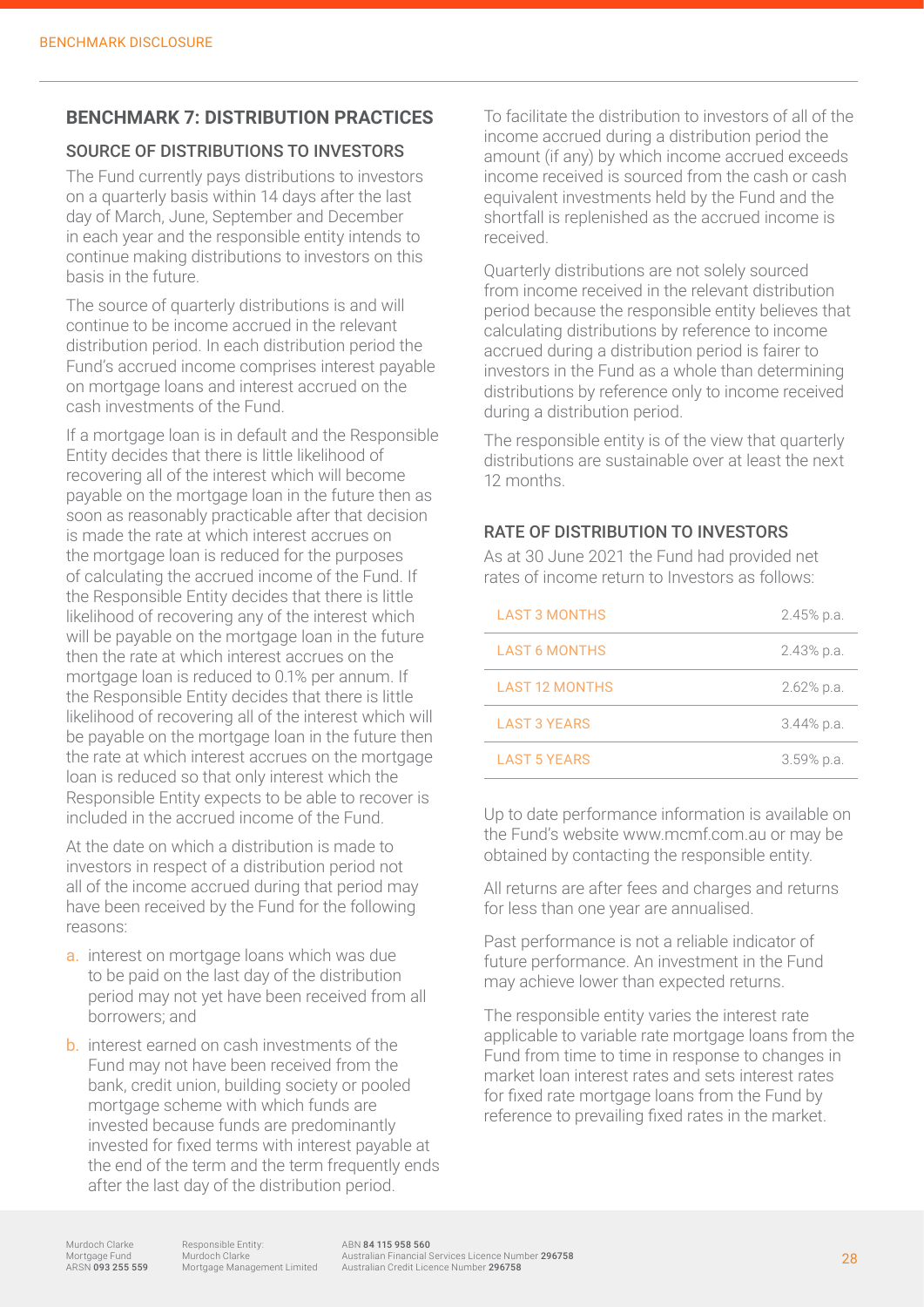#### FACTORS THAT MAY IMPACT RATE OF DISTRIBUTION TO INVESTORS

The main factors that would have the most material impact on distributions to investors and the risk of changes to those factors on distributions are set out in the following table:

| <b>FACTOR IMPACTING</b><br><b>DISTRIBUTIONS</b> | <b>RISK OF CHANGE TO FACTOR</b><br><b>ON DISTRIBUTIONS</b>                                                                                                                                                                                                                                                                                                                                                                                                                                                                                                                                                                                                               | <b>SENSITIVITY ANALYSIS ON</b><br><b>CHANGE TO FACTOR</b>                                                                                                                                                                                                                                                                                                                                                                                                                                                                                                                                                                                                                                                 |
|-------------------------------------------------|--------------------------------------------------------------------------------------------------------------------------------------------------------------------------------------------------------------------------------------------------------------------------------------------------------------------------------------------------------------------------------------------------------------------------------------------------------------------------------------------------------------------------------------------------------------------------------------------------------------------------------------------------------------------------|-----------------------------------------------------------------------------------------------------------------------------------------------------------------------------------------------------------------------------------------------------------------------------------------------------------------------------------------------------------------------------------------------------------------------------------------------------------------------------------------------------------------------------------------------------------------------------------------------------------------------------------------------------------------------------------------------------------|
| Interest rate<br>movements                      | Distributions are paid from income accrued during a distribution<br>period. The income accrued is determined by the interest rate<br>earned by the Fund on mortgage loans and cash investments. The<br>applicable interest rates are linked to movements in market interest<br>rates. An increase in market interest rates will have a positive<br>impact on distributions from the Fund and a decrease in market<br>interest rates will have a negative impact on distributions from the<br>Fund.                                                                                                                                                                       | A change in market interest rates which results<br>in the responsible entity reducing the interest<br>rate payable by borrowers on mortgage loans<br>from the Fund and the rate of interest earned<br>by the Fund on cash investments reducing will<br>have an impact on distributable income in direct<br>correlation with the interest rate change.<br>For example, if a reduction in market interest<br>rates results in an across the board reduction of<br>0.5% in the interest rate payable by borrowers<br>from the Fund and the rate of interest which the<br>Fund is able to earn on cash investments then<br>the rate of distributable income for a distribution<br>period will reduce by 0.5%. |
| <b>Asset Allocation</b>                         | Distributable income is impacted by the asset allocation of the<br>Fund between mortgage loans and cash investments.<br>If the asset allocation of the Fund changes significantly then there<br>will be an impact on the Fund's distributable income. The impact<br>could be positive or negative, depending on whether the change is<br>an increase or decrease in the proportion of the assets of the Fund<br>which are mortgage loans.                                                                                                                                                                                                                                | As at 30 June 2021 the sensitivity of the Fund's<br>rate of income distribution to changes in asset<br>allocation between higher earning loans and<br>lower earning cash and cash equivalent assets<br>is approximately 0.02% per annum for a \$1<br>million asset allocation change.                                                                                                                                                                                                                                                                                                                                                                                                                     |
|                                                 | Distributions of income are made on the basis of interest payable<br>on mortgage loans and interest accrued on cash investments<br>during the relevant distribution period. If a borrower defaults<br>and the Responsible Entity forms the view after assessing the<br>circumstances that a loss will be incurred in relation to the<br>borrower's loan (comprising unpaid interest and/or loan principal)<br>then the Responsible Entity estimates the amount of the loss and<br>the period of time it will take to complete the recovery process,<br>including sale of the security property and recovery proceedings<br>against any guarantors (Recovery Period) and; | As at 30 June 2021 the sensitivity of the Fund's<br>rate of income distribution to credit losses<br>during a distribution period is a 0.13% per<br>annum reduction in the distribution rate for<br>every \$100,000 recovered in total during the<br>distribution period as daily loan loss<br>recovery/daily defaulting loan cost recovery.                                                                                                                                                                                                                                                                                                                                                               |
| Defaulting Loans                                | (a) an adjustment is made to the expenses recoveries component<br>of the management costs (refer to pages 35 to 38 of this PDS)<br>by including a daily loss recovery component which is calculated<br>to be the amount that needs to be recovered on each day of<br>the Recovery Period so that at the end of the Recovery Period<br>sufficient funds have been retained in the Fund to cover the<br>estimated loss; and                                                                                                                                                                                                                                                |                                                                                                                                                                                                                                                                                                                                                                                                                                                                                                                                                                                                                                                                                                           |
|                                                 | (b) an adjustment is made to the expense recoveries component<br>of the management costs (refer to pages 35 to 38 of this PDS)<br>by adding a loan recovery cost component which is calculated<br>to be the amount that needs to be recovered on each day of<br>the Recovery Period so that at the end of the Recovery Period<br>sufficient funds have been retained in the Fund to cover the<br>costs which the Responsible Entity estimates will be incurred in<br>relation to the loan during the Recovery Period (e.g. rates, land<br>tax, property maintenance and legal costs).                                                                                    |                                                                                                                                                                                                                                                                                                                                                                                                                                                                                                                                                                                                                                                                                                           |
|                                                 | The Responsible Entity regularly reviews its estimate of likely loan<br>loss, length of Recovery Period and loan recovery costs and adjusts<br>the daily loss recovery and the daily loan recovery additions to the<br>expense recovery component of the management costs.                                                                                                                                                                                                                                                                                                                                                                                               |                                                                                                                                                                                                                                                                                                                                                                                                                                                                                                                                                                                                                                                                                                           |

Subject to materiality, the Fund does not retain any returns earned by the Fund. All income is fully distributed to investors quarterly.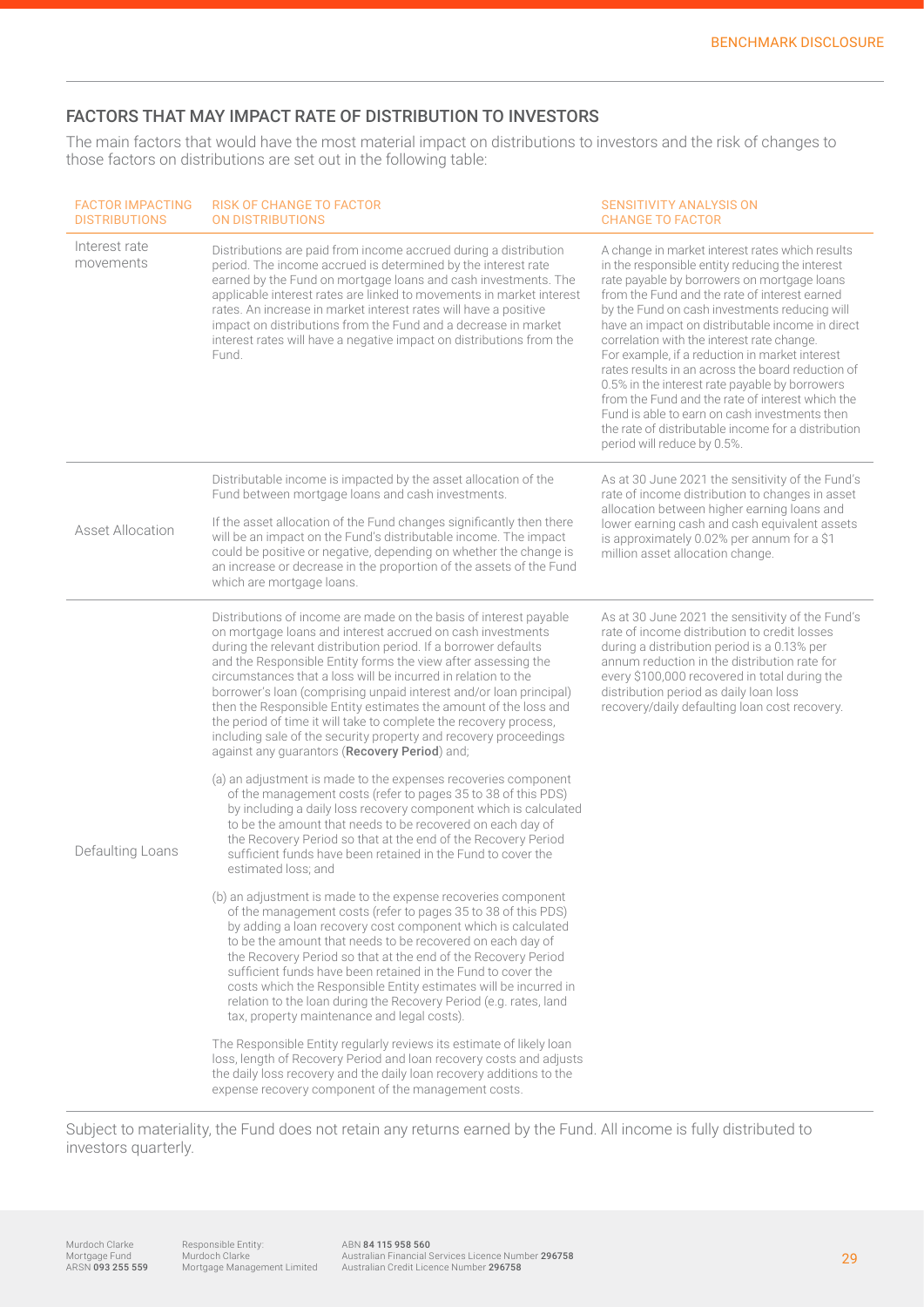#### **BENCHMARK 8: WITHDRAWAL ARRANGEMENTS**

#### WITHDRAWAL OF FUNDS BY INVESTORS

Investors in the Fund have the right to withdraw invested funds subject to the provisions of the Constitution of the Fund and the Corporations Act which provides that investors will only have a limited ability to withdraw (if any) if the Fund ceases to be "liquid" for the purposes of the Corporations Act.

Withdrawal requests are generally expected to be met within seven days from the receipt of the request. However, it is important to note that:

- a. the Constitution of the Fund provides that withdrawal requests must be met within 90 days;
- b. the responsible entity does not have a legal obligation to satisfy withdrawal requests within a period shorter than 90 days; and
- c. if the Fund ceases to be "liquid" for the purposes of the Corporations Act then investors will only have a limited ability to withdraw (if any) - as discussed below.

How to withdraw all or part of an investment from the Fund is explained on page 39 of this Product Disclosure Statement.

Under the Corporations Act a fund is "liquid" if liquid assets account for at least 80% of the value of the Fund's assets. If a Fund ceases to be liquid withdrawal requests must be dealt with in accordance with the procedures set out in the Corporations Act. Broadly, the responsible entity of the fund may, but is not under any obligation to, decide to make an offer to all investors to withdraw and this offer must remain open for at least 21 days. Available cash will be used to meet withdrawal requests and if there is a shortfall, investors will receive withdrawal proceeds pro rata according to the amount they had requested to be withdrawn. Further offers to withdraw may be made to all investors as cash becomes available.

The significant risk factors or limitations that may affect the ability of investors to withdraw from the Fund are those discussed on pages 16 to 17 of this Product Disclosure Statement in relation to Benchmark  $1 -$  Liquidity. Liquidity risk is the main risk that can impact an investor's ability to withdraw from the Fund. Mortgage loans are relatively illiquid when compared to some other asset classes and delays may occur in the Fund converting mortgage

loans into cash. The responsible entity actively manages liquidity risk by holding a percentage of the total assets of the Fund in liquid investments.

Investments in the Fund are not made for fixed terms. Investments in the Fund remain in the Fund until they are withdrawn.

#### VALUE OF INTERESTS

The value of an investor's interest in the Murdoch Clarke Mortgage Fund is the balance of their account which is equal to:

- $\blacksquare$  the amount originally invested by the investor;
- **plus any additional amount invested by the** investor (including any income distribution reinvested by the investor);
- **p** plus the distribution accrued since the later of the last distribution date and the date on which the investment was made;
- **E** less any amount withdrawn by the investor from the investor's account.

As the net income of the Murdoch Clarke Mortgage Fund is fully distributed to investors and the assets of the Fund are not traded the value of an investor's interest in the Fund is not expected to change over time.

The nature of the assets of the Fund is such that the underlying value of the assets will not vary except in relation to the capital of a mortgage loan that may be determined to be unrecoverable either in full or in part. In such circumstances the amount of mortgage loan capital determined to be unrecoverable will be offset against other Fund income in the manner explained in the "Defaulting Loans" section of the table on page 29 of this Product Disclosure Statement.

In the unlikely event that the amount of loan losses and loan recovery costs set off against fund income in a distribution period are more than the amount available for distribution to investors in respect of that distribution period then the shortfall will be apportioned between investors on a pro rata basis according to the proportion that the balance of an investor's account bears to the balance of all investor accounts as at the end of the distribution period and the number of days that the balance was held during the distribution period.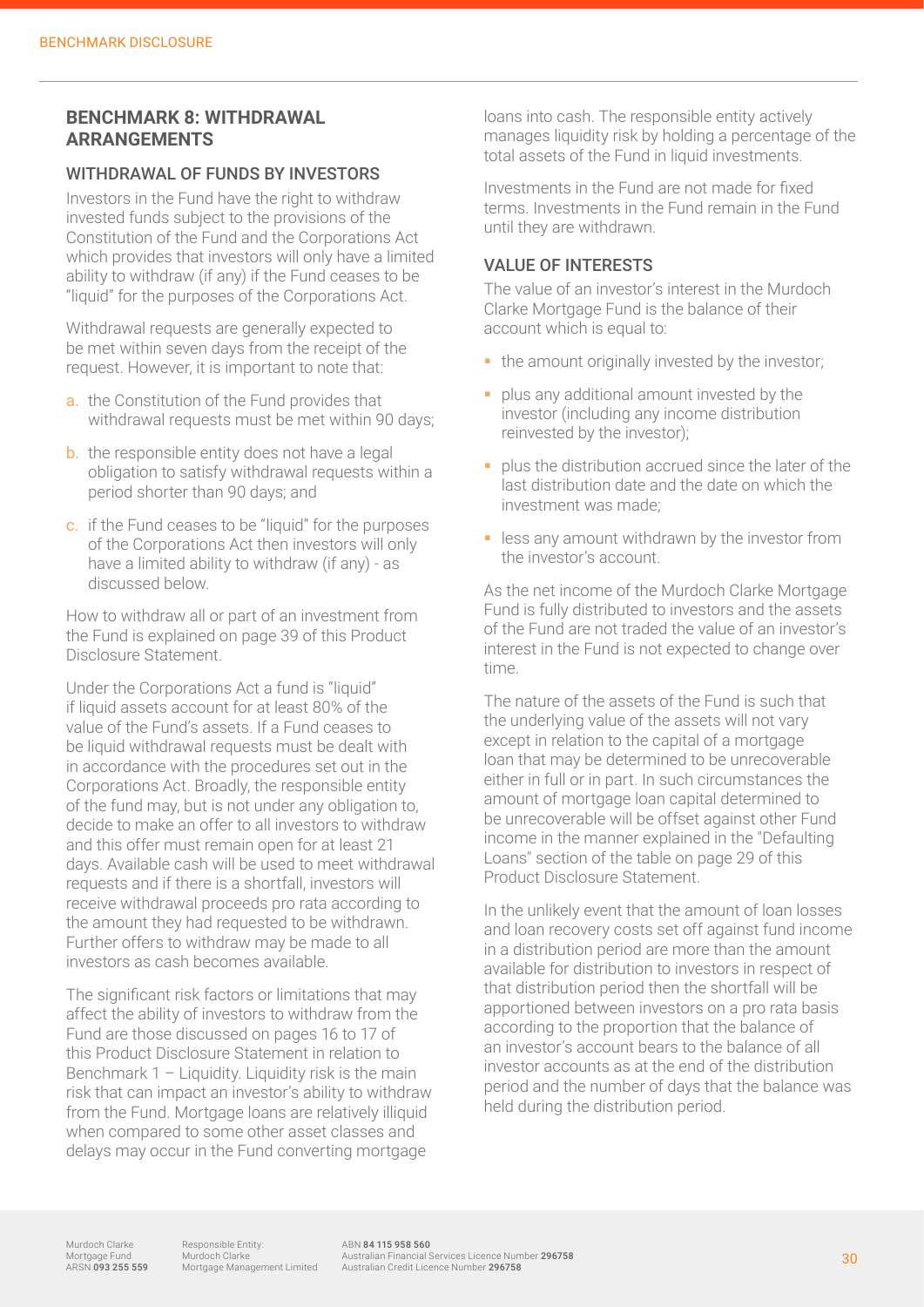# **ORIGIN OF THE MURDOCH CLARKE MORTGAGE FUND**

The Murdoch Clarke Contributory Mortgage Fund (the Old Fund) was established by the law firm of Murdoch Clarke over one hundred years ago and grew significantly over time. In managing the Old Fund the partners of Murdoch Clarke adopted a conservative lending policy.

With the introduction of the Managed Investments Act in 1998, a managed investment scheme (the definition of which includes the Old Fund) was required to be registered with ASIC.

Accordingly, the Murdoch Clarke Mortgage Fund was created by Murdoch Clarke with Tasmanian Perpetual Trustees Limited (TPTL) as the Responsible Entity to assume responsibility for investors in the Old Fund, take over the mortgage securities held by them and also to receive new investment funds.

All mortgage securities transferred to the Murdoch Clarke Mortgage Fund were subjected to a full due diligence evaluation.

Negotiations took place in relation to investors and loans from other 'run-out' funds transferring to the Murdoch Clarke Mortgage Fund, subject to the consent of those investors and the loans being approved and complying with the relevant Murdoch Clarke Mortgage Fund criteria. Investors and loans from 'run-out' funds operated by Ogilvie McKenna (now Ogilvie Jennings) and Henry, Wherrett & Benjamin (the Participating Solicitors) have become part of the Murdoch Clarke Mortgage Fund.

In June 2006, TPTL was removed as the Responsible Entity of the Murdoch Clarke Mortgage Fund and MCMM was appointed to act as the Responsible Entity in its place and Island State Credit Union Limited ("ISCU") was appointed as custodian of the property of the Murdoch Clarke Mortgage Fund.

In July 2007 ISCU transferred its business to Connect Credit Union of Tasmania Limited and Connect Credit Union of Tasmania Limited became the custodian of the property of the Murdoch Clarke Mortgage Fund. Connect Credit Union of Tasmania Limited is now called MyState Bank Limited and remains the custodian of the property of the Murdoch Clarke Mortgage Fund.

# **VALUATION OF FUND ASSETS**

The Responsible Entity has determined that Fund assets will be valued in the following manner:

- **Mortgages will be valued at the balance** outstanding provided that the Responsible Entity may in its absolute discretion determine that an amount deemed irrecoverable will be written off.
- Investments of cash in at call and term deposit accounts with banks, credit unions and building societies will be valued at face value.
- Investments of cash in a pooled mortgage scheme will be valued at face value unless the responsible entity of the pooled mortgage scheme notifies the Responsible Entity that the scheme has incurred a loss which has been apportioned across the amount invested in the scheme.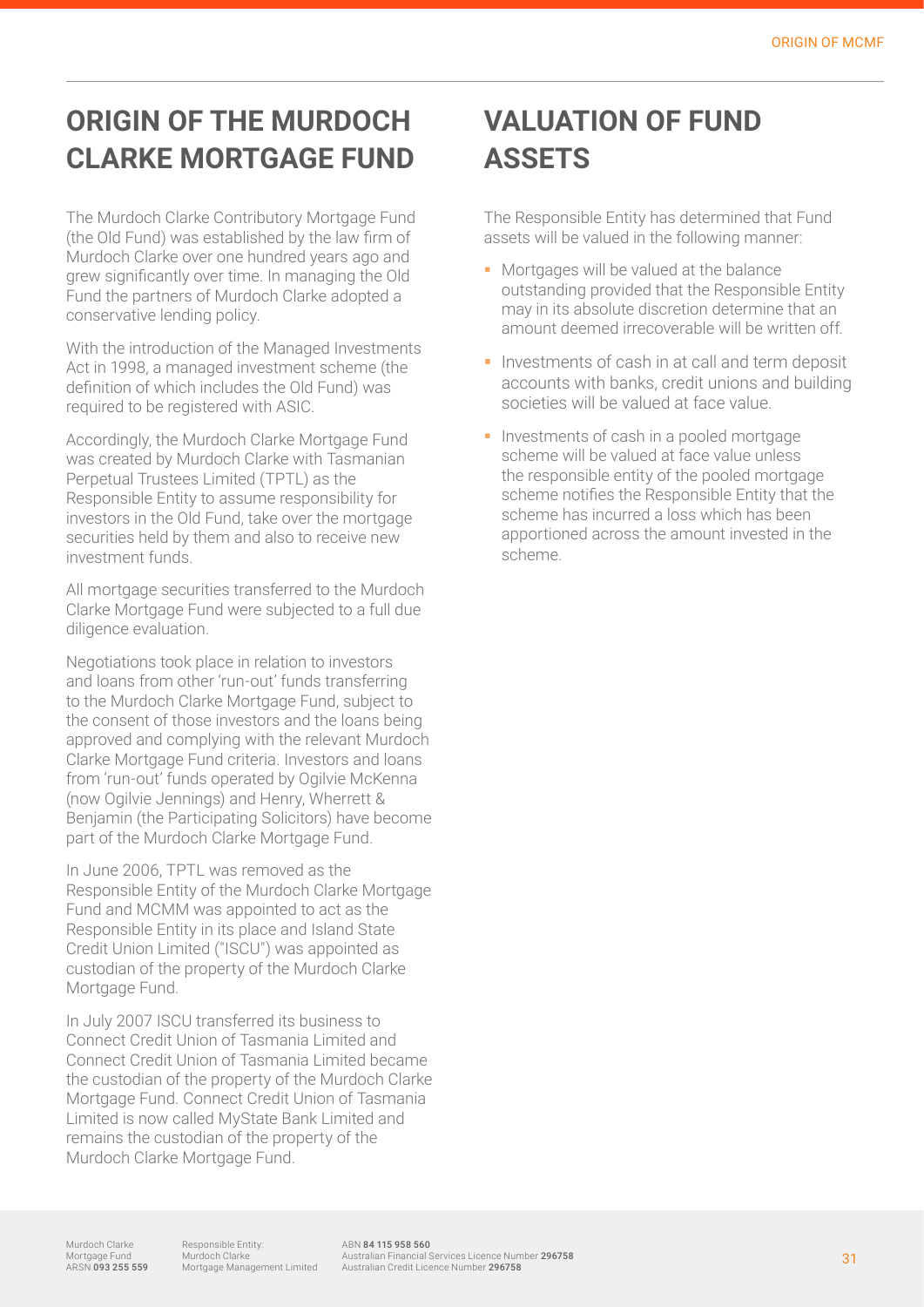### **CALCULATION OF DISTRIBUTIONS**

Income is accrued daily and distributed within 14 days after the last day of March, June, September and December. Income can be distributed by electronic funds transfer to your nominated financial institution account, by cheque or reinvested. If no method of income distribution is selected then income will be re-invested. If a distribution is returned through the banking system it will be reinvested.

The Fund income is calculated daily and may vary from day to day as the composition of the Fund's Investment Assets changes, the return on the Fund's Investment Assets fluctuates and/or the total funds invested in the Fund changes.

The daily yield is calculated by multiplying the value of the Fund's Investment Assets by the Weighted Average Rate of Return on the Fund's Investment Assets on that day to arrive at the Fund earning rate. The Fund daily yield is then divided into the total funds invested in the Fund to calculate the Gross Yield to investors. The Fund's Management Expense Percentage is then deducted from the Gross Yield to determine the Net Yield to investors for that day. This calculation can be expressed in the following formula:

$$
\left\{\frac{A\times W}{I}\right\} - ME = Y
$$

#### Where

- **A**= the Fund's Investment Assets (defined in Glossary on page 6)
- **W**= Weighted Average Rate of Return on the Fund's Investment Assets (defined in Glossary on page 6)
- **I**= Total of investors' funds invested in the Fund
- **ME**= Management Expense Percentage (defined in Glossary on page 6)
- **Y**= Net Yield to Investors

#### Example

$$
\left\{\frac{\$318,560,000 \times 3.79\% \text{ p.a}}{\$319,028,000}\right\} - 1.33\% = 2.45\%
$$

#### **Note**

This is an example of how the above formula is used to calculate the daily Net Yield to investors in the Fund. The amounts used in the example are not intended to be a guide to the past or future performance of the Fund.

The amount of income accruing to an individual investor's account for that day is calculated by multiplying the account balance at the end of that day by the Net Yield to Investors for that day divided by 365 (366 in a leap year).

$$
\left\{\frac{\$10,000.00 \times 2.45\% \text{ p.a.}}{365}\right\} = \$0.67\%
$$

#### **Note**

This is an example of how the above formula is used to calculate the income which accrues to an individual investor's account on a day. The amounts used in the example are not intended to be a guide to the past or future performance of the Fund.

Responsible Entity: Murdoch Clarke Mortgage Management Limited

ABN 84 115 958 560 Australian Financial Services Licence Number 296758 Australian Credit Licence Number 296758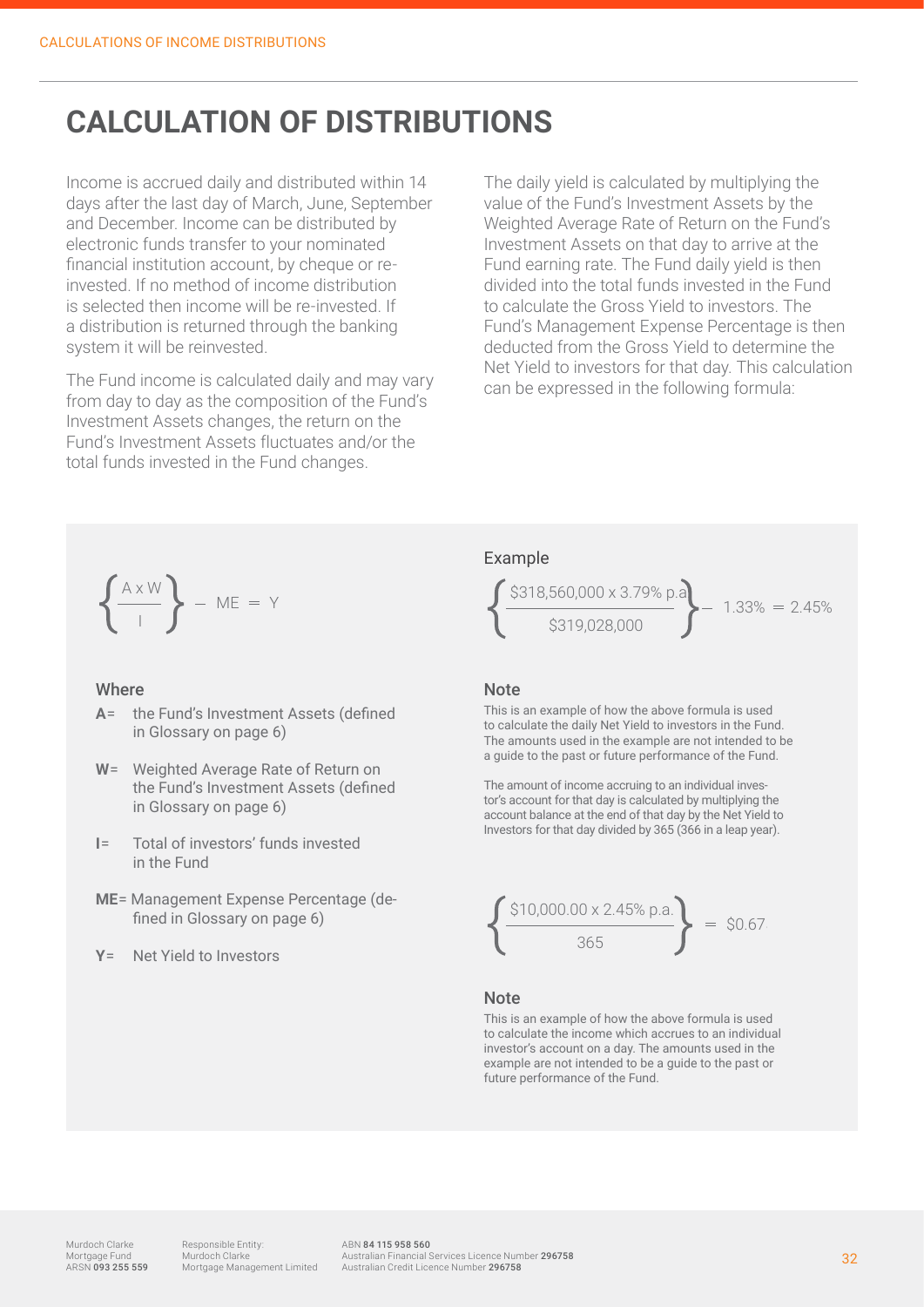### **RISK**

Investing in the Murdoch Clarke Mortgage Fund is not without risk. In its simplest sense, risk is the variability of returns. Investments with greater risk must promise higher expected yields if investors are to be attracted to them. Risk can take many forms with the major risks to the Murdoch Clarke Mortgage Fund being:

- Credit risk the risk of a borrower defaulting on its financial obligations;
- $\blacksquare$  Market risk the risk that relates to the uncertainty in the value of real estate over which the Fund holds mortgages as security for loans due to market, economic, political or other conditions; and
- **Example 1** Liquidity risk the risk that a mortgage will be difficult, expensive or time-consuming to convert to cash.
- Interest rate risk the risk that the rate of distribution of income from the Fund will be adversely affected when market interest rates fall.

The Responsible Entity and the Management Committee manage these risks through a conservative lending policy and by diligent management of the Murdoch Clarke Mortgage Fund.

In addition to the major risks to the Murdoch Clarke Mortgage Fund outlined above there are risks associated with investing in the Murdoch Clarke Mortgage Fund. ASIC has developed eight benchmarks and eight disclosure principles for unlisted mortgage funds to help investors assess the key risks. The benchmarks are set out on pages 9 to 11 of this Product Disclosure Statement, whether the Murdoch Clarke Mortgage Fund meets each benchmark is addressed in the table on pages 12 to 15 of this Product Disclosure Statement and the information required to be disclosed by the disclosure principles is disclosed on pages 16 to 30 of this Product Disclosure **Statement**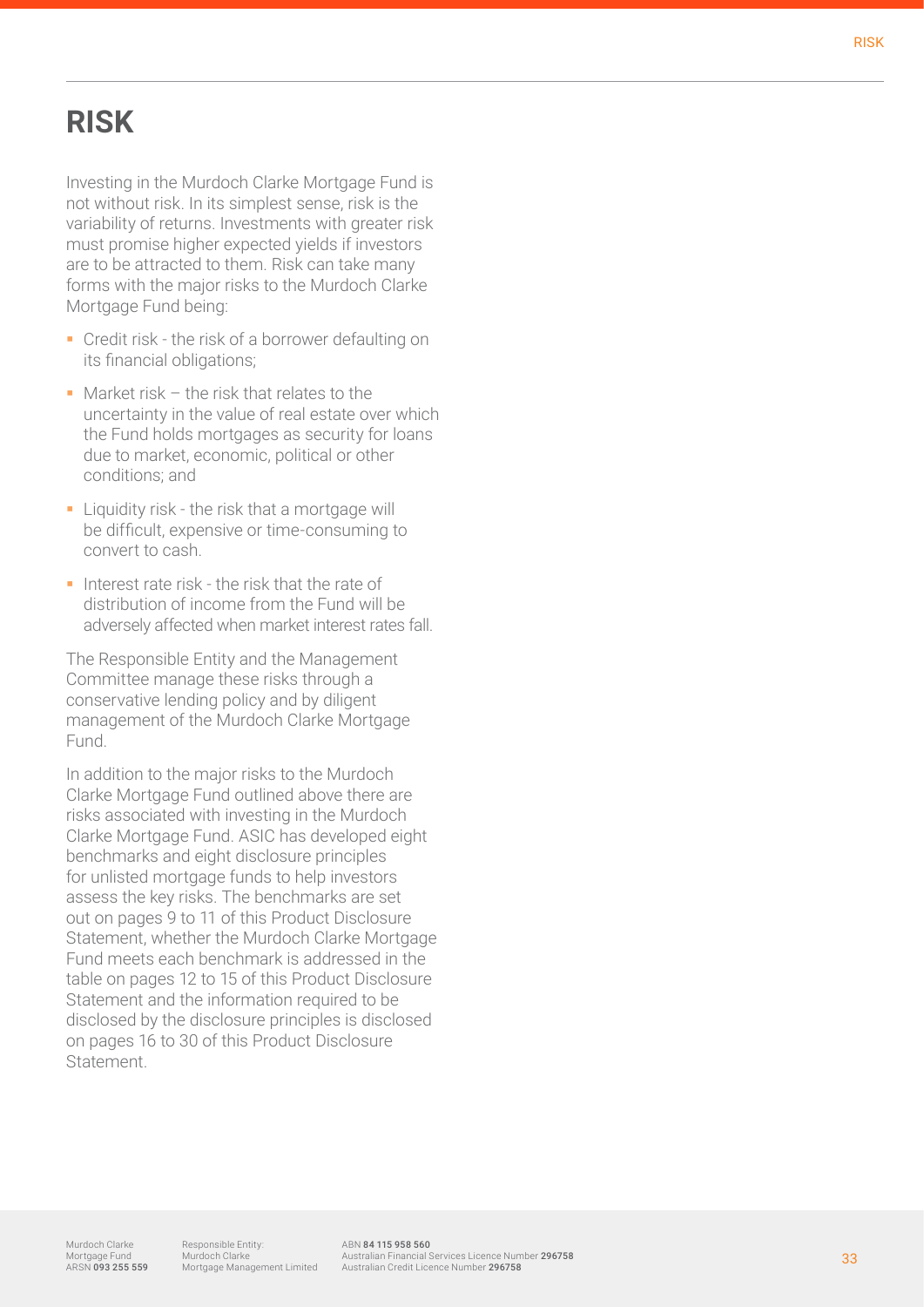### **FEES AND OTHER COSTS**

#### **CONSUMER ADVISORY WARNING**

#### **Did you know?**

Small differences in both investment performance and fees and costs can have a substantial impact on your long term returns.

For example, total annual fees and costs of 2% of your Fund balance rather than 1% could reduce your final return by up to 20% over a 30 year period (for example, reduce it from \$100,000 to \$80,000).

You should consider whether features such as superior investment performance or the provision of better member services justify higher fees and costs.

You may be able to negotiate to pay lower contribution fees and management costs where applicable. Ask the Fund or your financial adviser.

#### **TO FIND OUT MORE**

If you would like to find out more, or see the impact of the fees based on your own circumstances, the Australian Securities and Investments Commission (ASIC) website www.moneysmart.gov.au has a managed investment fee calculator to help you check out different fee options.

The above consumer advisory warning is required by law.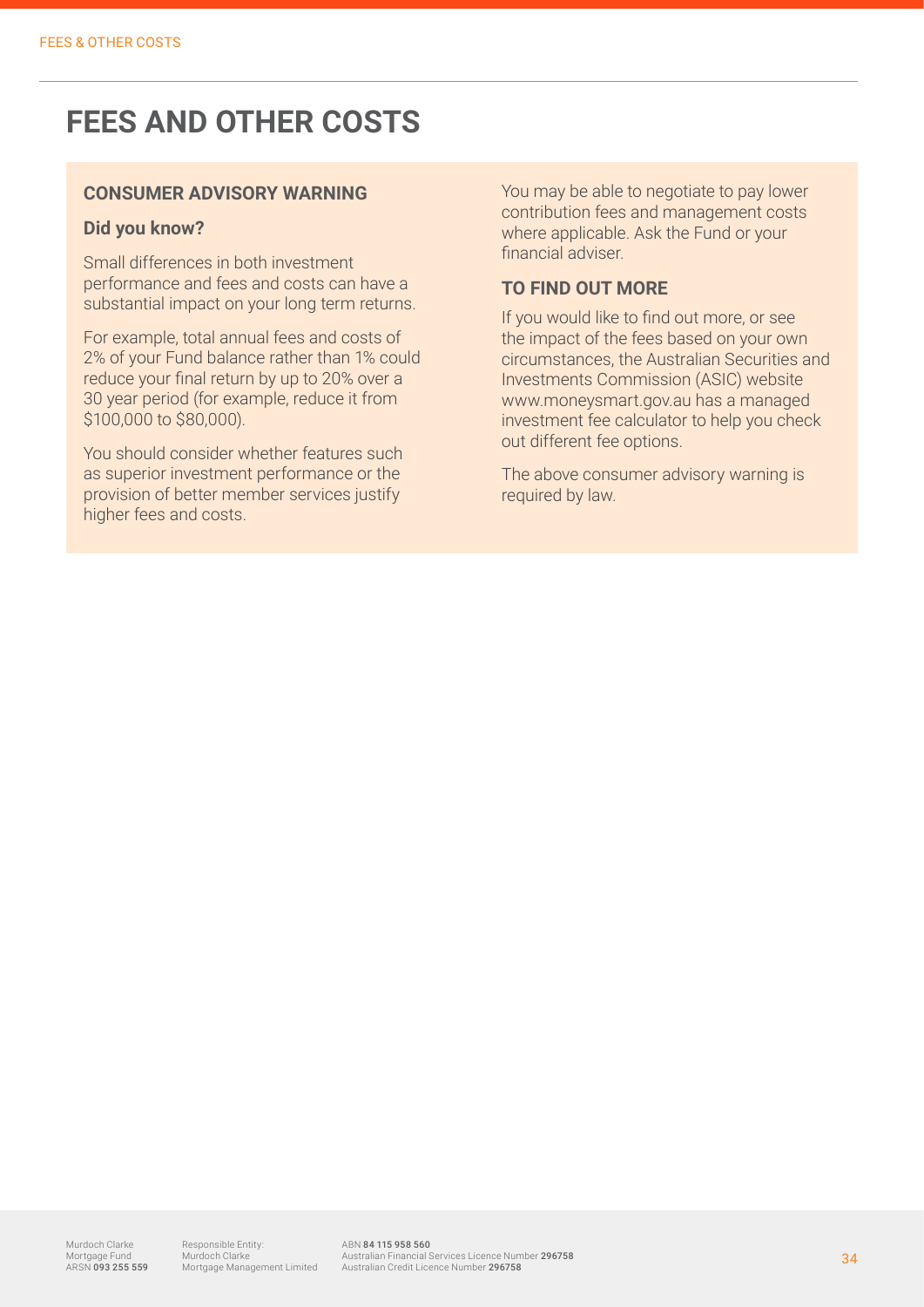#### **FEES AND OTHER COSTS**

This document shows fees and other costs that you may be charged. These fees and costs may be deducted from your money, from the returns on your investment or from the fund assets as a whole.

Taxes are set out in another part of this document on page 41.

You should read all the information about fees and costs because it is important to understand their impact on your investment.

All fees and costs include the net effect of GST unless otherwise specified.

|                     | AMOUNT <sup>1</sup>              |                          |
|---------------------|----------------------------------|--------------------------|
| TYPE OF FEE OR COST | (INC GST BUT NET OF GST CREDITS) | <b>HOW AND WHEN PAID</b> |

#### **FEES WHEN YOUR MONEY MOVES IN OR OUT OF THE FUND**

| <b>Establishment fee</b><br>The fee to open your investment                            | Nil | Not Applicable |
|----------------------------------------------------------------------------------------|-----|----------------|
| <b>Contribution fee</b><br>The fee on each amount you<br>contribute to your investment | Nil | Not Applicable |
| <b>Withdrawal fee</b><br>The fee on each amount you take out<br>of your investment     | Nil | Not Applicable |
| <b>Exit fee</b><br>The fee to close your investment                                    | Nil | Not Applicable |

#### **MANAGEMENT COSTS**

| The fees and costs for managing<br>your investment<br><b>SERVICE FEES</b> | Between 1.225% p.a. and 1.325% p.a.<br>comprising a management fee <sup>2</sup> of 1.025%<br>p.a. and expense recoveries in the range<br>of 0.20% p.a. and 0.30% p.a. | The management fee is calculated<br>daily and paid quarterly by deduction<br>from the Fund's assets. Expense<br>recoveries are accrued on a daily<br>basis to provision for anticipated<br>expenses. Expenses are deducted<br>from assets of the Fund as they are<br>incurred either by direct payment or<br>reimbursement of the Responsible<br>Entity. The rate at which expense<br>recoveries are recovered is monitored<br>on a regular basis to endeavour to<br>ensure that across a financial year<br>total daily expense recoveries equate<br>to expenses incurred. |
|---------------------------------------------------------------------------|-----------------------------------------------------------------------------------------------------------------------------------------------------------------------|----------------------------------------------------------------------------------------------------------------------------------------------------------------------------------------------------------------------------------------------------------------------------------------------------------------------------------------------------------------------------------------------------------------------------------------------------------------------------------------------------------------------------------------------------------------------------|
| <b>Switching fee</b><br>The fee for changing<br>investment options        | Nil                                                                                                                                                                   | Not Applicable                                                                                                                                                                                                                                                                                                                                                                                                                                                                                                                                                             |

1 All fees and costs are inclusive of the net effect of GST.

2 This fee includes an amount payable to the Participating Solicitors (see 'Issuer Fee Split' under the heading 'Additional Explanation of Fees and Costs' commencing on page 37).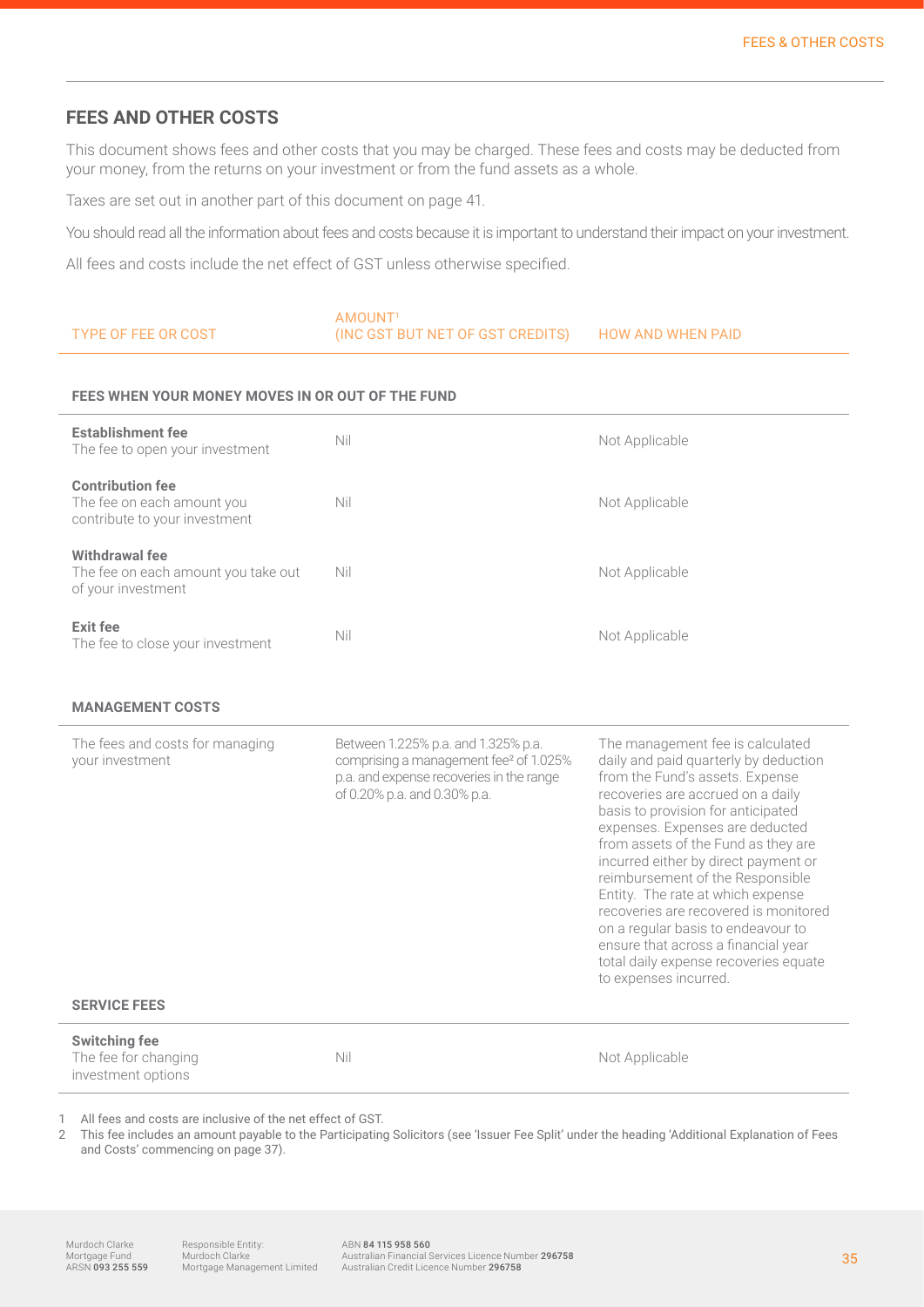#### **EXAMPLE OF ANNUAL FEES AND COSTS**

This table gives an example of how the fees and costs on this product can affect your investment over a one year period. You should use this table to compare this product with other managed investment products.

#### **EXAMPLE BALANCE OF \$50,000 WITH A CONTRIBUTION OF \$5,000 DURING YEAR**

| Contribution Fees          | Nil                               | For every \$5,000 you put in you will be charged \$0                                                                                                                                                                                                                                                                                                             |
|----------------------------|-----------------------------------|------------------------------------------------------------------------------------------------------------------------------------------------------------------------------------------------------------------------------------------------------------------------------------------------------------------------------------------------------------------|
| PLUS<br>Management Costs   | 1.325%1<br>deducted<br>indirectly | And, for every \$50,000 you have in the Fund you will be charged<br>\$662.50 each year.                                                                                                                                                                                                                                                                          |
| <b>EOUALS Cost of Fund</b> |                                   | If you had an investment of \$50,000 at the beginning of the year<br>and you put in an additional \$5,000 during that year, you would<br>be charged fees of \$662.50 on your \$50,000 investment plus<br>management costs on the additional contribution of \$5,000<br>calculated daily at the rate of 1.325% from the day on which the<br>contribution was made |

1 The management costs of 1.325% comprise the management fee of 1.025% (net of the effect of GST) plus expense recoveries of 0.30% (net of the effect of GST).

The expense recoveries percentage used in the above table is the maximum anticipated expense recovery percentage.

Investors will receive 30 days notice of any increase in contribution fees (not currently charged) and/or the management fee component of the management costs.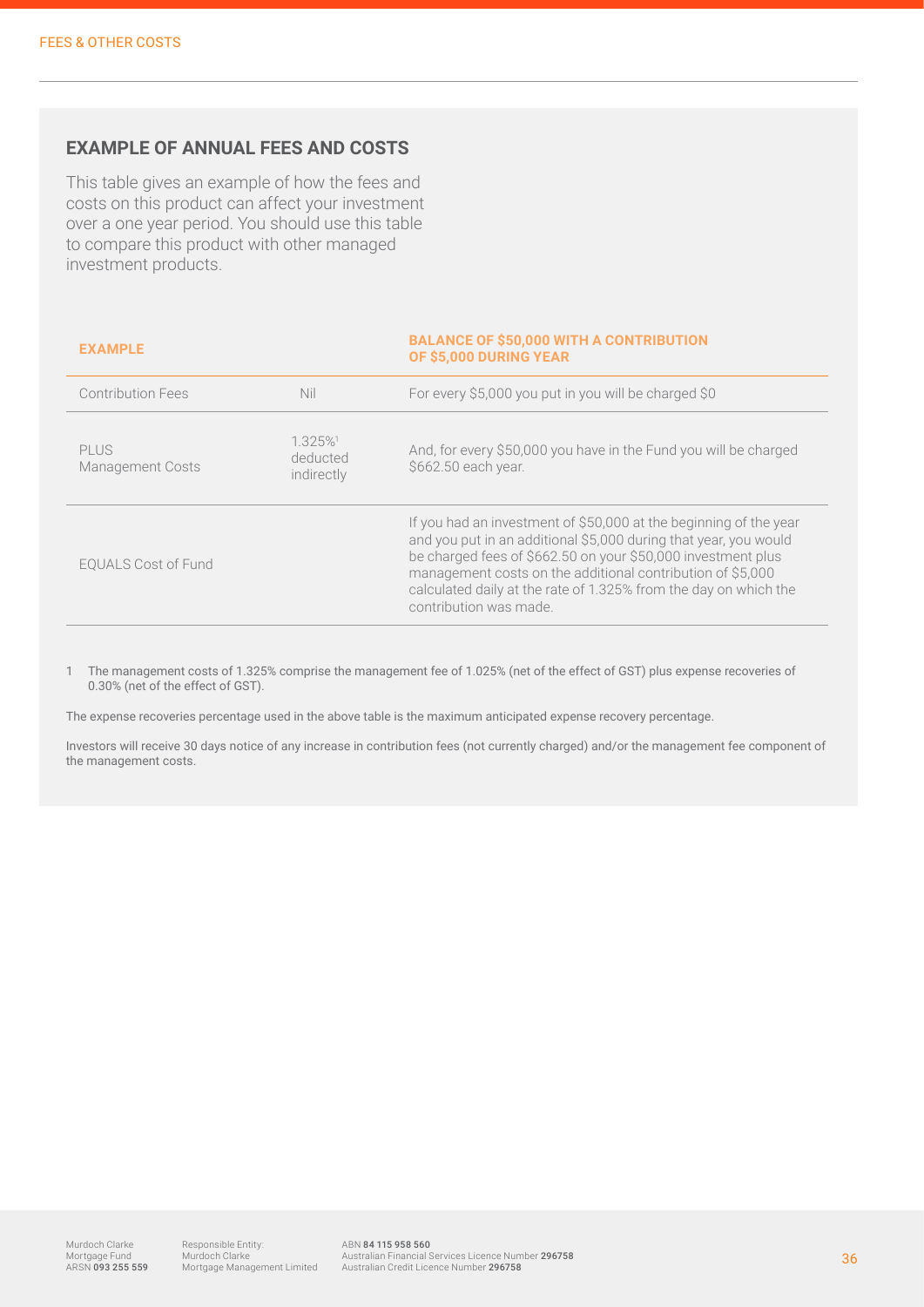# **ADDITIONAL EXPLANATION OF FEES AND COSTS**

#### **MANAGEMENT COSTS**

The management costs include:

- the management fee; and
- **expense recoveries.**

The Responsible Entity receives a management fee for managing investments in the Fund.

The expense recoveries component of the management costs represents an estimate of the annual operating expenses of the Fund to be paid either directly out of the assets of the Fund or to be paid by the Responsible Entity and reimbursed out of the assets of the Fund. Such expenses include printing, postage, legal and audit fees and commission paid to third parties who submit applications for mortgage loans from the Fund on behalf of potential borrowers (explained further on page 38).

If a borrower from the Fund defaults and the Responsible Entity forms the view after considered assessment of the circumstances that a loss will be incurred then the expense recoveries component of the management costs is increased (in the manner described in the "Defaulting Loans" section of the Table on page 29 of this PDS) to also cover the estimated loss and the estimate of the costs that will be incurred in the recovery process.

For the last three financial years ended 30 June the expense recoveries component of management costs was as follows:

| 2021  | 2020  | 2019  |
|-------|-------|-------|
| 0.17% | 0.19% | 0.22% |

This information has been provided to assist you in assessing the costs incurred in investing in the Fund.

#### **ISSUER FEE SPLIT**

The issuer fee forms part of the management fee of 1.025% shown in the fees table on page 35. The issuer fee is paid by the Responsible Entity to Murdoch Clarke and/or an associated entity of Murdoch Clarke and to the Participating Solicitors by agreement.

The issuer fee paid to Murdoch Clarke was 0.10%pa (net of the effect of GST) for each of the 2019, 2020 and 2021 financial years.

The issuer fee paid to the Participating Solicitors was 0.40%pa (net of the effect of GST) for each of the 2019, 2020 and 2021 financial years.

#### **FEES RECEIVED BY MURDOCH CLARKE**

For the last three financial years the amount of the Issuer fee received by Murdoch Clarke has been:

| 2021      | 2020      | 2019      |
|-----------|-----------|-----------|
| \$269,111 | \$244,921 | \$191,898 |

#### **FEES RECEIVED BY PARTICIPATING SOLICITORS**

For the last three financial years the amount of the Issuer

| fee received by the Participating Solicitors has been: |          |         |                |  |
|--------------------------------------------------------|----------|---------|----------------|--|
|                                                        | 2021     | 2020    | 2019           |  |
| Ogilvie<br>Jennings                                    | \$4,119  | \$5,366 | <b>\$9.260</b> |  |
| E.R. Henry<br>Wherrett &<br>Benjamin                   | \$14.284 | \$9,562 | \$10,263       |  |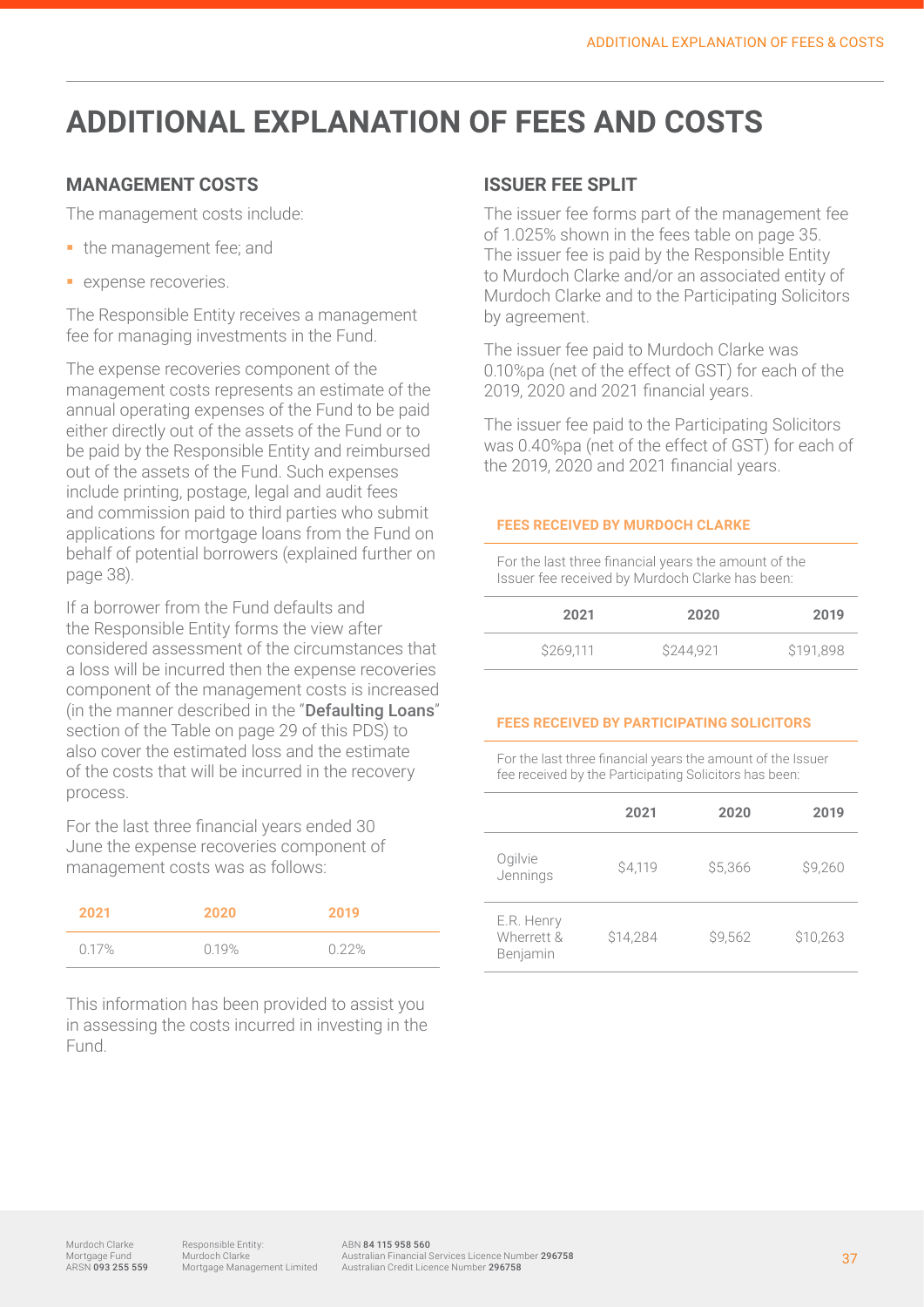#### **MORTGAGE COMMISSIONS**

Commission may be paid by the Murdoch Clarke Mortgage Fund to third parties who submit mortgage loan applications to the Fund from potential borrowers. The Responsible Entity has decided to pay an up-front commission only. This may be up to 0.615% (net of the effect of GST) of the amount of an approved loan payable after loan funds are advanced.

For example, commission of up to \$615 (net of the effect of GST) may be paid in respect of an approved loan of \$100,000.

Part of the Responsible Entity's strategy to endeavour to maintain the proportion of the Murdoch Clarke Mortgage Fund invested in mortgages is to continue relationships with reputable finance brokers to whom up-front commission will be paid if a mortgage loan application to the Fund is submitted on behalf of a potential borrower by the broker, the application is approved and loan funds are advanced.

The payment of commission to brokers increases the management costs of the Fund but does not reduce the rate of return to investors in the Fund because the rate of return is increased by additional funds being invested in mortgage loans sourced from brokers despite the fact that an up-front commission is payable in respect of those loans.

#### **DIFFERENTIAL FEES**

The Responsible Entity may at its discretion negotiate lower management fees with institutional or wholesale investors.

#### **MAXIMUM FEES AND CHARGES**

The maximum fees allowable under the Constitution of the Murdoch Clarke Mortgage Fund are:

| <b>DESCRIPTION</b>                          | <b>MAXIMUM AMOUNT</b> |
|---------------------------------------------|-----------------------|
| Contribution fee<br>(not currently charged) | 44%                   |
| Management fee                              | 2.2%                  |

#### **MORTGAGE LOAN ESTABLISHMENT FEE**

Any mortgage loan establishment fee charged to a borrower from the Fund is paid direct by the borrower to the Responsible Entity and retained by the Responsible Entity. The Responsible Entity pays the legal costs which it incurs in relation to the advance of a mortgage loan out of the establishment fee for that loan.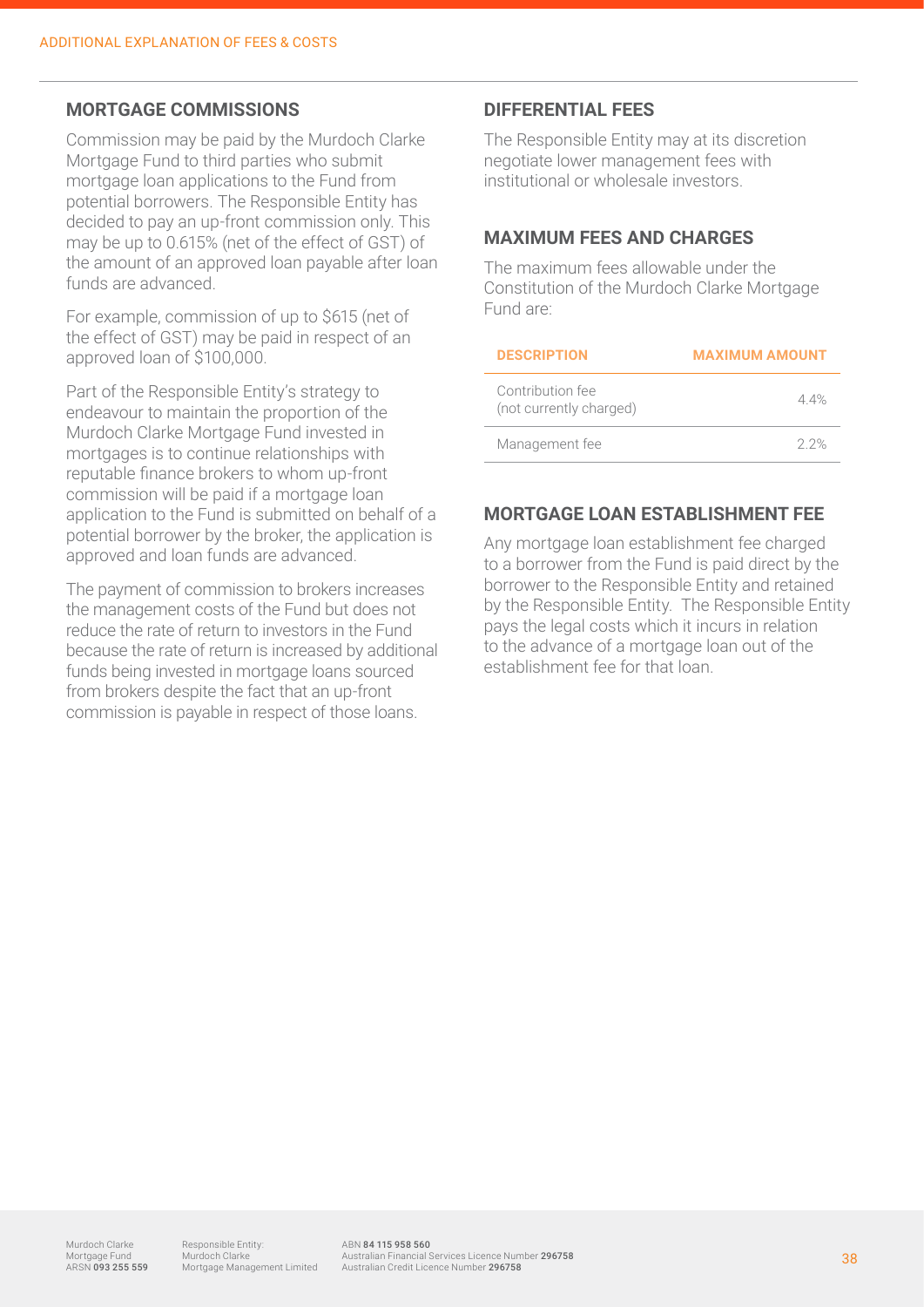# **TRANSACTION INFORMATION**

### **HOW TO INVEST**

#### APPLICATION FORM AND IDENTIFICATION CHECK

To invest in the Murdoch Clarke Mortgage Fund, complete the application form issued with this PDS (see page 49) and send or take it and your cheque to the Responsible Entity. Please make cheques payable to Murdoch Clarke Mortgage Fund.

A 100 point identification check will be required. The Responsible Entity will verify the identity information you provide with the Issuer or Official Record Holder via third party systems for the purpose of verifying identity.

Upon acceptance of your application an account will be established for you and the balance of the account will be the amount received with your application. The initial value of your interest in the Fund will be the amount received with your application. There are no application fees.

The Responsible Entity intends to issue interests in the Murdoch Clarke Mortgage Fund daily.

#### ADDITIONAL INVESTMENT FACILITY

After your initial investment, you can make additional investments in the Murdoch Clarke Mortgage Fund without completing an application form issued with a current PDS. When making additional investments, you should refer to the current PDS and any Supplementary PDS and any additional disclosure information provided.

To make an additional investment, call into Murdoch Clarke Mortgage Fund or send a letter with your account number and your cheque to Murdoch Clarke Mortgage Fund or make a direct deposit into the Murdoch Clarke Mortgage Fund Bank Account and notify the responsible entity that the deposit has been made.

#### MINIMUM INVESTMENT

The minimum initial investment is \$100.

#### **HOW TO WITHDRAW**

Interests in the Murdoch Clarke Mortgage Fund will be redeemed daily subject to any liquidity requirements (refer to the disclosure in relation to Benchmark 8: Withdrawal arrangements on page 30 of this Product Disclosure Statement).

Redemption requests can be made by completing and signing an Application for Withdrawal and delivering or sending it to the Murdoch Clarke Mortgage Fund.

If a request for withdrawal of funds is received by email, fax or telephone and the Responsible Entity acts on the request then the investor is taken to release and discharge and agree to indemnify the Responsible Entity from and against all losses, liabilities, actions, proceedings, accounts, claims and demands arising from such withdrawal instructions.

In all requests for redemption your investor account number must be quoted.

### **ADDITIONAL INFORMATION**

#### INVESTMENT REPORTING

You will receive a transaction and distribution statement at the date of each distribution.

You can request a transaction statement free of charge, at any time.

The June quarter distribution statement will provide details of income for that financial year.

#### ANNUAL FINANCIAL REPORTS

Under the Law full financial statements are required to be prepared, audited and sent to each investor. If you do not wish to receive a copy of these statements, please tick the relevant box on the application form.

#### COOLING OFF

As a retail investor you have a period of 14 days (the Cooling-off period) during which you can cancel your initial investment by notifying us in writing. This 14 day period will start from 5 days after your investment is received or from the date a receipt for your investment is issued, whichever occurs first. If you cancel your investment during this period, the amount repaid to you is adjusted to reflect any increase or decrease in the value of your investment, any tax or duties payable, and all reasonable administrative and transaction costs associated with the acquisition and termination of your investment.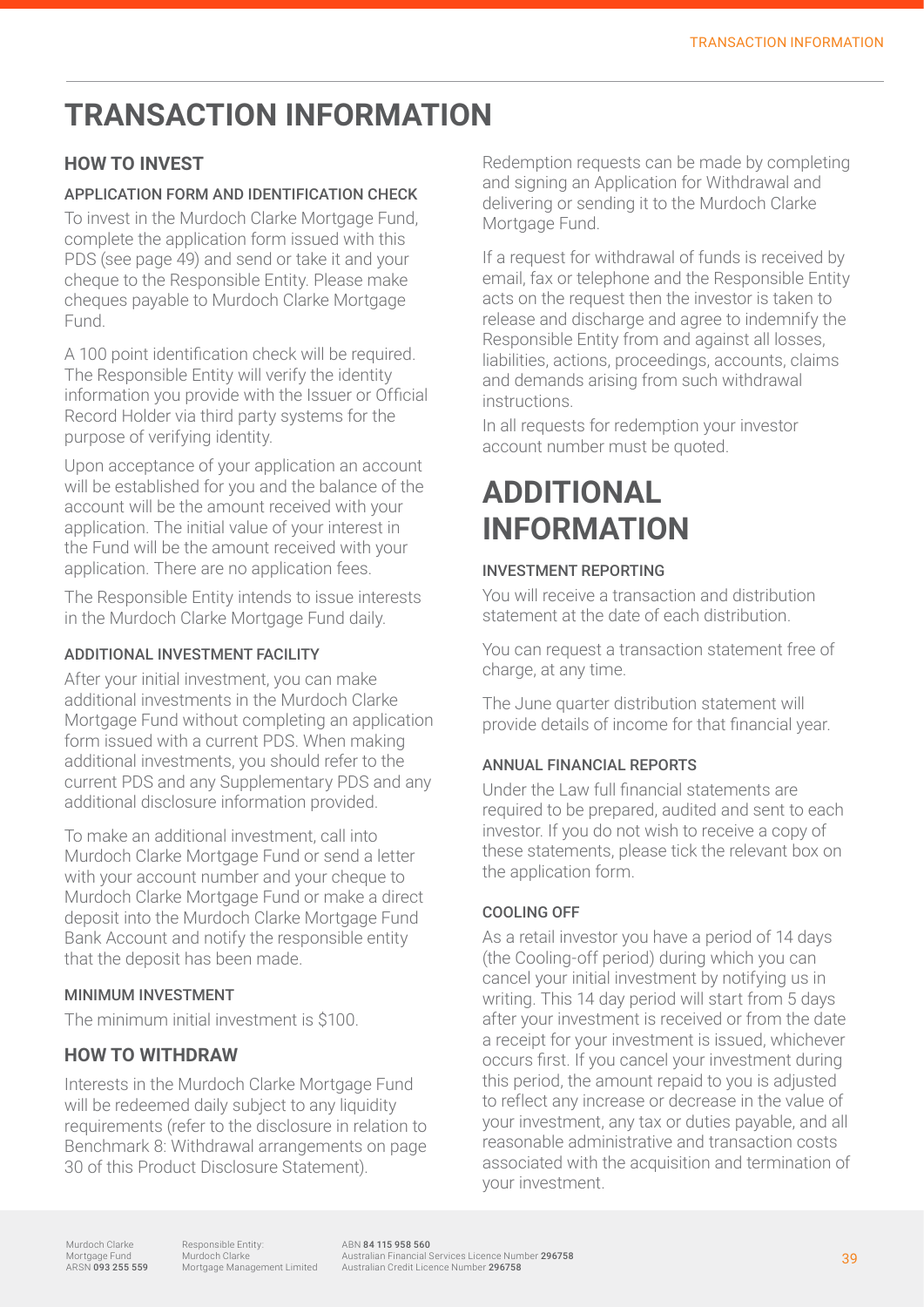The right to Cooling-off terminates immediately if you exercise a right or power under the terms of the agreement, such as redeeming part of your investment. For most subsequent contributions, including those under the terms of an existing agreement or investments made under a distribution reinvestment arrangement, the right to Cooling-off does not apply.

#### COLLECTION AND DISCLOSURE OF PERSONAL INFORMATION STATEMENT

#### Introduction

The Responsible Entity is required by the Australian Privacy Principles to ensure that an individual whose personal information is collected, is made aware of the following information:

- the identity of the organisation and contact details;
- the purpose for collection;
- the fact that an individual is able to gain access to his/her personal information held;
- the organisations, or kinds, to which the information is disclosed;
- any law that requires the particular information to be collected; and
- the main consequences (if any) for the individual if all or part of the information is not provided.

#### Collection

The Responsible Entity collects personal information as the Responsible Entity of the Murdoch Clarke Mortgage Fund.

The personal information collected can take the form of your name, address, contact number (phone, fax, email address), investment and withdrawal transactions, account number of a financial institution if you have elected to have your distributions transmitted electronically, date of birth, tax file number, and copies of documents relating to the 100 point check for identification purposes

#### Purpose of collection

The primary purpose of the collection of personal

information is to facilitate the setting up of a personal account for each investor and the assignment of an account number to enable correct accounting of transactions and to effect quarterly distributions.

Your personal information is also needed to enable you to be sent PDS documents and statements as required.

#### **Disclosure**

The personal information that you provide may be disclosed to other financial bodies to enable your distribution to be credited to your account with them, to providers of third party verification systems for the purpose of verifying your identity, to mail and print service providers, maintenance of investor register providers, electronic transaction processors, information technology service providers, internal audit service providers and to external auditors to comply with statutory audit requirements.

If an investor uses the services of a financial adviser, the adviser has access to the information held by the Responsible Entity in relation to your investment account(s) where you have authorised such access.

We may also provide details of an account to third parties where we have written instructions from you.

Your personal information may also be shared with Murdoch Clarke and the Participating Solicitors.

We may also be required by law to disclose your personal information to government authorities, courts or regulators. If we are required to do so then we will notify you to the extent permitted by law.

#### Access and Correction

If you would like details of your personal information which is held by the Responsible Entity or if you believe some of the information is incorrect or not up-to-date, please contact the Responsible Entity.

To ensure the safety and integrity of investors' personal information, the Responsible Entity will only disclose such information if its internal procedures are satisfied. These procedures may involve asking you to complete a personal information request.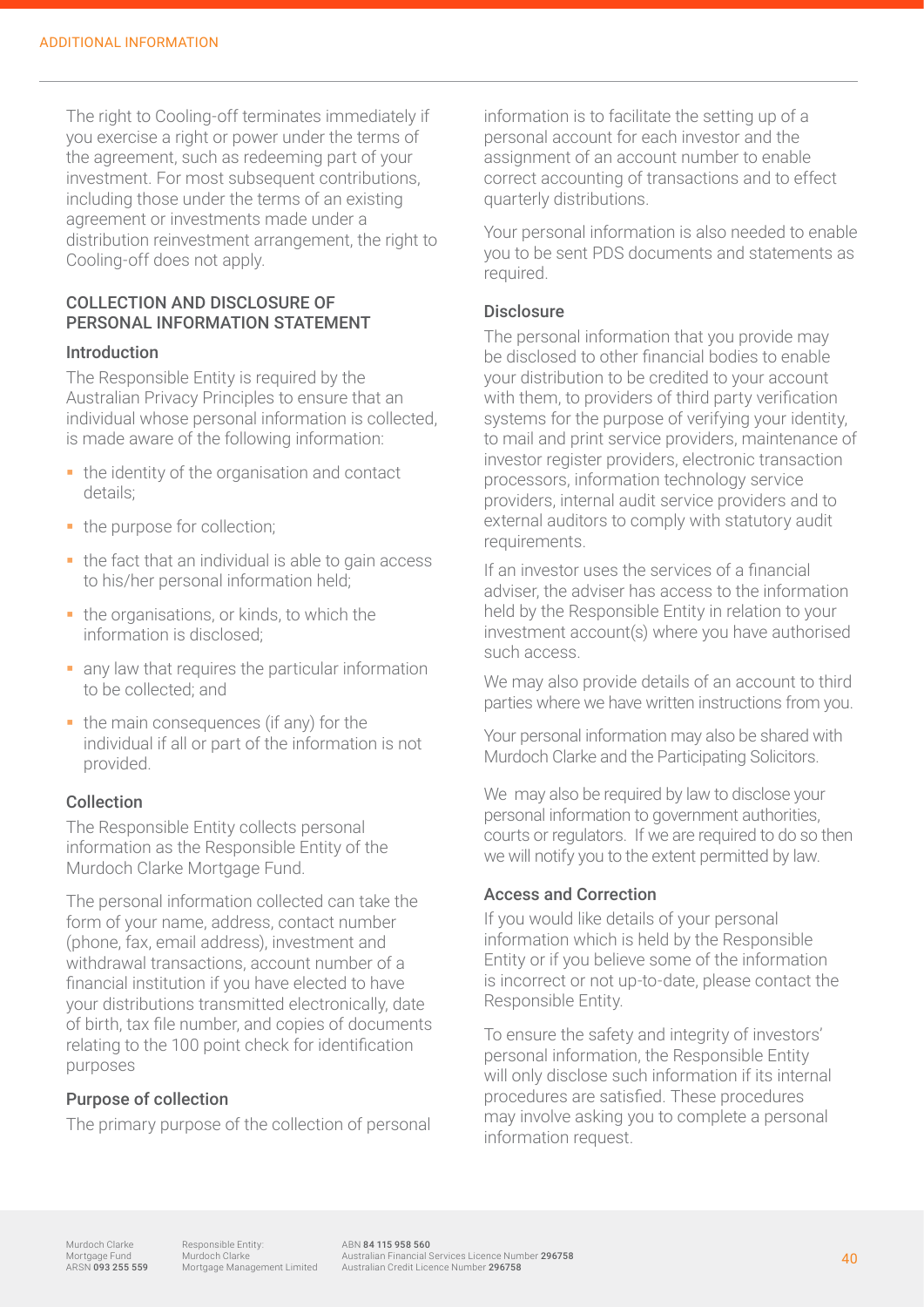If you have a complaint to make concerning your personal information, please write to the Director - Statutory Compliance of the Responsible Entity and an investigation will be carried out.

If you are not satisfied with the outcome, you can then take your complaint to the Privacy Commissioner.

> Director - Statutory Compliance Murdoch Clarke Mortgage Management Limited GPO Box 408, Hobart, Tasmania, 7001

#### **Consequences**

We are required to state the consequences of a new investor not providing the information required in the application form issued with this PDS to open a new account.

If this information is not completed or is not forthcoming, regrettably, the application will not be able to proceed.

Where a signatory under a new account does not wish to provide the required evidence of identity, the application will not be able to proceed.

It may be that a new investor does not wish to provide his/her tax file number. If so, withholding tax at the highest marginal rate plus Medicare levy will be deducted from distributions of income. Some persons are not required to provide their tax file number, such as those receiving certain pensions.

Business investors may quote an Australian Business Number (ABN) instead of a TFN.

#### Privacy Policy

Please contact the Responsible Entity if you would like a copy of its Privacy Policy.

#### TAXATION INFORMATION

This section is a general discussion of taxation issues relevant to investments in the Murdoch Clarke Mortgage Fund. You should be aware that the taxation implications of investing will vary between investors. The Responsible Entity is not a professional tax adviser and strongly recommends that you seek professional taxation advice on investing to take into account your particular circumstances.

The discussion of tax in this PDS is not intended to be a complete summary and refers to the Australian tax law in force at the time of writing. This may change.

#### Income Tax

Generally, the Murdoch Clarke Mortgage Fund does not pay income tax because it is intended that investors will be presently entitled to all of the taxable income of the Murdoch Clarke Mortgage Fund for each financial year. This means that all taxable income that investors become entitled to for a financial year including reinvested amounts, will form part of their assessable income, even though actual payment may not occur until some later time (eg 14 July).

#### Disposal of interests

Given the nature of the assets of the Murdoch Clarke Mortgage Fund, capital gains are not expected. However under the capital gains tax provisions, any taxable capital gains arising on redeeming, switching or transferring of your interests may form part of your assessable income. Some investors may be eligible for the discount capital gain concession upon disposal of their interests if the interests are held for 12 months or more and the Fund satisfies certain requirements. You should obtain professional tax advice on the availability of this concession.

Certain investors (for example those who carry on a business of trading in securities) may be assessed in relation to dealing in interests as ordinary income rather than under the capital gains provisions. You should seek professional tax advice about the capital gains tax status of your interests.

#### TAX FILE NUMBER

You may quote your Tax File Number (TFN) or claim an exemption from doing so by completing the relevant section of the application form. There is no legal requirement to quote a TFN. However, if you choose not to quote a TFN tax will be withheld from distributions at the highest marginal rate of tax plus Medicare levy.

Business investors may quote an Australian Business Number (ABN) instead of a TFN.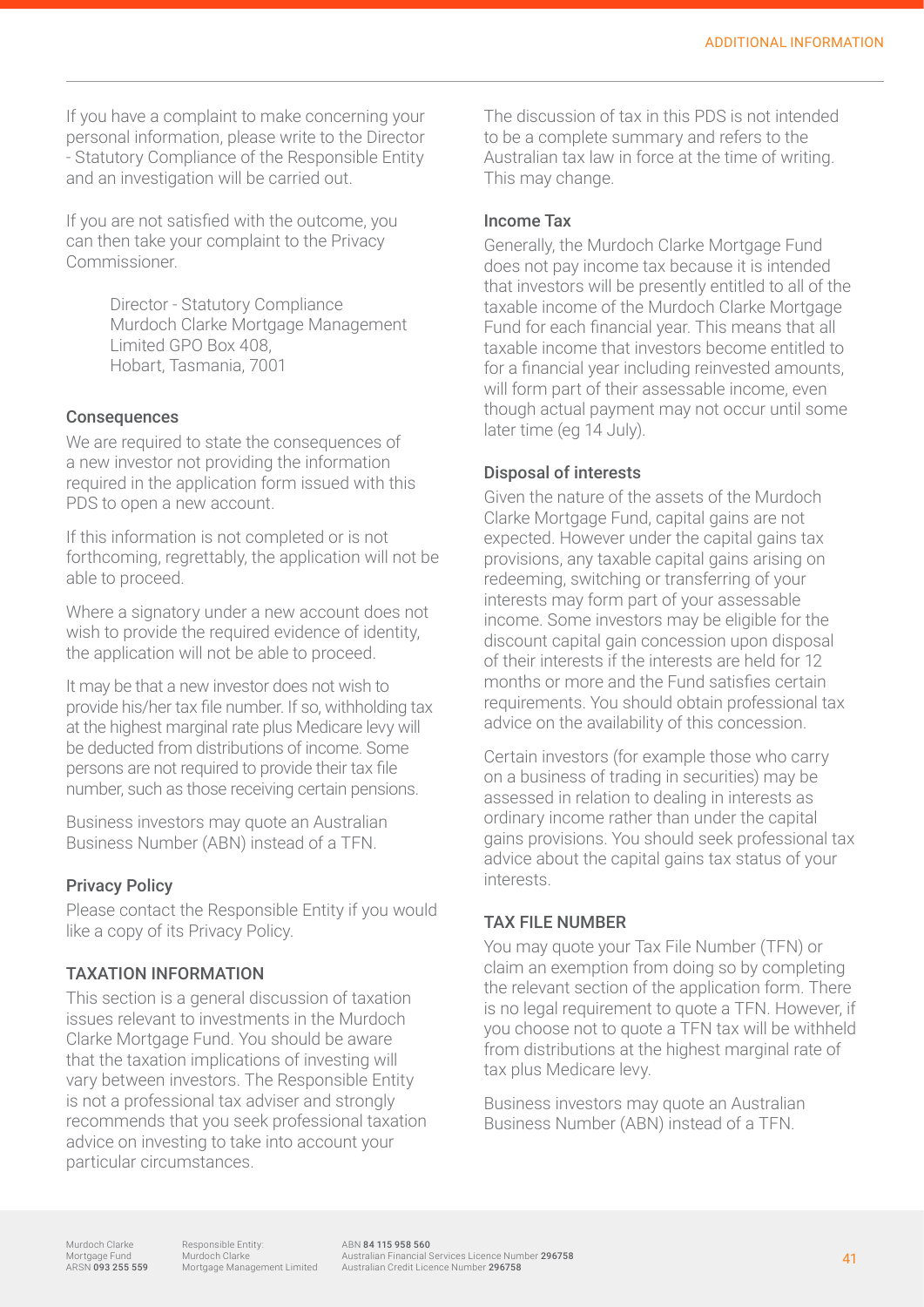#### THE RESPONSIBLE ENTITY

MCMM is the Responsible Entity of the Murdoch Clarke Mortgage Fund. The duties of the Responsible Entity under the Law include:

- acting in the best interests of investors and, if there is a conflict between the investors' interest and its own interest, giving priority to the investors' interest;
- **Exercise 1** ensuring that the property of the Murdoch Clarke Mortgage Fund is clearly identified, held separately from other property of the Responsible Entity and property of any other fund and is valued at regular intervals appropriate to the nature of the property;
- **Exercise 1 and 1** ensuring that payments from the Murdoch Clarke Mortgage Fund are made in accordance with the Constitution and the Law; and
- **r** reporting to ASIC breaches of the Law in relation to the Murdoch Clarke Mortgage Fund that have or are likely to have a materially adverse effect on the interests of members.

#### THE CUSTODIAN

MyState Bank Limited ACN 067 729 195 ("MyState") is the custodian of the property of the Murdoch Clarke Mortgage Fund. All mortgages and securities will be registered in the name of the Responsible Entity, MCMM. However, all Fund assets will be held by MyState in accordance with the terms of the Custody Agreement between the Responsible Entity and MyState. MyState is an authorised deposit taking institution regulated by the Australian Prudential Regulation Authority. It is a holder of an Australian Financial Services Licence (Licence 240 896). It provides financial services throughout Tasmania.

MyState does not guarantee the repayment of capital or the performance of the Fund. MyState will ensure that the Fund Assets are clearly identifiable as Fund Assets and are held separately from the assets of the Responsible Entity, or any other fund or its own assets.

#### AUDITORS

MCMM has engaged Joanne Doyle of WLF Accounting & Advisory to audit the Fund and Nick Carter of WLF Accounting & Advisory to audit the Compliance Plan. The Auditors are appointed by

the Responsible Entity and may be removed by the Responsible Entity in accordance with the Law and the Constitution. The Responsible Entity will determine the remuneration of the Auditors.

#### THE CONSTITUTION

The Murdoch Clarke Mortgage Fund has a Constitution that sets out the legal relationship between the Responsible Entity and investors. By investing in the Murdoch Clarke Mortgage Fund you agree to be bound by its Constitution.

The Constitution contains provisions regarding:

- the issuing and redeeming of interests;
- the obligations of the Responsible Entity;
- the ability of investors to call meetings:
- **q**eneral administrative procedures;
- fees and expenses; and
- alteration of the Constitution.

A copy of the Constitution is available free of charge from the Responsible Entity on request.

#### **MEETINGS**

Meetings of investors in the Murdoch Clarke Mortgage Fund may be called in certain circumstances by the Responsible Entity. The Responsible Entity must call a meeting of investors when requested to do so by the number of investors specified in the Law. As at the date of this PDS the Law provides that either investors holding at least 5 % of the total value of the Murdoch Clarke Mortgage Fund or at least 100 investors may require the Responsible Entity to call a meeting.

#### LABOUR AND ETHICAL CONSIDERATIONS

The Responsible Entity focuses on optimising risk and return outcomes for investors and does not take labour standards, environmental, ethical or social considerations into account in the selection, retention or realisation of any asset, external investment manager, specialist asset manager or other service provider.

Murdoch Clarke Mortgage Fund ARSN 093 255 559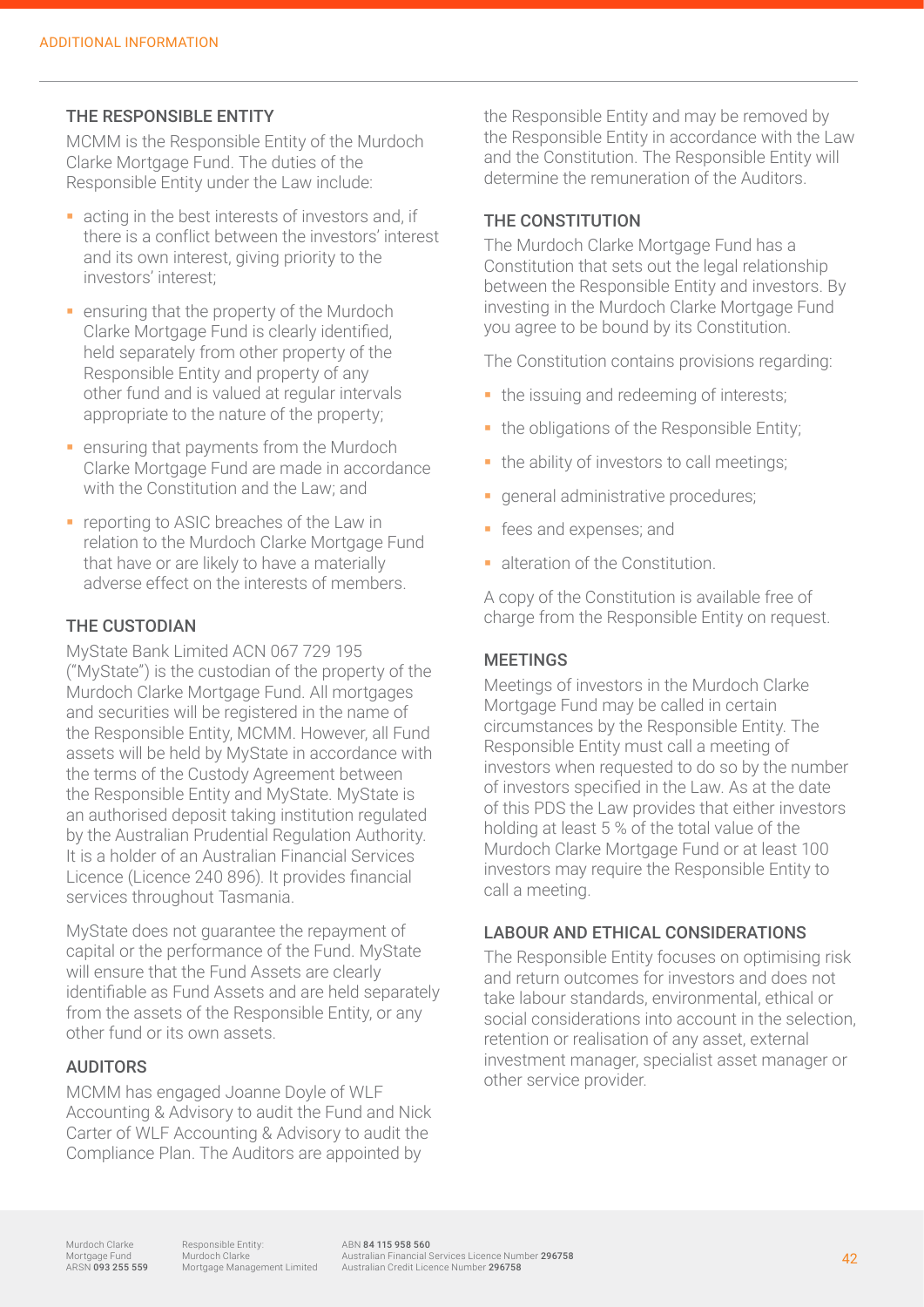#### NOTIFICATION OF DEFAULTS

The policy of the Murdoch Clarke Mortgage Fund for handling defaulting loans is to make a provision against the Fund income only when the Responsible Entity decides that a loss of unpaid accrued interest and/or capital will be suffered. In the event this occurs the subsequent quarterly distribution from the Fund will be reduced. If the outstanding interest and principal is recovered then this provision is written back resulting in an increase in the subsequent quarterly distribution of income. However if the outstanding interest and principal is not recovered then the provision is not written back and the subsequent distribution is not increased. Investors will be notified on their distribution statements of any loan defaults that will result in a quarterly distribution of income being reduced by more than 5% in dollar terms.

It is important to note that the Responsible Entity actively manages the credit process and the loan portfolio of the Murdoch Clarke Mortgage Fund to minimise defaults. For more information on these policies see the disclosures in relation to Benchmarks 3, 5 and 6 on pages 18 to 23, 24 and 25 and 25 to 27 of this Product Disclosure Statement.

#### COMPLAINTS HANDLING

The Responsible Entity has procedures in place to deal with any complaints which you may have about a product or service offered or provided by the Responsible Entity.

The Responsible Entity has produced a guide to the procedures which it has in place for dealing with complaints. You may obtain a copy of the guide free of charge by contacting the Responsible Entity. Contact details are set out on page 6 of this PDS.

The Responsible Entity is committed to handling all complaints quickly, fairly and in confidence. Unless your complaint is immediately resolved to your satisfaction, your complaint will be investigated by the Director - Statutory Compliance of the Responsible Entity or, in his/ her absence, another director of the Responsible Entity. Once all relevant information about your complaint has been received the Responsible Entity will consider your complaint and will endeavour to advise you in writing of its decision and the reasons for its decision within 14 days.

If you are not satisfied with the outcome of your complaint, you may refer the matter to an independent external complaint resolution scheme.

The Responsible Entity is a member of the Australian Financial Complaints Authority (AFCA). You can contact AFCA by telephoning them on 1800 931 678 or fax them on (03) 9613 6399. Alternatively you can write to them at the following address:

> GPO Box 3 MELBOURNE VICTORIA 3001 Email: info@afca.org.au

#### DIRECTORS' INTERESTS

Each of the Directors of the Responsible Entity may acquire shares in the Responsible Entity. As at the date of this PDS shares in the Responsible Entity are held by the trustees of family trusts associated with some of the Directors and the trustees of self-managed superannuation funds associated with some of the Directors.

No amounts have been paid to a Director or proposed Director to induce them to qualify as or become a Director.

#### UPDATED INFORMATION

Some information in this PDS may change from time to time. If the change is not materially adverse the updated information may be advertised in the offices of Murdoch Clarke. Updated information will also be posted out free of charge to any investor who requests it. Updated information which does not include any materially adverse information will also be available on the website.

The Responsible Entity will also keep investors informed by sending an updated PDS or Supplementary PDS or other information as required.

The responsible entity intends to satisfy its continuous disclosure obligations under the Law by following ASIC's good practice guidance for website disclosure of material information. The Responsible Entity intends to keep investors informed about the Fund's performance against the benchmarks disclosed on pages 16 to 30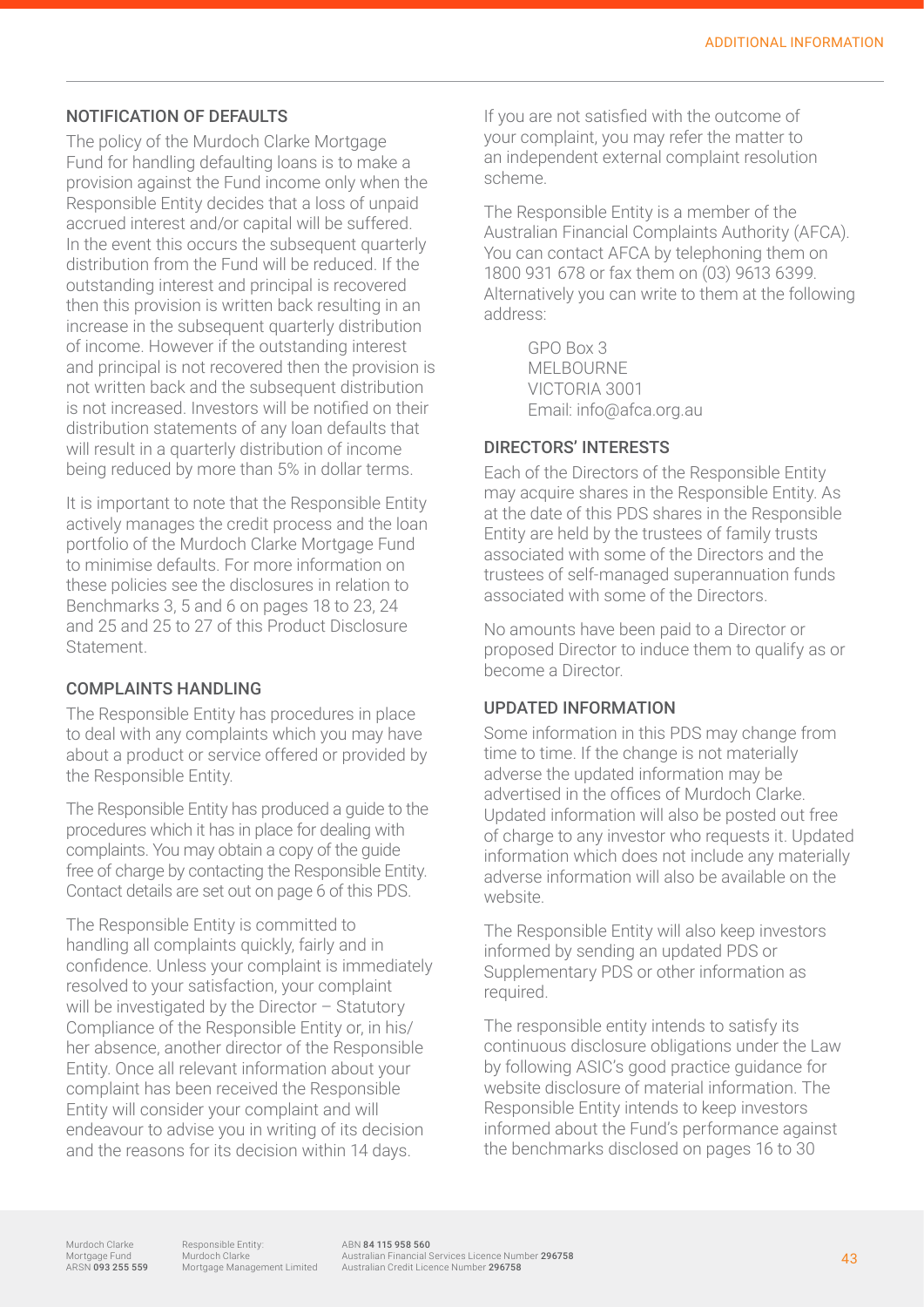of this Product Disclosure Statement and any material changes in the following ways:

- a. regularly updating a benchmark report document for material changes that the responsible entity becomes aware of in the ordinary course of management of the Fund and making the updated report document available to investors on the Fund's website;
- b. reporting on the Fund's performance against the benchmarks and updating benchmark disclosures at least every six months by making the report available to investors on the Fund's website; and
- c. if there is any materially adverse change in the Fund's performance against the benchmarks then, in accordance with its obligations under the Corporations Act, the responsible entity will issue either a new product disclosure statement or a supplementary product disclosure statement and will give written notice to existing investors of the material adverse change as soon as practicable after the material change occurs and in any event within three months.

Investors have the option of receiving an email alert when any such information is updated on the Fund's website.

#### DISCLOSING ENTITIES

The Murdoch Clarke Mortgage Fund is a 'disclosing entity' and subject to regular reporting and disclosure obligations under the Law. Copies of documents lodged with ASIC may be obtained from, or inspected at an ASIC office.

Please contact the Responsible Entity if you wish to obtain:

- **the annual financial statement for the Murdoch** Clarke Mortgage Fund most recently lodged with ASIC;
- any half-year report lodged with ASIC after the lodgement of the annual report and before the date of this PDS; or
- any continuous disclosure notices given by the Murdoch Clarke Mortgage Fund after lodgement of the annual report and before the date of this PDS.

#### INVESTOR'S LIABILITY

Your liability is limited by the Constitution to the value of your interests.

#### **CENTRELINK**

Investors should be aware that investing in the Murdoch Clarke Mortgage Fund could affect their entitlement to Centrelink benefits. Investors should seek their own professional advice on this matter.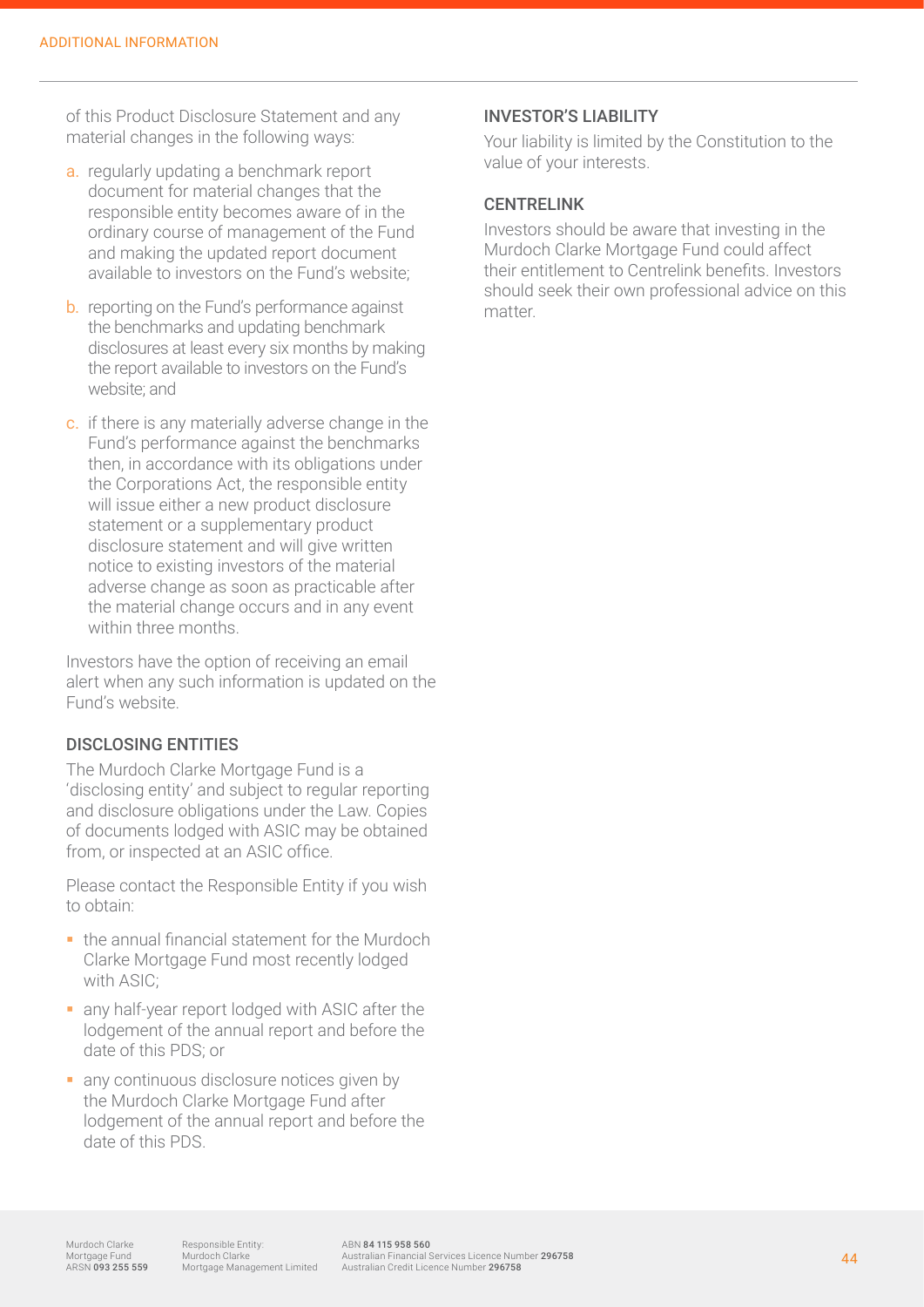# **ABOUT THE APPLICATION FORM**

#### **SIGNING THE APPLICATION FORM**

#### INDIVIDUALS

Applications are to be signed by the applicant personally or under power of attorney.

#### CHILDREN'S ACCOUNTS

Children under 16 may not invest unless the investment is made by an adult on behalf of or in trust for the child. In this case the adult is the legal owner of the investment and must satisfy the identification verification requirements set out on the next page of this Product Disclosure Statement and may choose to provide their TFN.

#### JOINT

Joint applications are to be signed by all parties who will be entered on the register of investors as joint tenants.

#### TRUSTS AND SUPERANNUATION FUNDS

Applications must include the names and signatures of the trustees.

#### **PARTNERSHIPS**

Applications must include the names and signatures of the partners.

#### **COMPANIES**

Applications must be executed under common seal or under power of attorney or in the manner permitted under s127 of the Law.

#### OTHER INCORPORATED ENTITIES

A copy of the Entity's Constitution and the minutes of the meeting authorising the application must be provided.

#### POWER OF ATTORNEY

If signed under power of attorney, the attorney must certify that he/she is authorised under that power to execute the application and has not received notice of revocation of that power. A certified copy of the power of attorney must be provided to us.

> Note: Please notify us of any change of authorised signatories and provide the signature(s) prior to the signatories being authorised to operate the account.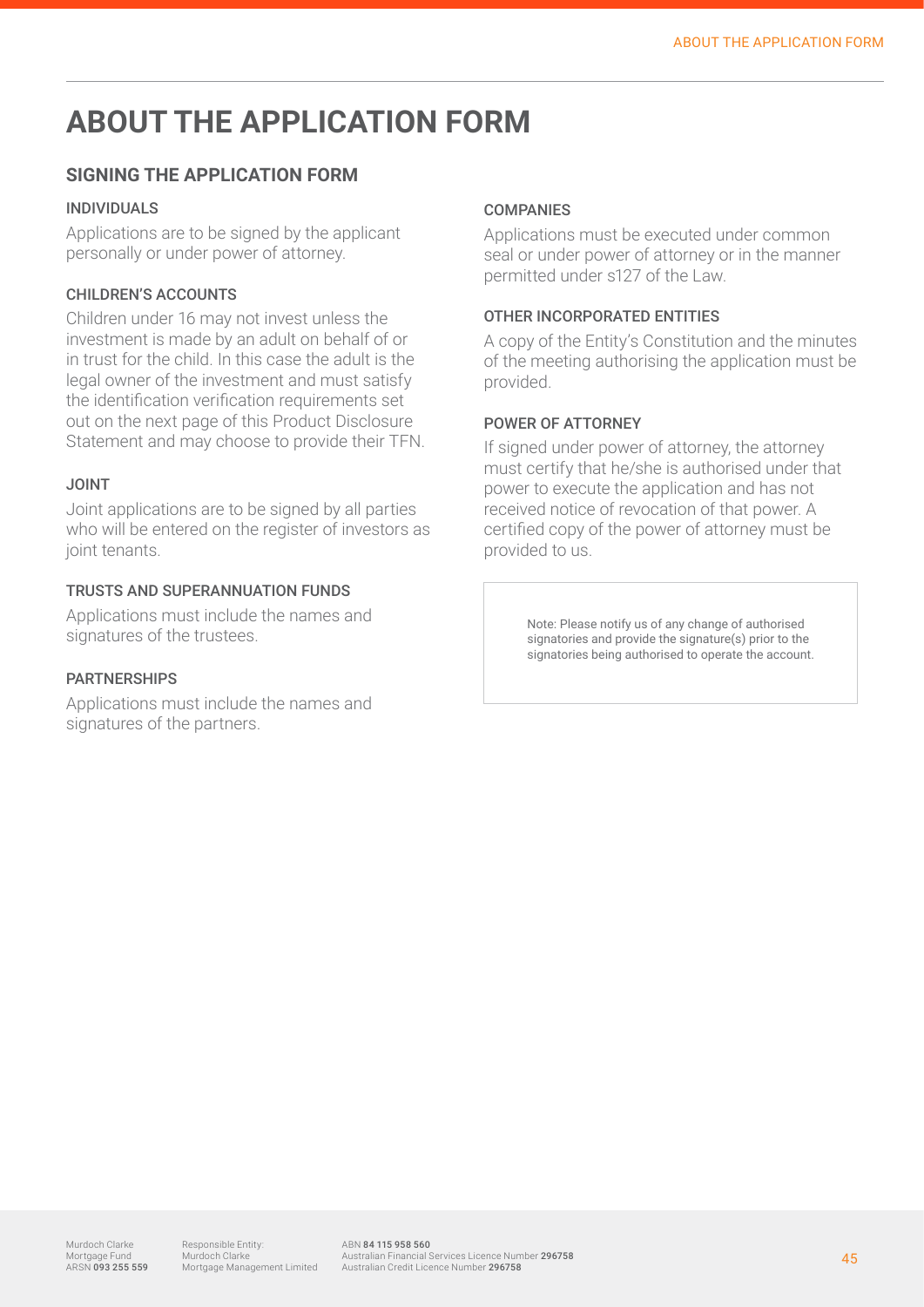#### **INVESTOR IDENTIFICATION**

To address money laundering and terrorism financing risk, verification of each investor's identity is a prerequisite for all new investors in the Fund.

All new investors will be required to provide valid identity verification documents when they invest. The actual documentation required will depend on whether the investor is an individual investor or a non-individual investor such as a superannuation fund, a trust or a company. The specific documentation required is outlined below.

#### IDENTITY VERIFICATION DOCUMENTS FOR INDIVIDUALS AND SOLE TRADERS

If a new investor is an individual(s) or a sole trader then the identification documents (original or certified copy) specified below must be provided by each person and each person must consent to having his/her identity information verified with the Issuer or Official Record Holder via third party systems for the purpose of verifying identity. The verification process will include ascertaining whether the new investor is a politically exposed person as defined in the Anti-Money Laundering and Counter-Terrorism Financing Rules.

#### **ONE OF THE FOLLOWING PRIMARY PHOTOGRAPHIC IDENTIFICATION DOCUMENTS**

- a licence or permit issued under a law of a State or Territory or equivalent authority of a foreign country for the purpose of driving a vehicle that contains a photograph of the person in whose name the document is issued;
- a passport issued by the Commonwealth;
- a passport or a similar document issued for the purpose of international travel, that:
	- a. contains a photograph and the signature of the person in whose name the document is issued;
	- b. is issued by a foreign government, the United Nations or an agency of the United Nations; and
	- c. if it is written in a language that is not understood by the person carrying out the verification – is accompanied by an English translation prepared by an accredited translator;
- a card issued under a law of a State or Territory for the purpose of proving the person's age which contains a photograph of the person in whose name the document is issued;
- a national identity card issued for the purpose of identification, that:
	- a. contains a photograph and the signature of the person in whose name the document is issued;
	- b. is issued by a foreign government, the United Nations or an agency of the United Nations;
	- c. if it is written in a language that is not understood by the person carrying out the verification  $-$  is accompanied by an English translation prepared by an accredited translator.

#### OR

#### **ONE OF THE FOLLOWING PRIMARY NON-PHOTOGRAPHIC IDENTIFICATION DOCUMENTS**

- a birth certificate or birth extract issued by a State or Territory;
- a citizenship certificate issued by the Commonwealth;
- a citizenship certificate issued by a foreign government that, if it is written in a language that is not understood by the person carrying out the verification, is accompanied by an English translation prepared by an accredited translator;
- a birth certificate issued by a foreign government, the United Nations or an agency of the United Nations that, if it is written in a language that is not understood by the person carrying out the verification – is accompanied by an English translation prepared by an accredited translator;
- a pension card issued by Centrelink that entitles the person in whose name the card is issued to financial benefits.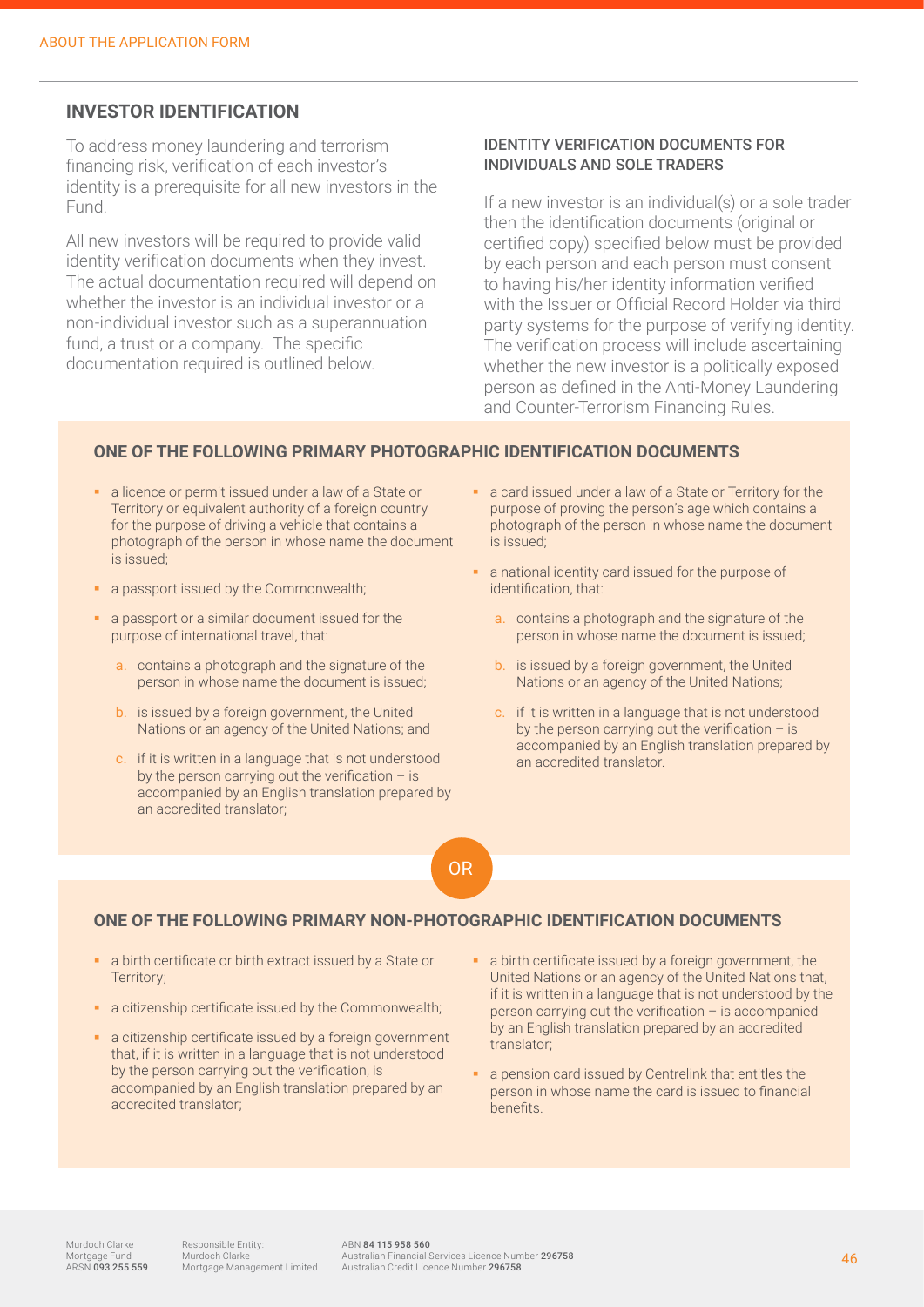### AND

#### **ONE OF THE FOLLOWING SECONDARY IDENTIFICATION DOCUMENTS**

- a Medicare Card
- **a** notice that:
	- a. was issued to an individual by the Commonwealth, a State or Territory within the preceding 12 months;
	- b. contains the name of the individual and his or her residential address; and
	- c. records the provision of financial benefits to the individual under a law of the Commonwealth, State or Territory (as the case may be);
- **a** notice that:
	- a. was issued to an individual by the Australian Taxation Office within the preceding 12 months;
	- b. contains the name of the individual and his or her residential address; and
	- c. records a debt payable to or by the individual by or to (respectively) the Commonwealth under Commonwealth law relating to taxation;.

If an investor does not provide original documents to verify his/her identity then the investor must provide properly certified copies of original documents. The person certifying the copy must have sighted the original document.

Proper certification must appear on each page of the copy document for the document to be validly certified and must show:

- the date;
- $\blacksquare$  the signature of person certifying the document and the name of the person certifying the document - this should be clearly printed or evident in any official stamp that is used; and
- $\blacksquare$  the title of the person certifying the document and, where relevant, the registration number of the person certifying the document (for example a Justice of the Peace must include their registration number when certifying a document)
- a notice that:
	- a. was issued to an individual by a local government body or utilities provider within the preceding three months;
	- b. contains the name of the individual and his or her residential address; and
	- c. records the provision of services by that local government body or utilities provider to that address or to that person;
- **in relation to a person under the age of 18, a notice that:** 
	- a. was issued to a person by a school principal within the preceding three months;
	- b. contains the name of the person and his or her residential address; and
	- c. records the period of time that the person attended at the school.

The persons who may certify a document are:

- a person who is enrolled on the roll of the Supreme Court of a State or Territory, or the High Court of Australia, as a legal practitioner (however described);
- a Judge of a Court;
- a Magistrate;
- **a** chief executive officer of a Commonwealth Court;
- a Registrar or Deputy Registrar of a Court;
- **a** Justice of the Peace:
- **a** Notary Public (for the purposes of the Statutory Declaration Regulations 1993 (Cth));
- a police officer;
- **an agent of the Australian Postal Corporation** who is in charge of an office supplying postal services to the public;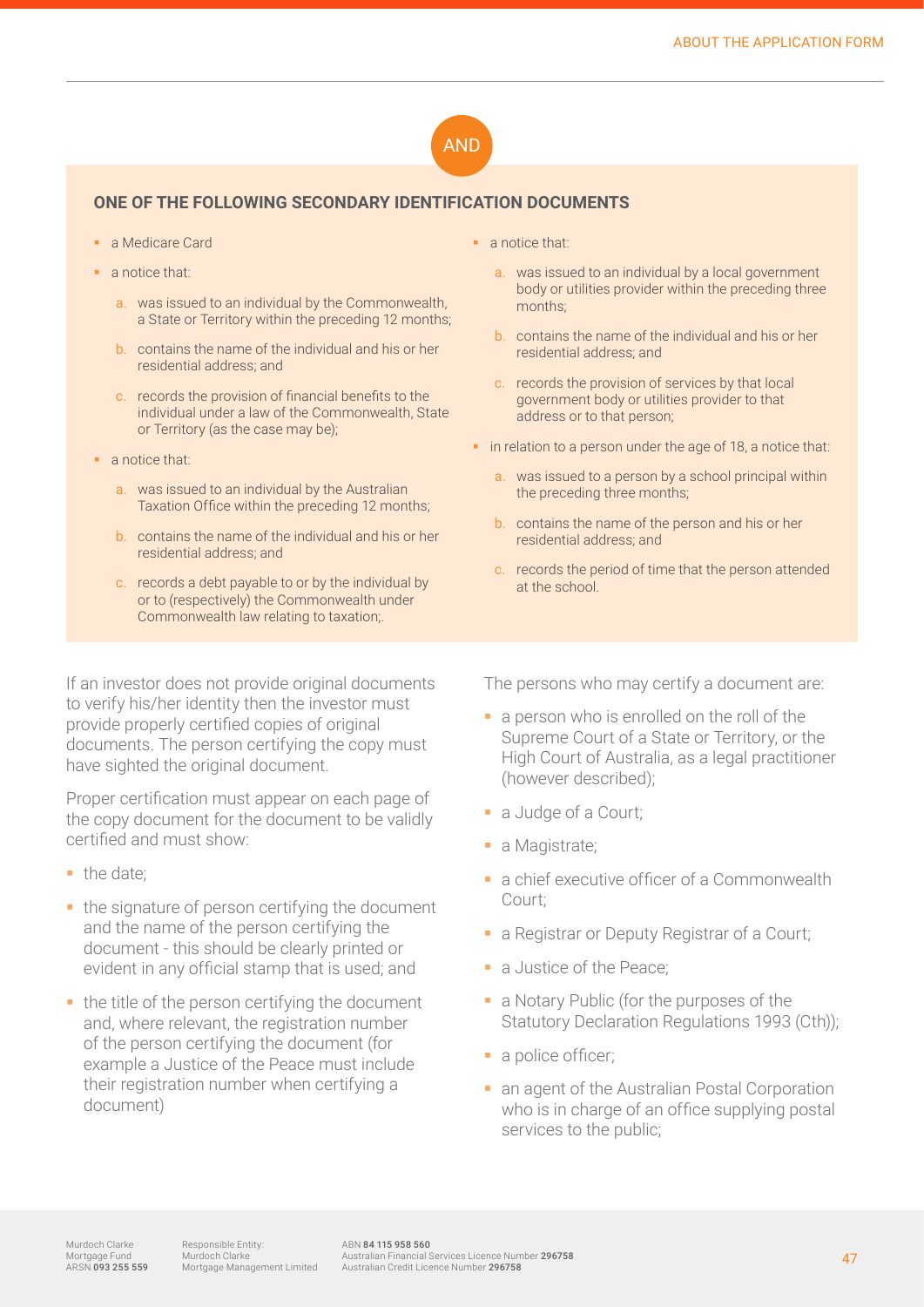- **a** permanent employee of the Australian Postal Corporation with 2 or more years of continuous service who is employed in an office supplying postal services to the public;
- **an Australian consular officer or an Australian** diplomatic officer (within the meaning of the Consular Fees Act 1955 (Cth));
- an officer with 2 or more continuous years of service with one or more financial institutions (for the purposes of the Statutory Declaration Regulations 1993 (Cth));
- a finance company officer with 2 or more continuous years of service with one or more finance companies (for the purposes of the Statutory Declaration Regulations 1993 (Cth));
- an officer with, or authorised representative of, a holder of an Australian financial services licence, having 2 or more continuous years of service with one or more licensees; or
- a member of the Institute of Chartered Accountants in Australia, CPA Australia or the National Institute of Accountants with 2 or more years of continuous membership.

#### IDENTITY VERIFICATION DOCUMENTS FOR COMPANIES, TRUSTS, SUPERANNUATION FUNDS AND PARTNERSHIPS

New investors who are a company, a trust, a superannuation fund or a partnership should contact the responsible entity to discuss the information and documents it will be necessary for them to provide to enable the responsible entity to verify their identity in accordance with its statutory obligations.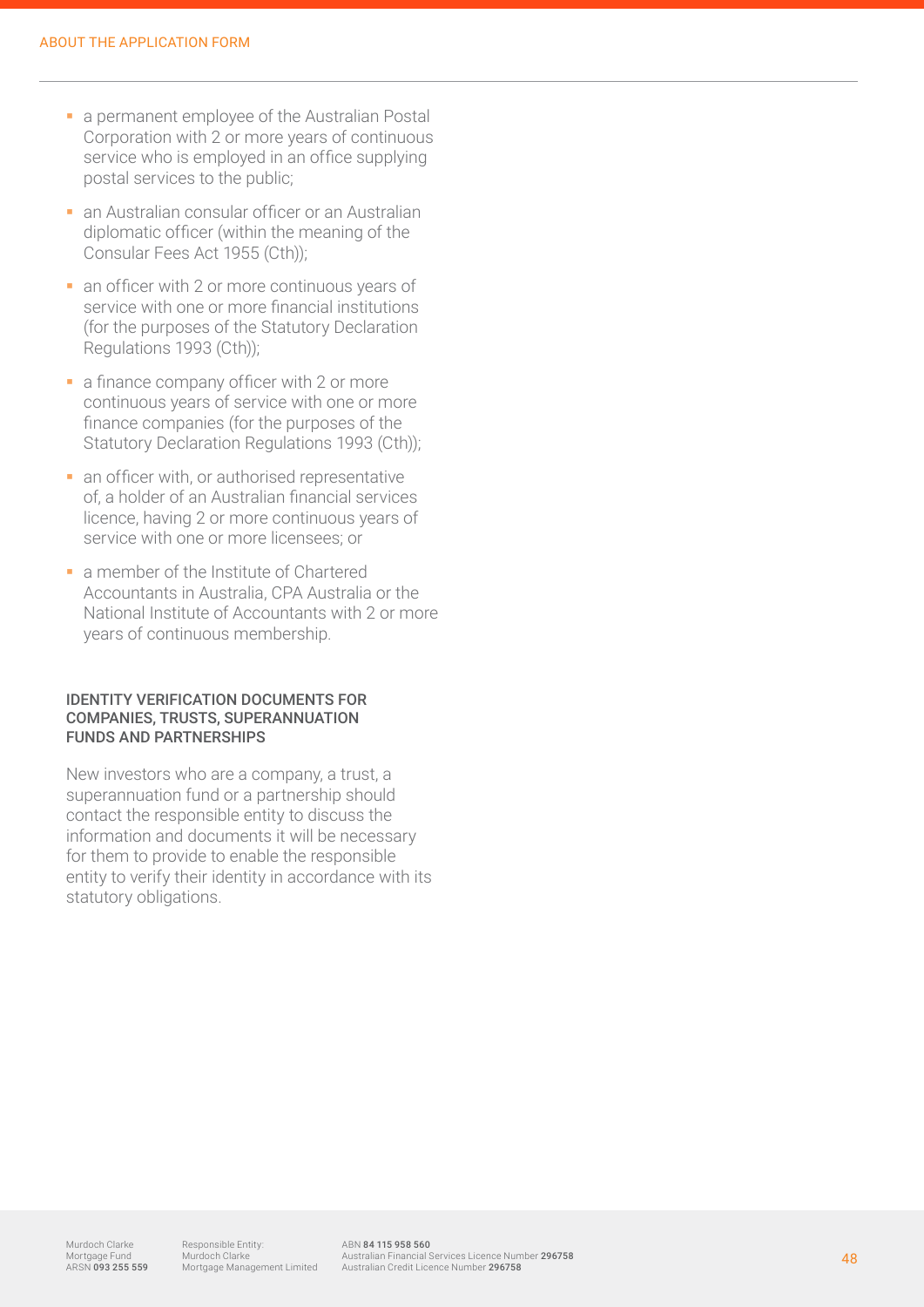

### **INVESTMENT APPLICATION FORM**

There is a PDS dated 19 January 2022 for investing in the Murdoch Clarke Mortgage Fund issued by Murdoch Clarke Mortgage Management Limited ACN 115 958 560 AFSL No.296758. The PDS contains information about investing in the Murdoch Clarke Mortgage Fund and it is recommended that investors read the entire PDS before deciding to invest in the Murdoch Clarke Mortgage Fund. Any person who gives another person access to this application form must at the same time and by the same means give the other person access to the PDS and any supplementary documents. The Responsible Entity will send paper copies of the PDS without charge (within Australia) upon request.

(Please use BLOCK LETTERS and complete BOTH SIDES of this form)

| <b>NAME1</b>               |                                                                                                                | SURNAME(S) |                        | GIVEN NAME(S)                                                 |            |            |    |
|----------------------------|----------------------------------------------------------------------------------------------------------------|------------|------------------------|---------------------------------------------------------------|------------|------------|----|
| PLEASE CIRCLE              | MR / MRS / MS / MISS                                                                                           |            |                        |                                                               |            |            |    |
|                            |                                                                                                                |            |                        | Date Birth                                                    | $\sqrt{2}$ | $\sqrt{2}$ |    |
| <b>NAME 2</b>              |                                                                                                                | SURNAME(S) |                        | GIVEN NAME(S)                                                 |            |            |    |
| PLEASE CIRCLE              | MR / MRS / MS / MISS                                                                                           |            |                        |                                                               |            |            |    |
|                            |                                                                                                                |            |                        | Date Birth                                                    | $\sqrt{2}$ | $\sqrt{2}$ |    |
| <b>TRUST/BUSINESS NAME</b> | <b>COMPANY/PARTNERSHIP/</b>                                                                                    |            |                        |                                                               |            |            |    |
|                            | PLACE OF INCORPORATION                                                                                         |            |                        | ACN/ARBN                                                      |            |            |    |
|                            |                                                                                                                |            |                        |                                                               |            |            |    |
| <b>RESIDENTIAL ADDRESS</b> |                                                                                                                |            |                        |                                                               |            |            |    |
|                            |                                                                                                                |            |                        | Postcode                                                      |            |            |    |
|                            |                                                                                                                |            |                        |                                                               |            |            |    |
| <b>MAILING ADDRESS</b>     |                                                                                                                |            |                        |                                                               |            |            |    |
|                            |                                                                                                                |            |                        | Postcode                                                      |            |            |    |
|                            |                                                                                                                |            |                        |                                                               |            |            |    |
|                            |                                                                                                                |            |                        |                                                               |            |            |    |
| <b>EMAIL ADDRESS</b>       |                                                                                                                |            |                        | <b>EMAIL STATEMENT</b>                                        |            | Yes        | No |
| <b>TELEPHONE</b>           | After Hours:                                                                                                   |            | <b>Business Hours:</b> |                                                               |            |            |    |
| <b>DEPOSIT AMOUNT</b>      |                                                                                                                |            | \$                     |                                                               |            |            |    |
|                            | Do you want to add this application to your existing account?                                                  |            | Account no.            |                                                               |            |            |    |
| No                         | Yes                                                                                                            |            |                        | Please make cheques payable to 'Murdoch Clarke Mortgage Fund' |            |            |    |
|                            |                                                                                                                |            |                        |                                                               |            |            |    |
|                            | <b>ADDITIONAL INVESTMENTS</b>                                                                                  |            |                        |                                                               |            |            |    |
|                            | I/We elect to participate in the additional investments arrangements described on page 39 of the PDS           |            |                        |                                                               |            |            |    |
| <b>AUDITED ACCOUNTS</b>    |                                                                                                                |            |                        |                                                               |            |            |    |
|                            | I/We elect not to receive a copy of the audited financial statements                                           |            |                        |                                                               |            |            |    |
|                            | <b>EMAIL ALERT WHEN MATERIAL INFORMATION UPDATED ON WEBSITE</b>                                                |            |                        |                                                               |            |            |    |
|                            | I/WE elect to receive an email alert when material information about the Fund is updated on the Fund's website |            |                        |                                                               |            |            |    |
|                            |                                                                                                                |            |                        |                                                               |            |            |    |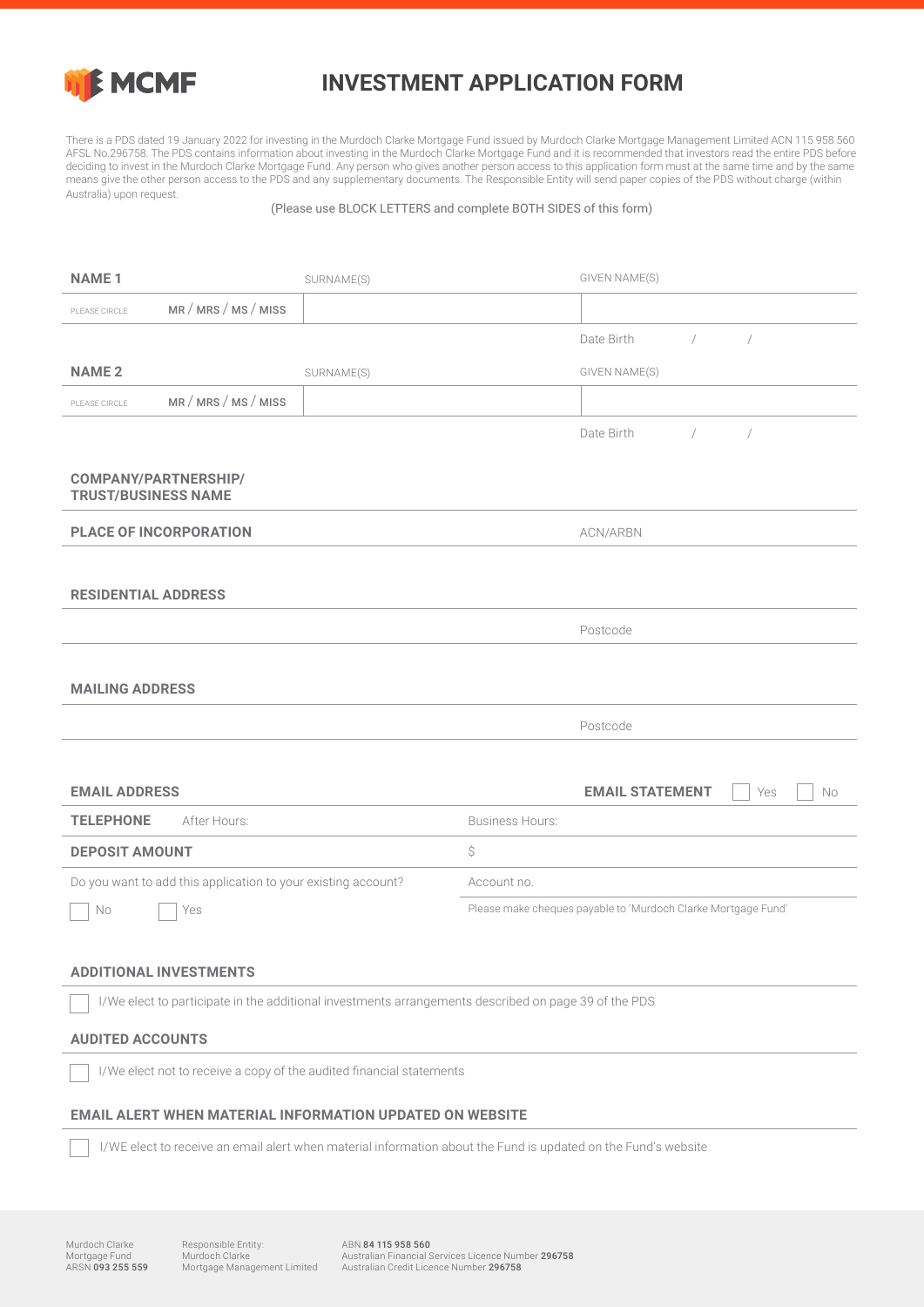| <b>INTEREST DISTRIBUTION</b>                                                                                                                                                                                         | <b>BANK, CREDIT UNION, ETC. DETAILS</b>                                                                                                                                                                                                                                                                                                                                                                                                                                                                                                                                                                                                                                                                                                                                                                                                                                                                                                                                                                            |
|----------------------------------------------------------------------------------------------------------------------------------------------------------------------------------------------------------------------|--------------------------------------------------------------------------------------------------------------------------------------------------------------------------------------------------------------------------------------------------------------------------------------------------------------------------------------------------------------------------------------------------------------------------------------------------------------------------------------------------------------------------------------------------------------------------------------------------------------------------------------------------------------------------------------------------------------------------------------------------------------------------------------------------------------------------------------------------------------------------------------------------------------------------------------------------------------------------------------------------------------------|
| Reinvest                                                                                                                                                                                                             | <b>Bank Name</b>                                                                                                                                                                                                                                                                                                                                                                                                                                                                                                                                                                                                                                                                                                                                                                                                                                                                                                                                                                                                   |
| Bank, Credit Union or Building Society                                                                                                                                                                               | Bank BSB No.                                                                                                                                                                                                                                                                                                                                                                                                                                                                                                                                                                                                                                                                                                                                                                                                                                                                                                                                                                                                       |
|                                                                                                                                                                                                                      | Account No.                                                                                                                                                                                                                                                                                                                                                                                                                                                                                                                                                                                                                                                                                                                                                                                                                                                                                                                                                                                                        |
|                                                                                                                                                                                                                      | <b>Account Name</b>                                                                                                                                                                                                                                                                                                                                                                                                                                                                                                                                                                                                                                                                                                                                                                                                                                                                                                                                                                                                |
|                                                                                                                                                                                                                      |                                                                                                                                                                                                                                                                                                                                                                                                                                                                                                                                                                                                                                                                                                                                                                                                                                                                                                                                                                                                                    |
|                                                                                                                                                                                                                      |                                                                                                                                                                                                                                                                                                                                                                                                                                                                                                                                                                                                                                                                                                                                                                                                                                                                                                                                                                                                                    |
| WRITTEN WITHDRAWAL AUTHORISATION                                                                                                                                                                                     |                                                                                                                                                                                                                                                                                                                                                                                                                                                                                                                                                                                                                                                                                                                                                                                                                                                                                                                                                                                                                    |
| Complete for joint applications only                                                                                                                                                                                 | Both to sign<br>Either to sign                                                                                                                                                                                                                                                                                                                                                                                                                                                                                                                                                                                                                                                                                                                                                                                                                                                                                                                                                                                     |
| TAX FILE NUMBER QUOTATION OR EXEMPTION                                                                                                                                                                               |                                                                                                                                                                                                                                                                                                                                                                                                                                                                                                                                                                                                                                                                                                                                                                                                                                                                                                                                                                                                                    |
| you do not quote your tax file number or exemption.                                                                                                                                                                  | Collection of tax file numbers is authorised by Tax Law. Quotation is not compulsory, but tax may be taken out of your income distribution if                                                                                                                                                                                                                                                                                                                                                                                                                                                                                                                                                                                                                                                                                                                                                                                                                                                                      |
| <b>TAX FILE NUMBER</b><br><b>APPLICANT1</b>                                                                                                                                                                          | <b>TAX FILE NUMBER</b><br><b>APPLICANT 2</b>                                                                                                                                                                                                                                                                                                                                                                                                                                                                                                                                                                                                                                                                                                                                                                                                                                                                                                                                                                       |
|                                                                                                                                                                                                                      |                                                                                                                                                                                                                                                                                                                                                                                                                                                                                                                                                                                                                                                                                                                                                                                                                                                                                                                                                                                                                    |
| <b>OR EXEMPTIONS</b> (PLEASE TICK ONE)                                                                                                                                                                               |                                                                                                                                                                                                                                                                                                                                                                                                                                                                                                                                                                                                                                                                                                                                                                                                                                                                                                                                                                                                                    |
| Pensioner                                                                                                                                                                                                            | Non-Resident                                                                                                                                                                                                                                                                                                                                                                                                                                                                                                                                                                                                                                                                                                                                                                                                                                                                                                                                                                                                       |
| Association or Other Entity Not Required to Lodge a Tax Return                                                                                                                                                       |                                                                                                                                                                                                                                                                                                                                                                                                                                                                                                                                                                                                                                                                                                                                                                                                                                                                                                                                                                                                                    |
|                                                                                                                                                                                                                      |                                                                                                                                                                                                                                                                                                                                                                                                                                                                                                                                                                                                                                                                                                                                                                                                                                                                                                                                                                                                                    |
| <b>DECLARATION</b>                                                                                                                                                                                                   |                                                                                                                                                                                                                                                                                                                                                                                                                                                                                                                                                                                                                                                                                                                                                                                                                                                                                                                                                                                                                    |
| (a) the partners of Murdoch Clarke Lawyers have an interest in the Fund;<br>(b) the Fund does not form part of the legal practice of Murdoch Clarke;<br>future investments in my/our names.<br>verifying my identity | I/We have received and read the PDS dated 19 January 2022 and agree to be bound by its terms and conditions and the Constitution of the<br>Murdoch Clarke Mortgage Fund. I/We declare that all details given in this application are true and correct. I/we acknowledge:<br>(c) there is no claim against the Solicitors' Guarantee Fund for any pecuniary loss arising from an investment in the Fund; and<br>(d) there is no right to a claim against the professional indemnity insurance held by Murdoch Clarke for any loss arising from an investment in the Fund.<br>If this application is signed by an attorney, the attorney states that there has been no notice of revocation of the power of attorney under the<br>authority of which this application is signed. Any Tax File Number supplied at any time may be applied to this investment and previous or<br>I agree to have my identity information verified with the Issuer or Official Record Holder via third party systems for the purpose of |
| <b>SIGNATURE(S)</b>                                                                                                                                                                                                  |                                                                                                                                                                                                                                                                                                                                                                                                                                                                                                                                                                                                                                                                                                                                                                                                                                                                                                                                                                                                                    |
| All joint investors must sign.<br>Corporate investors must sign in accordance with the Corporations Act 2001.                                                                                                        |                                                                                                                                                                                                                                                                                                                                                                                                                                                                                                                                                                                                                                                                                                                                                                                                                                                                                                                                                                                                                    |
|                                                                                                                                                                                                                      | Where did you hear about MCMF?                                                                                                                                                                                                                                                                                                                                                                                                                                                                                                                                                                                                                                                                                                                                                                                                                                                                                                                                                                                     |
| <b>SIGNATURE 1</b>                                                                                                                                                                                                   | Print media                                                                                                                                                                                                                                                                                                                                                                                                                                                                                                                                                                                                                                                                                                                                                                                                                                                                                                                                                                                                        |
| DATE<br>$\sqrt{2}$<br>$\sqrt{ }$                                                                                                                                                                                     | Facebook                                                                                                                                                                                                                                                                                                                                                                                                                                                                                                                                                                                                                                                                                                                                                                                                                                                                                                                                                                                                           |
|                                                                                                                                                                                                                      | Google<br>Billboard                                                                                                                                                                                                                                                                                                                                                                                                                                                                                                                                                                                                                                                                                                                                                                                                                                                                                                                                                                                                |
|                                                                                                                                                                                                                      | Word of mouth                                                                                                                                                                                                                                                                                                                                                                                                                                                                                                                                                                                                                                                                                                                                                                                                                                                                                                                                                                                                      |
| <b>SIGNATURE 2</b>                                                                                                                                                                                                   | Other (please specify)                                                                                                                                                                                                                                                                                                                                                                                                                                                                                                                                                                                                                                                                                                                                                                                                                                                                                                                                                                                             |
| DATE<br>$\sqrt{2}$<br>$\sqrt{2}$                                                                                                                                                                                     |                                                                                                                                                                                                                                                                                                                                                                                                                                                                                                                                                                                                                                                                                                                                                                                                                                                                                                                                                                                                                    |
|                                                                                                                                                                                                                      |                                                                                                                                                                                                                                                                                                                                                                                                                                                                                                                                                                                                                                                                                                                                                                                                                                                                                                                                                                                                                    |
|                                                                                                                                                                                                                      |                                                                                                                                                                                                                                                                                                                                                                                                                                                                                                                                                                                                                                                                                                                                                                                                                                                                                                                                                                                                                    |
|                                                                                                                                                                                                                      |                                                                                                                                                                                                                                                                                                                                                                                                                                                                                                                                                                                                                                                                                                                                                                                                                                                                                                                                                                                                                    |

Murdoch Clarke<br>Mortgage Fund<br>ARSN **093 255 559** 

ABN **84 115 958 560**<br>Australian Financial Services Licence Number **296758**<br>Australian Credit Licence Number **296758**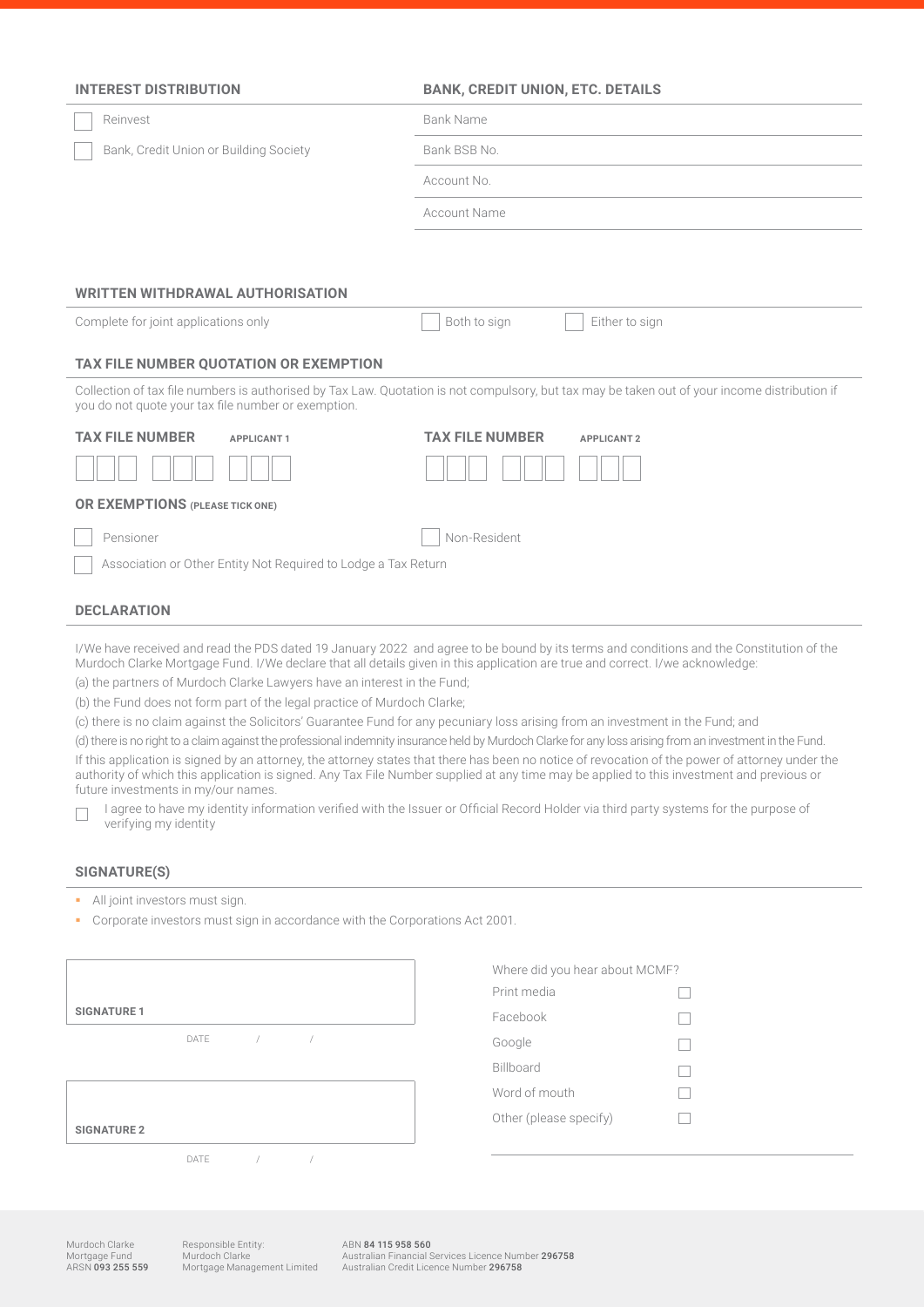NOTES